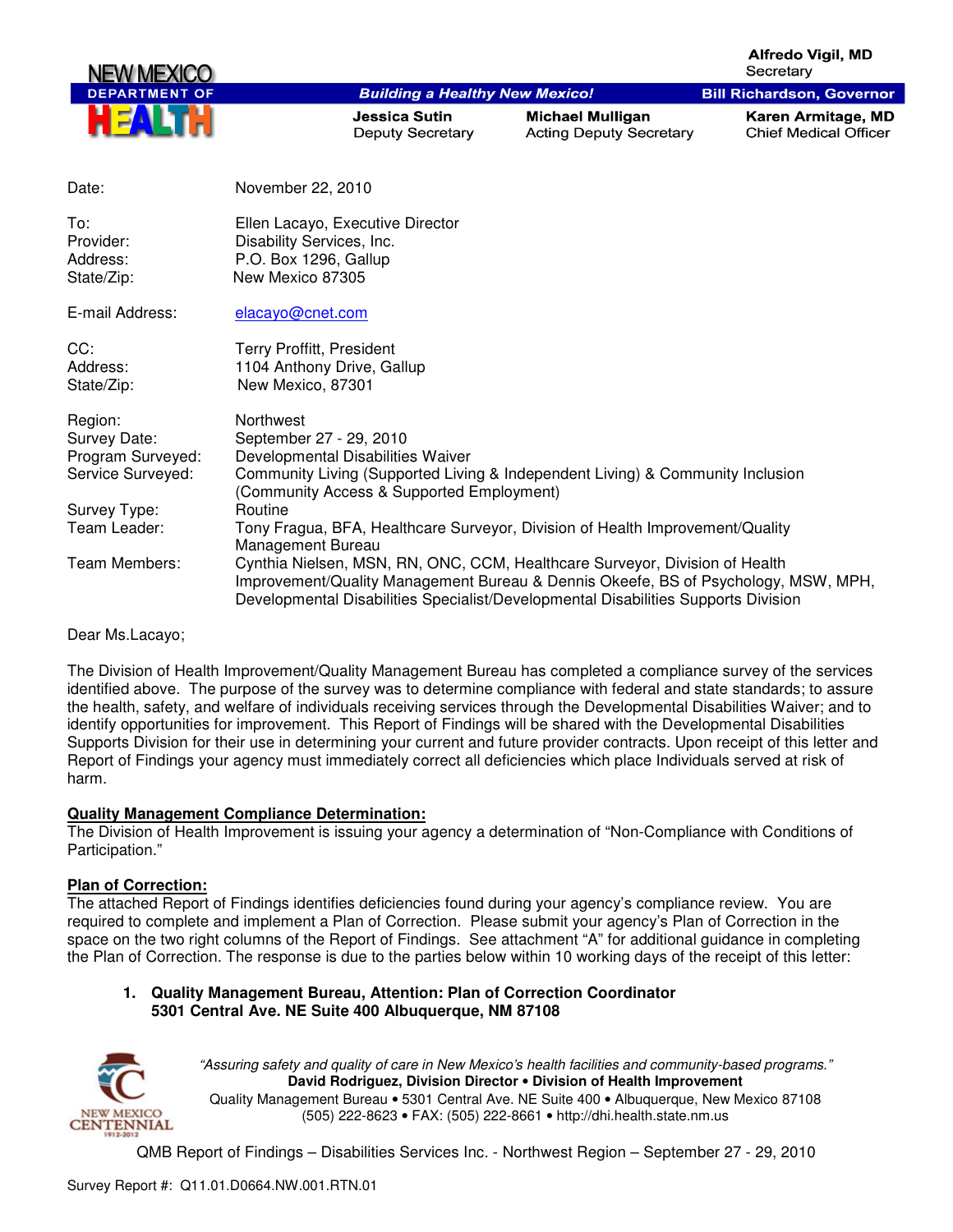### **2. Developmental Disabilities Supports Division Regional Office for region of service surveyed**

Upon notification from QMB that your Plan of Correction has been approved, you must implement all remedies and corrective actions within 45 working days. If your Plan of Correction is denied, you must resubmit a revised plan as soon as possible for approval, as all remedies must still be completed within 45 working days of the receipt of this letter.

Failure to submit, complete or implement your Plan of Correction within the 45 day required time frames may result in the imposition of a \$200 per day Civil Monetary Penalty until it is received, completed and/or implemented.

### **Request for Informal Reconsideration of Findings (IRF):**

If you disagree with a finding of deficient practice, you have 10 working days upon receipt of this notice to request an IRF. Submit your request for an IRF in writing to:

> QMB Deputy Bureau Chief 5301 Central Ave NE Suite #400 Albuquerque, NM 87108 Attention: IRF request

See Attachment "C" for additional guidance in completing the request for Informal Reconsideration of Findings. The request for an IRF will not delay the implementation of your Plan of Correction which must be completed within 45 working days. Providers may not appeal the nature or interpretation of the standard or regulation, the team composition or sampling methodology. If the IRF approves the modification or removal of a finding, you will be advised of any changes.

Please call the Plan of Correction Coordinator at 505-222-8647 if you have questions about the Report of Findings or Plan of Correction. Thank you for your cooperation and for the work you perform.

Sincerely,

Tony Fragua, BFA

Tony Fragua, BFA Team Lead/Healthcare Surveyor Division of Health Improvement Quality Management Bureau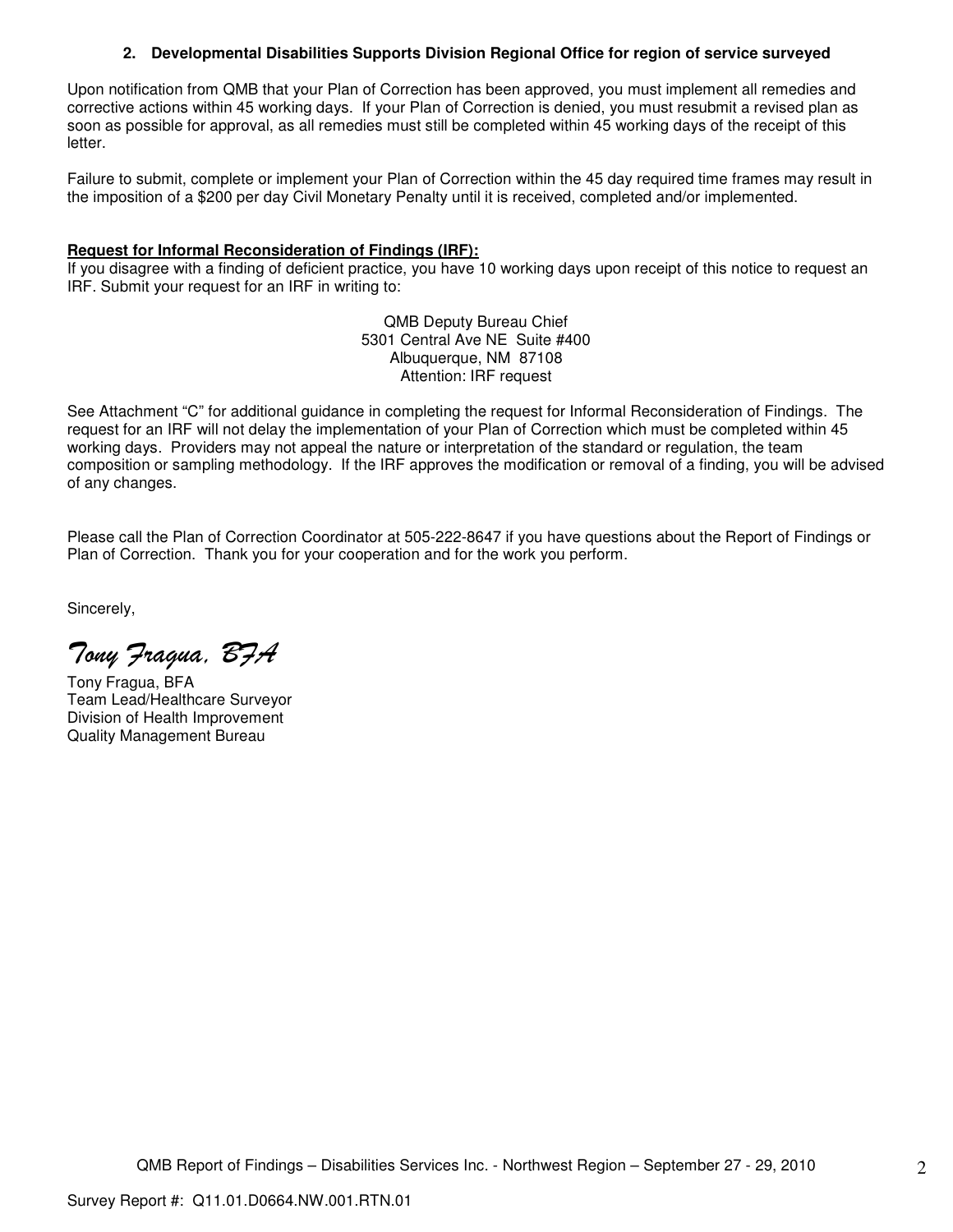### **Survey Process Employed:**

Entrance Conference Date: September 27, 2010

### Present: **Disability Services Inc.** Ellen Lacayo, Executive Director

Jennifer Lee, Business Manager

### **DOH/DHI/QMB**

Tony Fragua, BFA, Team Lead/Healthcare Surveyor Cynthia Nielsen, MSN, RN, ONC, CCM, Healthcare Surveyor

## **DDSD - NW Regional Office**

Dennis Okeefe, BS of Psychology, MSW, MPH, Developmental Disabilities Specialist

Exit Conference Date: September 29, 2010

### Present: **Disability Services Inc.**

Ellen Lacayo, Executive Director Jennifer Lee, Business Manager Jacqui Lawrence, RN Julia McSweeney, Program Director

## **DOH/DHI/QMB**

Tony Fragua, BFA, Team Lead/Healthcare Surveyor Cynthia Nielsen, MSN, RN, ONC, CCM, Healthcare Surveyor

## **DDSD - NW Regional Office**

Crystal Wright, Northwest Regional Director Dennis Okeefe, BS of Psychology, MSW, MPH, Developmental Disabilities Specialist

| <b>Total Homes Visited</b>           | Number:                                                                                       | 5                                                                                                                                                                               |
|--------------------------------------|-----------------------------------------------------------------------------------------------|---------------------------------------------------------------------------------------------------------------------------------------------------------------------------------|
| <b>Supported Homes Visited</b><br>❖  | Number:                                                                                       | 5                                                                                                                                                                               |
| Administrative Locations Visited     | Number:                                                                                       | 1                                                                                                                                                                               |
| <b>Total Sample Size</b>             | Number:                                                                                       | 10<br>3 - Jackson Class Members<br>7 - Non- <i>Jackson</i> Class Members<br>6 - Supported Living<br>2 - Independent Living<br>10 - Community Access<br>6 - Supported Employment |
| Persons Served Interviewed           | Number:                                                                                       | 9                                                                                                                                                                               |
| <b>Persons Served Observed</b>       | Number:<br>fed during on site visit)                                                          | 1 (Individual was not interviewed as they were being                                                                                                                            |
| Direct Service Personnel Interviewed | Number:                                                                                       | 13                                                                                                                                                                              |
| Records Reviewed (Persons Served)    | Number:                                                                                       | 10                                                                                                                                                                              |
| <b>Administrative Files Reviewed</b> | <b>Billing Records</b><br>$\bullet$<br><b>Medical Records</b><br>$\bullet$<br>Personnel Files | Incident Management Records                                                                                                                                                     |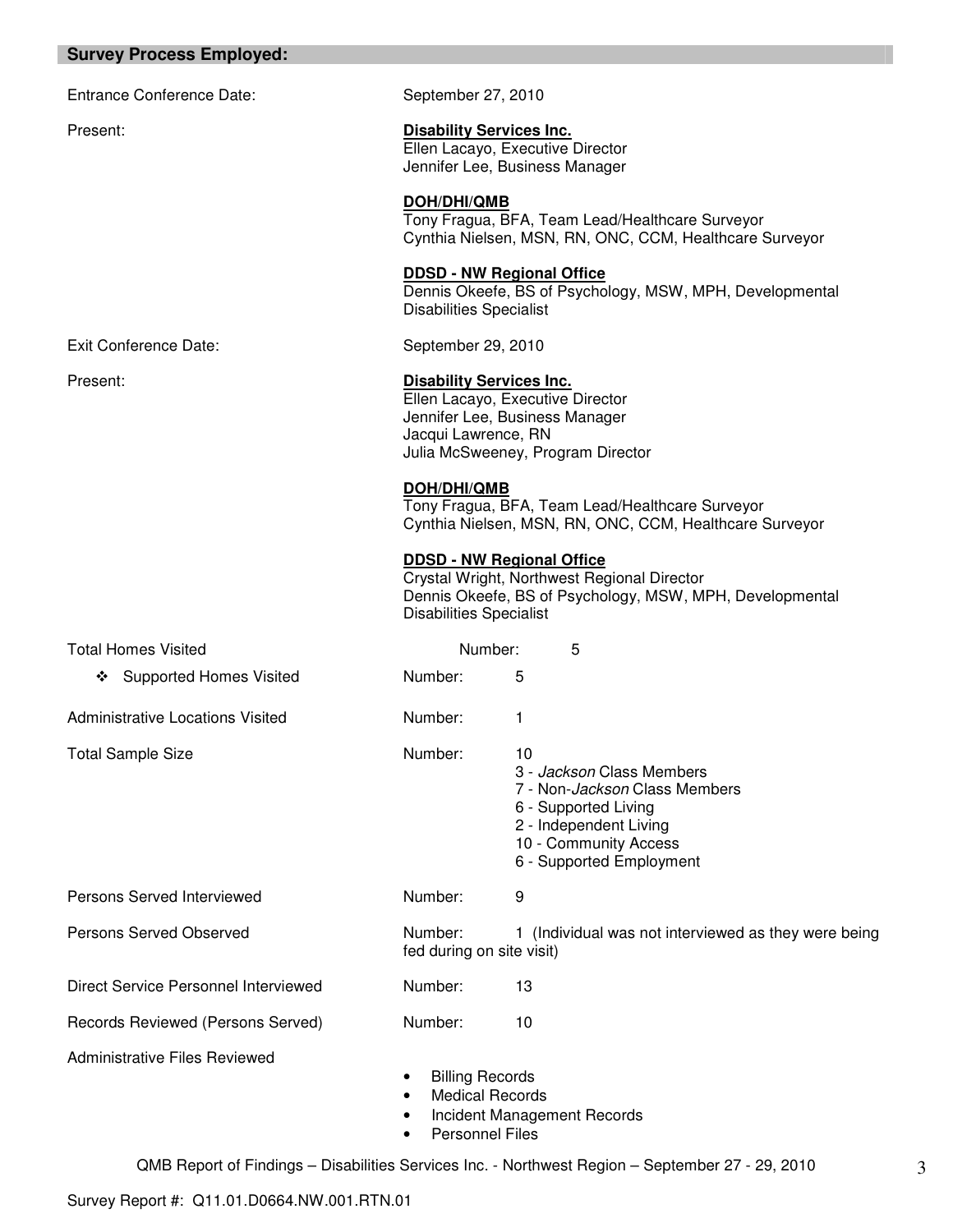- Training Records
- Agency Policy and Procedure
- Caregiver Criminal History Screening Records
- Employee Abuse Registry
- Human Rights Notes and/or Meeting Minutes
- Evacuation Drills
- Quality Assurance / Improvement Plan

CC: Distribution List: DOH - Division of Health Improvement

- DOH Developmental Disabilities Supports Division
- DOH Office of Internal Audit
- HSD Medical Assistance Division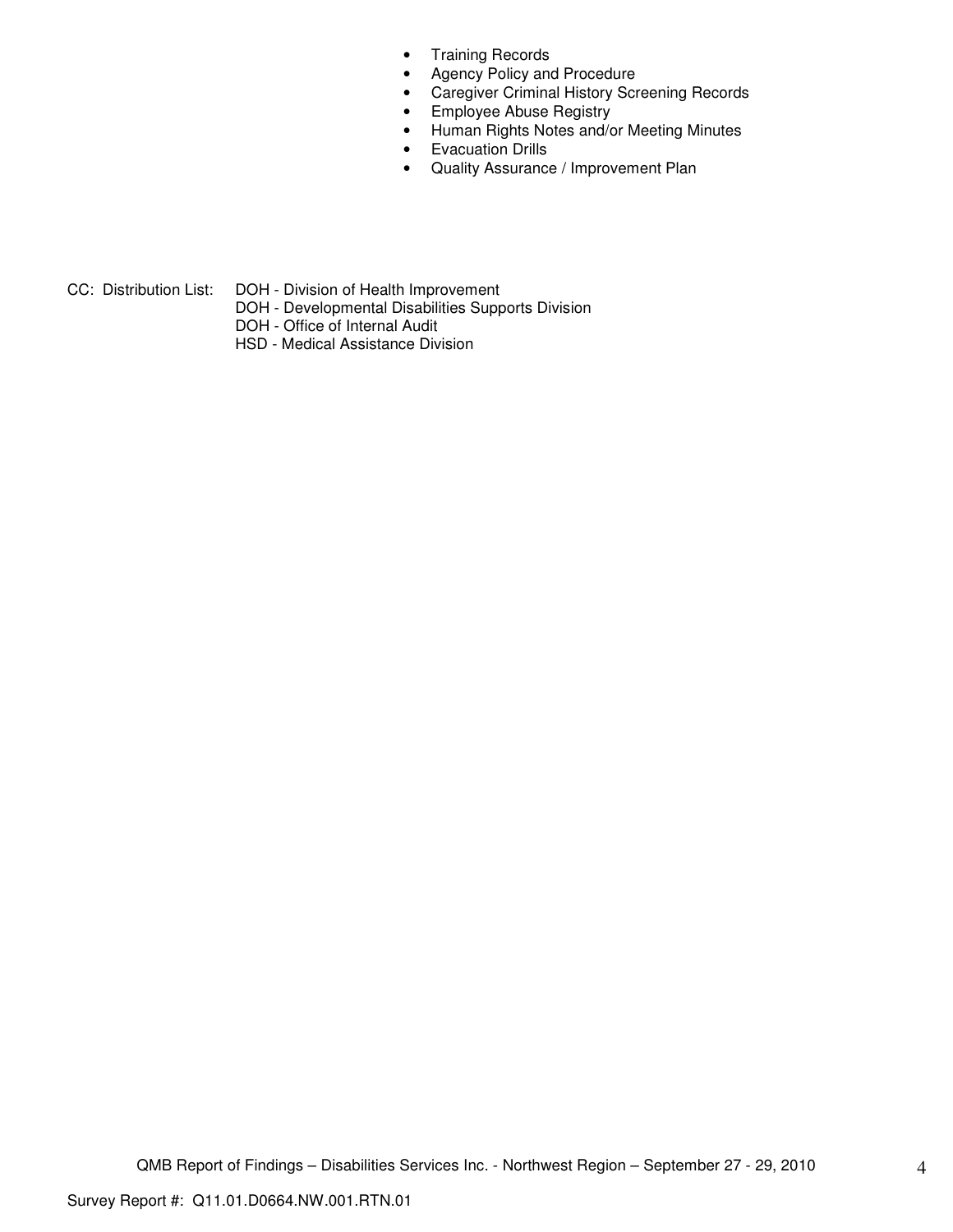## **Attachment A**

# **Provider Instructions for Completing the QMB Plan of Correction (POC) Process**

## **Introduction:**

After a QMB Compliance Review, your QMB Report of Findings will be sent to you via US mail.

Each provider must develop and implement a Plan of Correction (POC) that identifies specific quality assurance and quality improvement activities the agency will implement to correct deficiencies and prevent continued non compliance.

Agencies must submit their Plan of Correction within 10 business days from the date you receive the QMB Report of Findings. (Providers who do not submit a POC within 10 days will be referred to the Internal Review Committee [IRC] for sanctions).

If you have questions about the Plan of Correction process, call the QMB Plan of Correction Coordinator at 505-222-8647 or email at George.Perrault@state.nm.us. Requests for technical assistance must be requested through your DDSD Regional Office.

If you wish to dispute a finding on the official Report of Findings, you must file an Informal Reconsideration of Findings (IRF) request within ten (10) days of receiving your report. The POC process cannot resolve disputes regarding findings. Please note that you must still submit a POC for findings that are in question (see Attachment "C").

## **Instructions for Completing Agency POC:**

# **Required Content**

Your Plan of Correction should provide a step-by-step description of the methods to correct each deficient practice to prevent recurrence and information that ensures the regulation cited is in compliance. The remedies noted in your POC are expected to be added to your Agency's required, annual Quality Assurance Plan. (see page 3, DDW standards, effective; April 1, 2007, Chapter 1, Section I Continuous Quality Management System)

If a deficiency has already been corrected, the plan should state how it was corrected, the completion date (date the correction was accomplished), and how possible recurrence of the deficiency will be prevented.

The Plan of Correction you submit needs to address **each deficiency** in the two right hand columns with:

- 1. How the corrective action will be accomplished for all cited deficiencies in the report of findings;
- 2. How your Agency will identify all other individuals having the potential to be affected by the same deficient practice;
- 3. What measures will be put into place or what systemic changes will be made to ensure that the deficient practice will not reoccur and corrective action is sustained;
- 4. How your Agency plans to monitor corrective actions utilizing its continuous Quality Assurance/Quality Improvement Plan to assure solutions in the plan of correction are achieved and sustained, including (if appropriate):
	- Details about how and when Consumer, Personnel and Residential files are audited by Agency personnel to ensure they contain required documents;
	- Information about how Medication Administration Records are reviewed to verify they contain all required information before they are distributed, as they are being used, and after they are completed;
	- Your processes for ensuring that all staff are trained in Core Competencies, Incident Reporting, and Individual-Specific service requirements, etc;
	- How accuracy in Billing documentation is assured;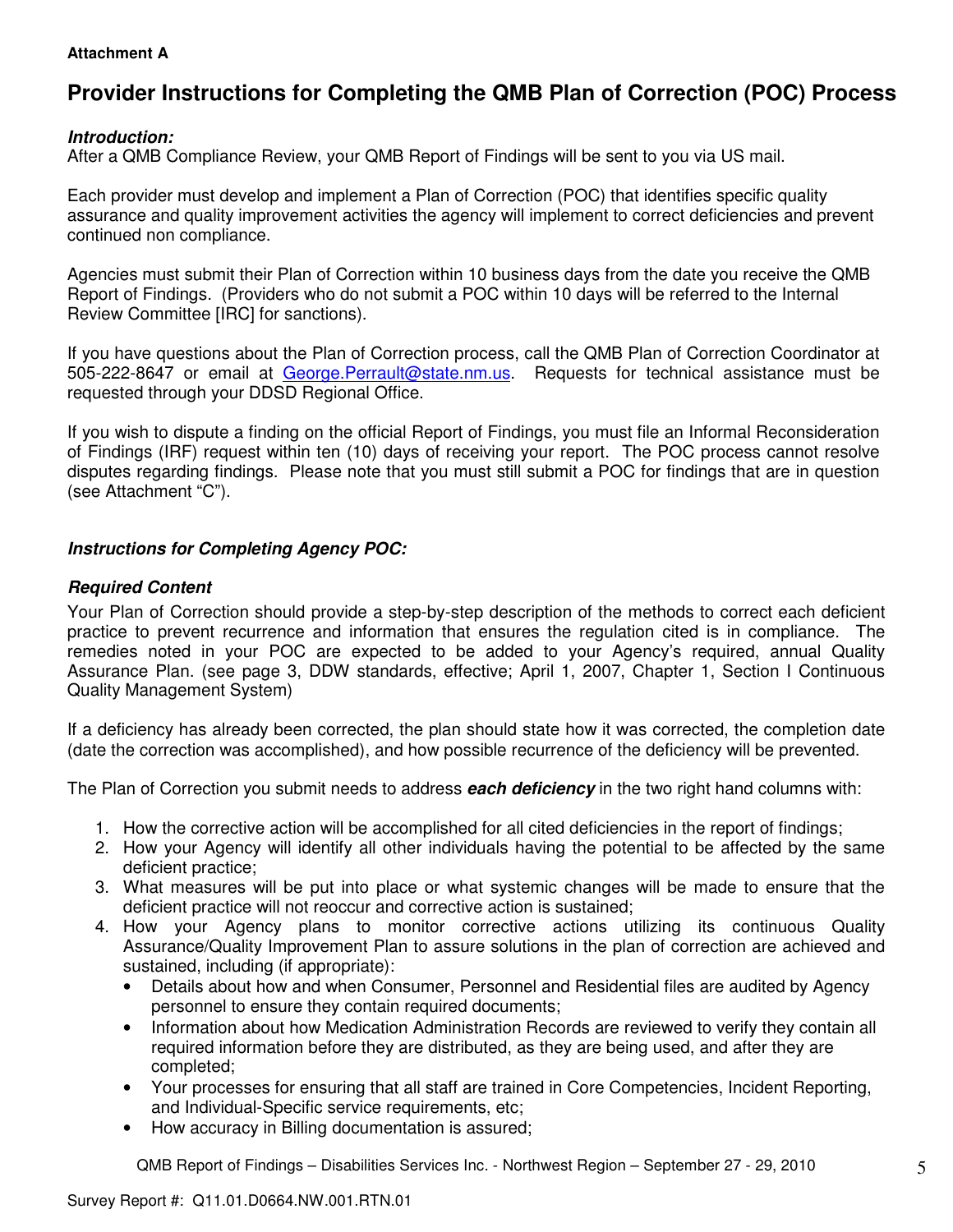- How health, safety is assured;
- For Case Management Providers, how ISPs are reviewed to verify they meet requirements, how the timeliness of LOC packet submissions and consumer visits are tracked;
- Your process for gathering, analyzing and responding to Quality data, and
- Details about Quality Targets in various areas, current status, Root Cause Analyses about why Targets were not met, and remedies implemented.
- 5. The individual's title responsible for the Plan of Correction and completion date.

**Note: Instruction or in-service of staff alone may not be a sufficient plan of correction.** This is a good first step toward correction, but additional steps should be taken to ensure the deficiency is corrected and will not recur.

## **Completion Dates**

The plan of correction must include a **completion date** (entered in the far right-hand column). Be sure the date is **realistic** in the amount of time your Agency will need to correct the deficiency; not to exceed 45 days.

Direct care issues should be corrected immediately and monitored appropriately. Some deficiencies may require a staged plan to accomplish total correction. Deficiencies requiring replacement of equipment, etc., may require more time to accomplish correction but should show reasonable time frames.

# **Plan of Correction Submission Requirements**

- 1. Your Plan of Correction must be completed on the official QMB Survey Report of Findings/Plan of Correction Form and received by QMB within ten (10) business days from the date you received the report of findings.
- 2. If you have questions about the POC process, call the POC Coordinator, George Perrault at 505-222- 8647 for assistance.
- 3. For Technical Assistance (TA) in developing or implementing your POC, contact your local DDSD Regional Office.
- 4. Submit your POC to George Perrault, POC Coordinator in any of the following ways:
	- a. Electronically at George.Perrault@state.nm.us
	- b. Faxed to 505-222-8661, or
	- c. Mailed to QMB, 5301 Central Avenue SW, Suite 400, Albuquerque, NM 87108
- 5. Do not send supporting documentation to QMB until after your POC has been approved by QMB.
- 6. QMB will notify you when your POC has been "approve" or "denied."
	- a. Whether your POC is "approved," or "denied," you will have a maximum of 45 business days from the date of receipt of your Report of Findings to correct all survey deficiencies.
	- b. If your POC is "Denied" it must be revised and resubmitted as soon as possible, as the 45 working day limit is in effect.
	- c. If your POC is "Denied" a second time your agency may be referred to the Internal Review Committee.
	- d. You will receive written confirmation that your POC has been approved by QMB and a final deadline for completion of your POC.
- 7. Failure to submit your POC within 10 days without prior approval of an extension by QMB will result in a referral to the Internal Review Committee and the possible implementation of monetary penalties and/or sanctions.
- 8. Revisions, Modifications or Extensions to your Plan of Correction (post QMB approval) must be made in writing and submitted to the Plan of Correction Coordinator at QMB, prior to the due date and are approved on a case-by-case basis. No changes may be made to your POC or the timeframes for implementation without written approval of the POC Coordinator.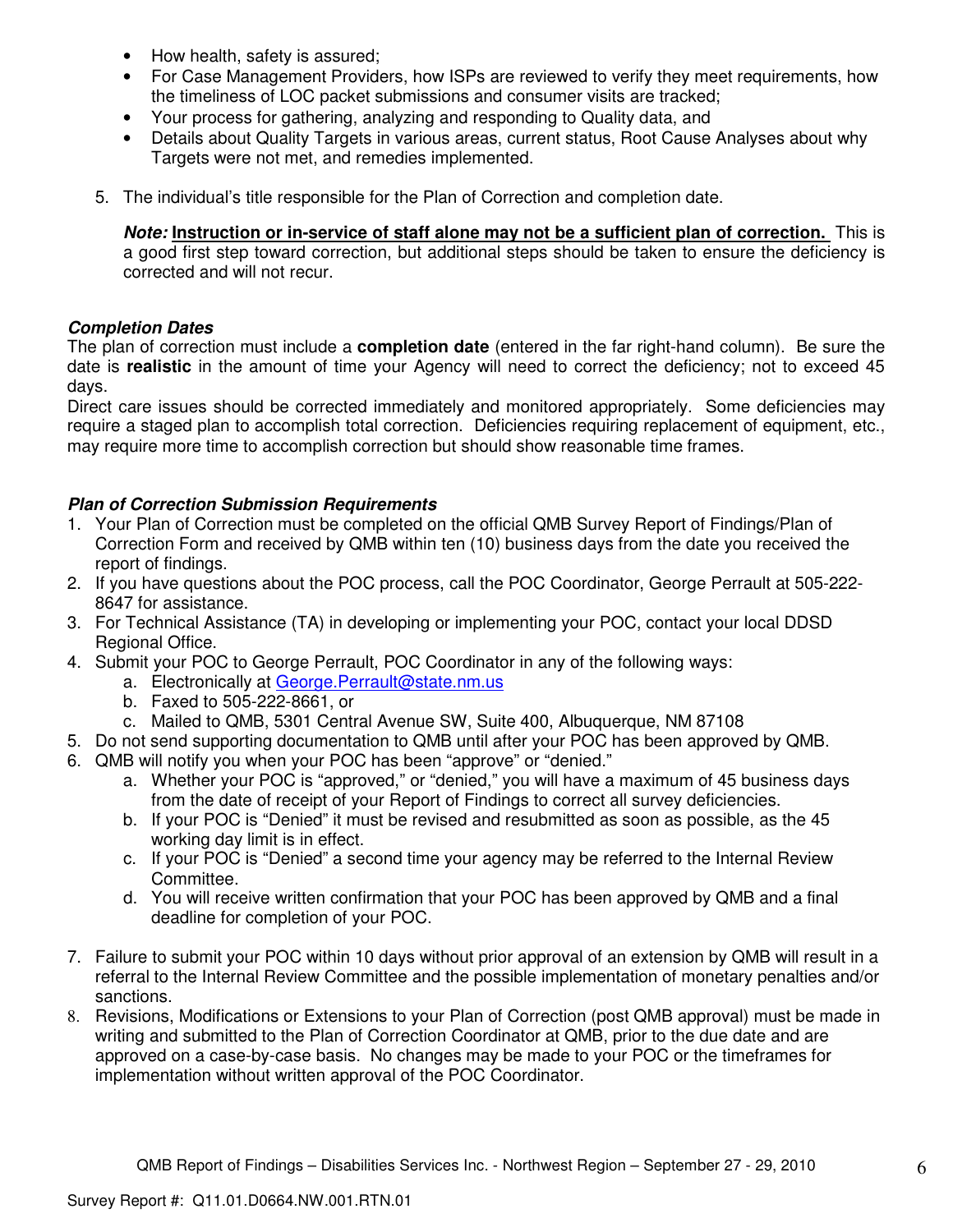# **POC Document Submission Requirements**

Once your POC has been approved by the QMB Plan of Correction Coordinator you must submit copies of documents as evidence that all deficiencies have been corrected, as follows.

- 1. Your internal documents are due within a *maximum* of 45 business days of receipt of your Report of Findings.
- 2. You may submit your documents by postal mail, fax, or electronically on disc or scanned and attached to e-mails.
- 3. All submitted documents *must be annotated*: please be sure the tag numbers and Identification numbers are indicated on each document submitted. Documents which are not annotated with the Tag number and Identification number may not be accepted.
- 4. Do not submit original documents; hard copies or scanned and electronically submitted copies are fine. Originals must be maintained in the agency file(s) per DDSD Standards.
- 5. In lieu of some documents, you may submit copies of file or home audit forms that clearly indicate cited deficiencies have been corrected, other attestations of correction must be approved by the Plan of Correction Coordinator prior to their submission.
- 6. For billing deficiencies, you must submit:
	- a. Evidence of an internal audit of billing documentation for a sample of individuals and timeframes;
	- b. Copies of "void and adjust" forms submitted to correct all over-billed or unjustified units billed identified during your internal audit.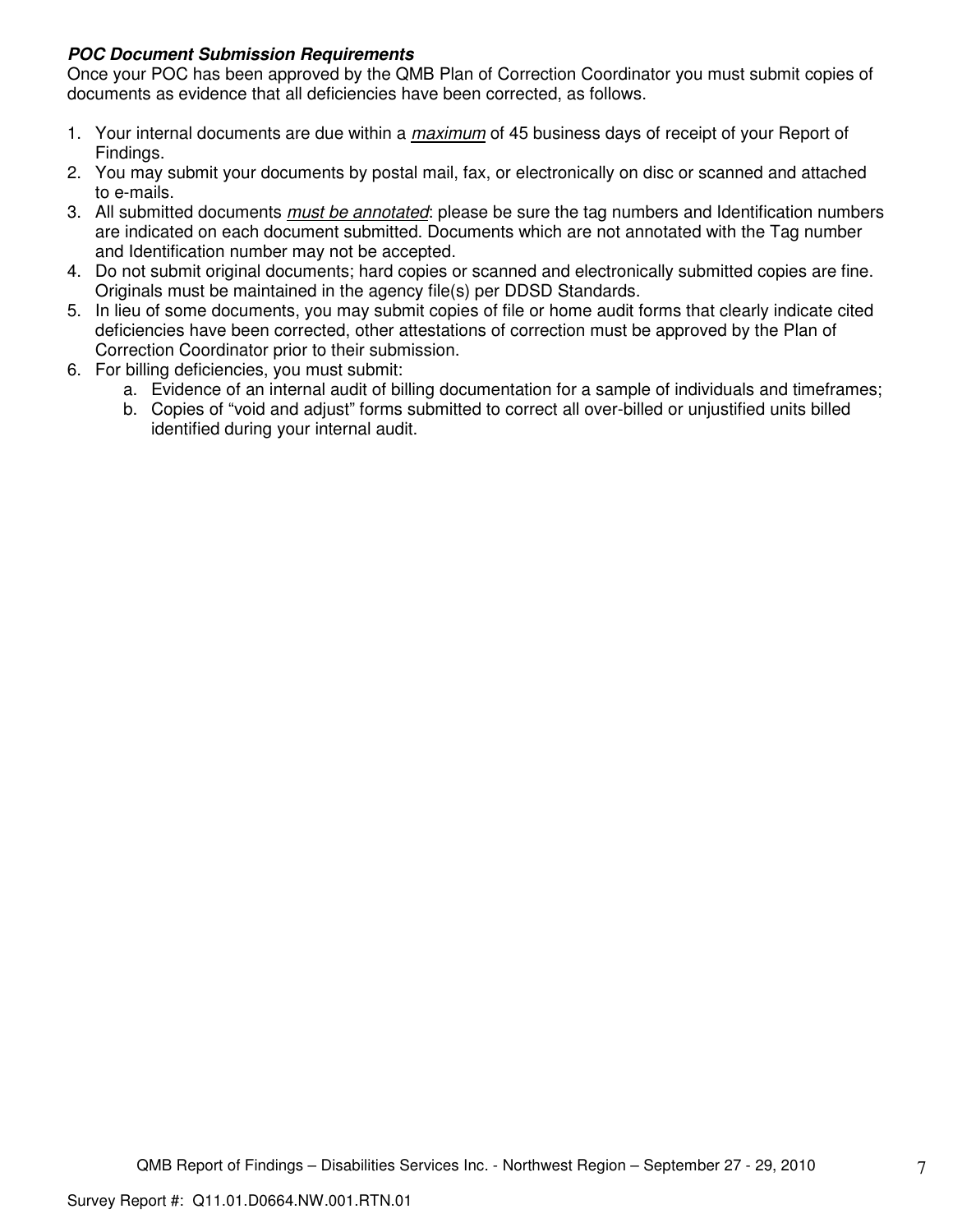Each deficiency in your Report of Findings is scored on a Scope and Severity Scale. The culmination of each deficiency's Scope and Severity is used to determine degree of compliance to standards and regulations and level of QMB Compliance Determination.

|                 |                  |                                                             |                                  | <b>SCOPE</b>                    |                                             |
|-----------------|------------------|-------------------------------------------------------------|----------------------------------|---------------------------------|---------------------------------------------|
|                 |                  |                                                             | <b>Isolated</b><br>$01\% - 15\%$ | <b>Pattern</b><br>$16\% - 79\%$ | <b>Widespread</b><br>80% - 100%             |
|                 | High Impact      | Immediate Jeopardy to<br>individual health and or<br>safety | J.                               | Κ.                              | L.                                          |
|                 |                  | <b>Actual harm</b>                                          | G.                               | н.                              | ı.                                          |
| <b>SEVERITY</b> | Medium<br>Impact | No Actual Harm<br>Potential for more than                   | D.                               | Ε.                              | $F.$ (3 or<br>more)                         |
|                 |                  | minimal harm                                                | $D.$ (2 or<br>less)              |                                 | $F.$ (no<br>conditions of<br>participation) |
|                 | Low<br>Impact    | No Actual Harm<br>Minimal potential for<br>harm.            | А.                               | <b>B.</b>                       | C.                                          |

# **Scope and Severity Definitions:**

• Isolated:

A deficiency that is limited to 1% to 15% of the sample, usually impacting few individuals in the sample.

• Pattern:

A deficiency that impacts a number or group of individuals from 16% to 79% of the sample is defined as a pattern finding. Pattern findings suggest the need for system wide corrective actions.

• Widespread:

A deficiency that impacts most or all (80% to 100%) of the individuals in the sample is defined as widespread or pervasive. Widespread findings suggest the need for system wide corrective actions as well as the need to implement a Continuous Quality Improvement process to improve or build infrastructure. Widespread findings could be referred to the Internal Review Committee for review and possible actions or sanctions.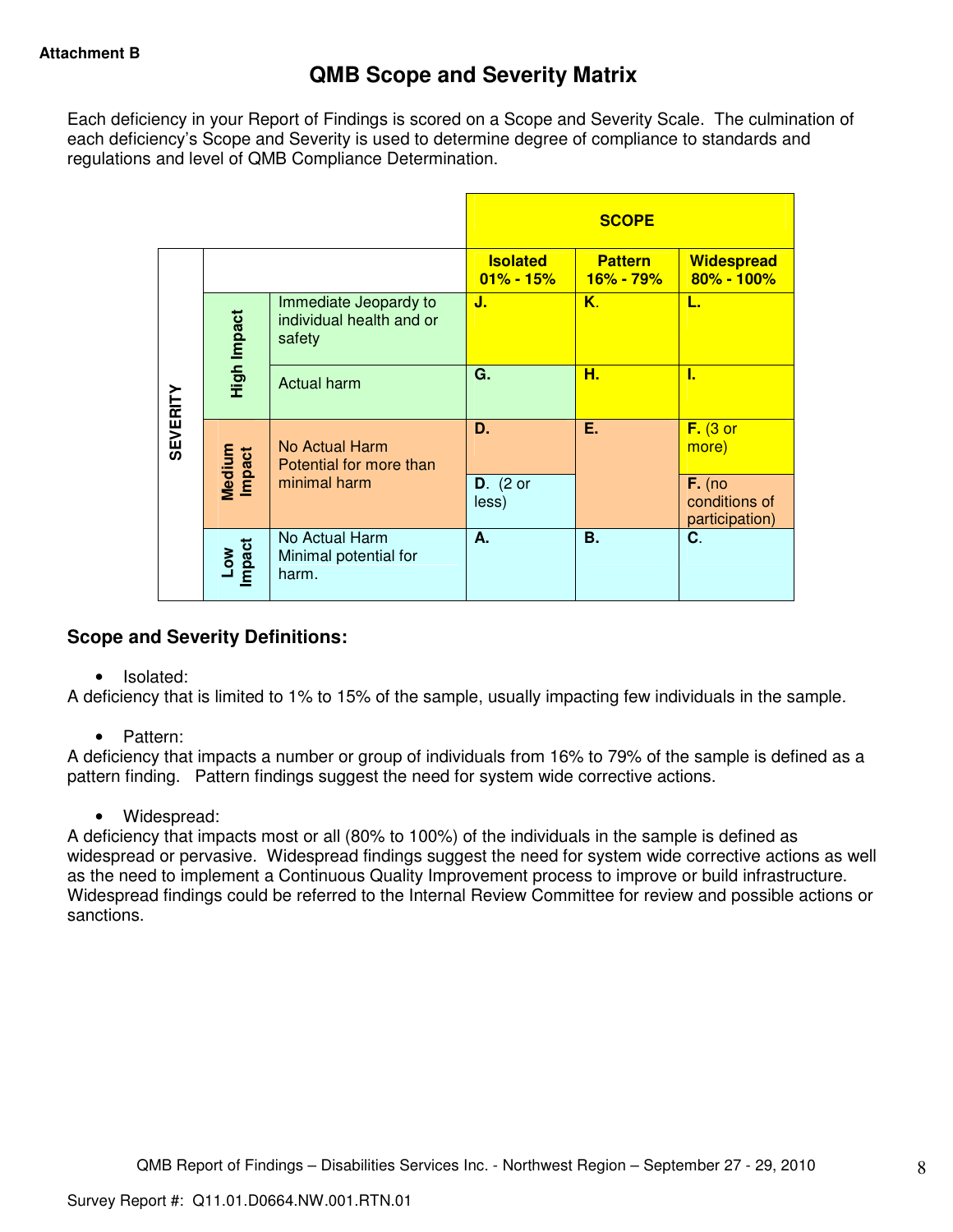# **QMB Determinations of Compliance**

• "Substantial Compliance with Conditions of Participation"

The QMB determination of "Substantial Compliance with Conditions of Participation" indicates that a provider is in substantial compliance with all 'Conditions of Participation' and other standards and regulations. The agency has obtained a level of compliance such that there is a minimal potential for harm to individuals' health and safety. To qualify for a determination of Substantial Compliance with Conditions of Participation, the provider must be in compliance with all Conditions of Participation.

• "Non-Compliance with Conditions of Participation"

The QMB determination of "Non-Compliance with Conditions of Participation" indicates that a provider is out of compliance with one (1) or more 'Conditions of Participation.' This non-compliance, if not corrected, is likely to result in a serious negative outcome or the potential for more than minimal harm to individuals' health and safety.

Providers receiving a repeat determination of 'Non-Compliance' may be referred by QMB to the Internal Review Committee (IRC) for consideration of remedies and possible actions.

• "Sub-Standard Compliance with Conditions of Participation":

The QMB determination of "Sub-Standard Compliance with Conditions of Participation" indicates a provider is significantly out of compliance with Conditions of Participation and/or has:

- Multiple findings of widespread non-compliance with any standard or regulation with a significant potential for more than minimal harm.
- Any finding of actual harm or Immediate Jeopardy.

Providers receiving a repeat determination of 'Substandard Compliance' will be referred by QMB to the Internal Review Committee (IRC) for consideration of remedies and possible actions.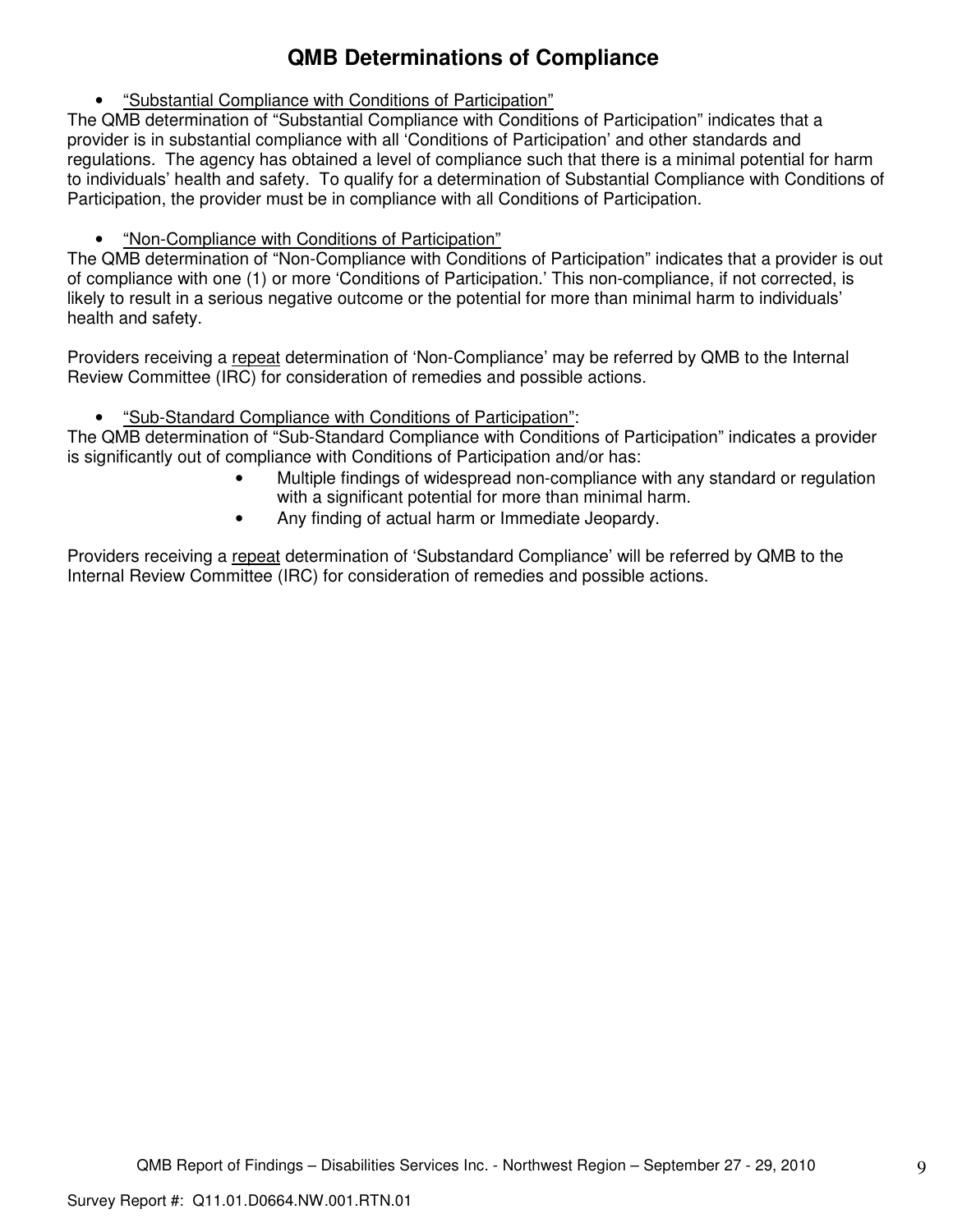# **Guidelines for the Provider Informal Reconsideration of Finding (IRF) Process**

## **Introduction:**

Throughout the QMB Survey process, surveyors are openly communicating with providers. Open communication means that surveyors have clarified issues and/or requested missing information before completing the review. Regardless, there may still be instances where the provider disagrees with a specific finding. Providers may use the following process to informally dispute a finding.

### **Instructions:**

- 1. The Informal Reconsideration of the Finding (IRF) request must be in writing to the QMB Deputy Bureau Chief **within 10 working days** of receipt of the final report.
- 2. The written request for an IRF must be completed on the QMB Request for Informal Reconsideration of Finding Form available on the QMB website: http://dhi.health.state.nm.us/qmb
- 3. The written request for an IRF must specify in detail the request for reconsideration and why the finding is inaccurate.
- 4. The IRF request must include all supporting documentation or evidence.

## **The following limitations apply to the IRF process:**

- The request for an IRF and all supporting evidence must be received within 10 days.
- Findings based on evidence requested during the survey and not provided may not be subject to reconsideration.
- The supporting documentation must be new evidence not previously reviewed or requested by the survey team.
- Providers must continue to complete their Plan of Correction during the IRF process
- Providers may not request an IRF to challenge the sampling methodology.
- Providers may not request an IRF based on disagreement with the nature of the standard or regulation.
- Providers may not request an IRF to challenge the team composition.
- Providers may not request an IRF to challenge the QMB compliance determination or the length of their DDSD provider contract.

A Provider forfeits the right to an IRF if the request is not made within 10 working days of receiving the report and/or does not include all supporting documentation or evidence to show compliance with the standards and regulations.

QMB has 30 working days to complete the review and notify the provider of the decision. The request will be reviewed by the IRF committee. The Provider will be notified in writing of the ruling; no face to face meeting will be conducted.

When a Provider requests that a finding be reconsidered, it does not stop or delay the Plan of Correction process. **Providers must continue to complete the Plan of Correction, including the finding in dispute regardless of the IRF status.** If a finding is removed or modified, it will be noted and removed or modified from the Report of Findings. It should be noted that in some cases a Plan of Correction may be completed prior to the IRF process being completed. The provider will be notified in writing on the decisions of the IRF committee.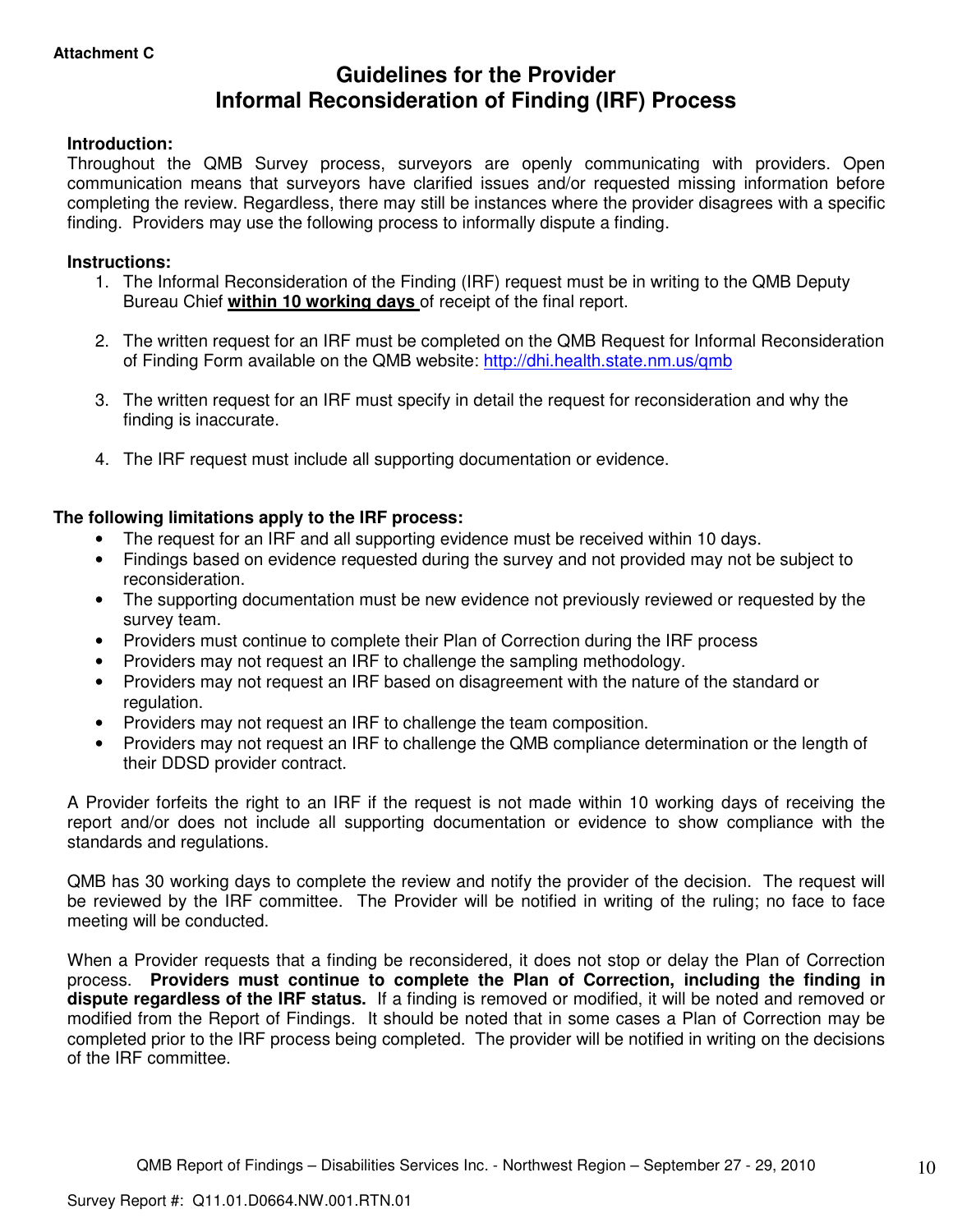| <b>Agency:</b>                      | <b>Disabilities Services Inc. - Northwest Region</b>                                                                        |
|-------------------------------------|-----------------------------------------------------------------------------------------------------------------------------|
| Program:                            | Developmental Disabilities Waiver                                                                                           |
| Service:                            | Community Living (Supported Living & Independent Living) & Community Inclusion (Community Access &<br>Supported Employment) |
| Monitoring Type:<br>Date of Survey: | <b>Routine Survey</b><br>September 27 - 29, 2010                                                                            |

| <b>Standard of Care</b>                                 | <b>Deficiency</b>                                    | <b>Agency Plan of Correction and</b><br><b>Responsible Party</b> | <b>Date</b><br><b>Due</b> |
|---------------------------------------------------------|------------------------------------------------------|------------------------------------------------------------------|---------------------------|
| Tag # 1A08 Agency Case File                             | <b>Scope and Severity Rating: A</b>                  |                                                                  |                           |
| Developmental Disabilities (DD) Waiver Service          | Based on record review, the Agency failed to         |                                                                  |                           |
| Standards effective 4/1/2007                            | maintain at the administrative office a confidential |                                                                  |                           |
| <b>CHAPTER 1 II. PROVIDER AGENCY</b>                    | case file for 2 of 10 individuals.                   |                                                                  |                           |
| <b>REQUIREMENTS:</b> The objective of these standards   |                                                      |                                                                  |                           |
| is to establish Provider Agency policy, procedure       | Review of the Agency individual case files found the |                                                                  |                           |
| and reporting requirements for DD Medicaid Waiver       | following items were not found, incomplete, and/or   |                                                                  |                           |
| program. These requirements apply to all such           | not current:                                         |                                                                  |                           |
| Provider Agency staff, whether directly employed or     |                                                      |                                                                  |                           |
| subcontracting with the Provider Agency. Additional     | • Physical Therapy Plan (#6)                         |                                                                  |                           |
| Provider Agency requirements and personnel              |                                                      |                                                                  |                           |
| qualifications may be applicable for specific service   | • Dental Exam                                        |                                                                  |                           |
| standards.                                              | ° Individual #10 - As indicated by the               |                                                                  |                           |
| D. Provider Agency Case File for the Individual:        | documentation reviewed, exam was completed           |                                                                  |                           |
| All Provider Agencies shall maintain at the             | on 1/11/2010. Follow-up was to be completed in       |                                                                  |                           |
| administrative office a confidential case file for each | 6 months. No evidence of follow-up found.            |                                                                  |                           |
| individual. Case records belong to the individual       |                                                      |                                                                  |                           |
| receiving services and copies shall be provided to      |                                                      |                                                                  |                           |
| the receiving agency whenever an individual             |                                                      |                                                                  |                           |
| changes providers. The record must also be made         |                                                      |                                                                  |                           |
| available for review when requested by DOH, HSD         |                                                      |                                                                  |                           |
| or federal government representatives for oversight     |                                                      |                                                                  |                           |
| purposes. The individual's case file shall include      |                                                      |                                                                  |                           |
| the following requirements:                             |                                                      |                                                                  |                           |
| (1) Emergency contact information, including the        |                                                      |                                                                  |                           |
| individual's address, telephone number, names           |                                                      |                                                                  |                           |
| and telephone numbers of relatives, or guardian         |                                                      |                                                                  |                           |
| or conservator, physician's name(s) and                 |                                                      |                                                                  |                           |
| telephone number(s), pharmacy name, address             |                                                      |                                                                  |                           |
| and telephone number, and health plan if                |                                                      |                                                                  |                           |
| appropriate;                                            |                                                      |                                                                  |                           |
| (2) The individual's complete and current ISP, with     |                                                      |                                                                  |                           |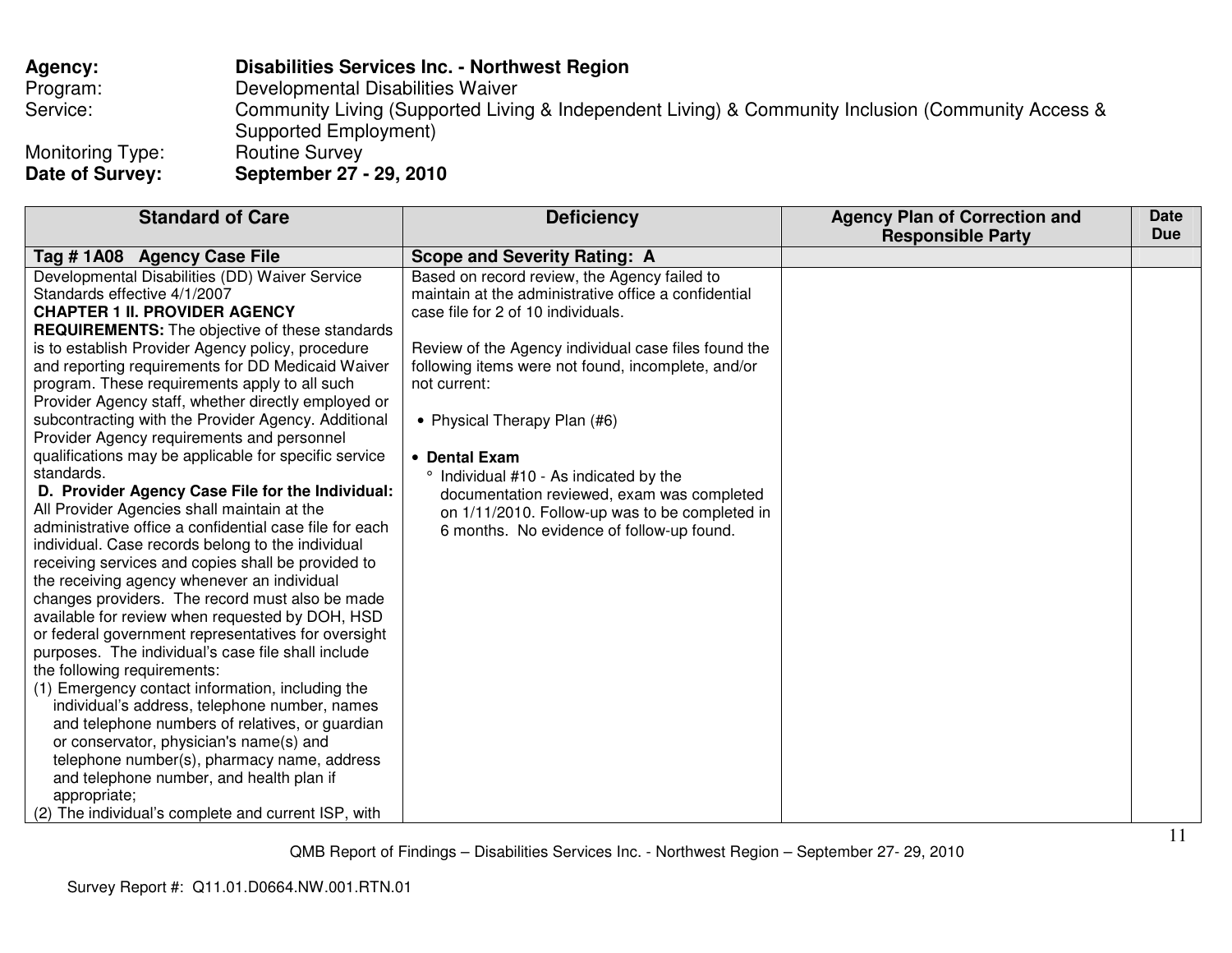| all supplemental plans specific to the individual,                                                  |  |  |
|-----------------------------------------------------------------------------------------------------|--|--|
| and the most current completed Health                                                               |  |  |
| Assessment Tool (HAT);                                                                              |  |  |
| (3) Progress notes and other service delivery                                                       |  |  |
| documentation;                                                                                      |  |  |
| (4) Crisis Prevention/Intervention Plans, if there are                                              |  |  |
| any for the individual;                                                                             |  |  |
| (5) A medical history, which shall include at least                                                 |  |  |
| demographic data, current and past medical                                                          |  |  |
| diagnoses including the cause (if known) of the                                                     |  |  |
| developmental disability, psychiatric diagnoses,                                                    |  |  |
| allergies (food, environmental, medications),                                                       |  |  |
| immunizations, and most recent physical exam;                                                       |  |  |
| (6) When applicable, transition plans completed for                                                 |  |  |
| individuals at the time of discharge from Fort                                                      |  |  |
| Stanton Hospital or Los Lunas Hospital and                                                          |  |  |
| Training School; and                                                                                |  |  |
| (7) Case records belong to the individual receiving<br>services and copies shall be provided to the |  |  |
| individual upon request.                                                                            |  |  |
| (8) The receiving Provider Agency shall be provided                                                 |  |  |
| at a minimum the following records whenever an                                                      |  |  |
| individual changes provider agencies:                                                               |  |  |
| (a) Complete file for the past 12 months;                                                           |  |  |
| (b) ISP and quarterly reports from the current                                                      |  |  |
| and prior ISP year;                                                                                 |  |  |
| (c) Intake information from original admission to                                                   |  |  |
| services; and                                                                                       |  |  |
| (d) When applicable, the Individual Transition                                                      |  |  |
| Plan at the time of discharge from Los Lunas                                                        |  |  |
| Hospital and Training School or Ft. Stanton                                                         |  |  |
| Hospital.                                                                                           |  |  |
|                                                                                                     |  |  |
|                                                                                                     |  |  |
|                                                                                                     |  |  |
|                                                                                                     |  |  |
|                                                                                                     |  |  |
|                                                                                                     |  |  |
|                                                                                                     |  |  |
|                                                                                                     |  |  |
|                                                                                                     |  |  |
|                                                                                                     |  |  |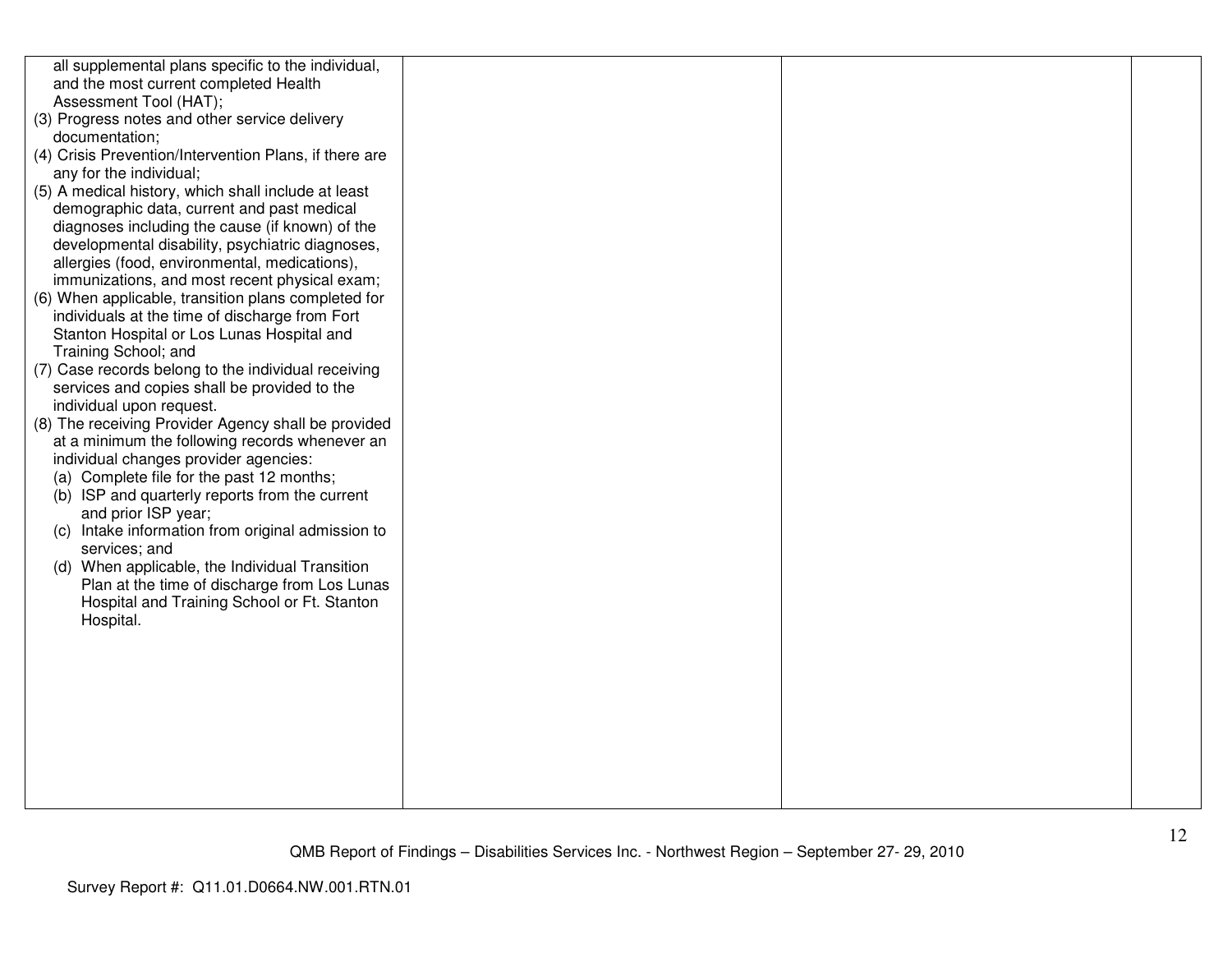| Tag # 1A09 Medication Delivery (MAR) -                                                                                                                                                                                                                                                                                                                                                           | <b>Scope and Severity Rating: E</b>                                                                                                                                                                                                     |  |
|--------------------------------------------------------------------------------------------------------------------------------------------------------------------------------------------------------------------------------------------------------------------------------------------------------------------------------------------------------------------------------------------------|-----------------------------------------------------------------------------------------------------------------------------------------------------------------------------------------------------------------------------------------|--|
| <b>Routine Medication</b>                                                                                                                                                                                                                                                                                                                                                                        |                                                                                                                                                                                                                                         |  |
| Developmental Disabilities (DD) Waiver Service<br>Standards effective 4/1/2007<br><b>CHAPTER 1 II. PROVIDER AGENCY</b><br><b>REQUIREMENTS:</b> The objective of these standards                                                                                                                                                                                                                  | Medication Administration Records (MAR) were<br>reviewed for the months of June, July & August<br>2010.                                                                                                                                 |  |
| is to establish Provider Agency policy, procedure<br>and reporting requirements for DD Medicaid Waiver<br>program. These requirements apply to all such<br>Provider Agency staff, whether directly employed or<br>subcontracting with the Provider Agency. Additional<br>Provider Agency requirements and personnel<br>qualifications may be applicable for specific service                     | Based on record review, 3 of 8 individuals had<br>Medication Administration Records, which contained<br>missing medications entries and/or other errors:<br>Individual #2<br>August 2010<br>Medication Administration Records contained |  |
| standards.<br>Ε.<br><b>Medication Delivery: Provider Agencies</b><br>that provide Community Living, Community<br>Inclusion or Private Duty Nursing services shall<br>have written policies and procedures regarding                                                                                                                                                                              | missing entries. No documentation found<br>indicating reason for missing entries:<br>• Amitiza 24mcg (2 times daily) - Blank 8/22<br>(9PM)                                                                                              |  |
| medication(s) delivery and tracking and reporting of<br>medication errors in accordance with DDSD<br>Medication Assessment and Delivery Policy and<br>Procedures, the Board of Nursing Rules and Board<br>of Pharmacy standards and regulations.                                                                                                                                                 | Individual #3<br><b>July 2010</b><br>Medication Administration Records did not contain<br>the diagnosis for which the medication is<br>prescribed:<br>• Docusate Sodium 100mg/10cc (1 time daily)                                       |  |
| (2) When required by the DDSD Medication<br>Assessment and Delivery Policy, Medication<br>Administration Records (MAR) shall be maintained<br>and include:<br>(a) The name of the individual, a transcription of<br>the physician's written or licensed health care<br>provider's prescription including the brand<br>and generic name of the medication,                                        | August 2010<br>Medication Administration Records did not contain<br>the diagnosis for which the medication is<br>prescribed:<br>• Docusate Sodium 100mg/10cc (1 time daily)<br>• Keppra 500mg (2 times daily)                           |  |
| diagnosis for which the medication is<br>prescribed;<br>(b) Prescribed dosage, frequency and<br>method/route of administration, times and<br>dates of administration;<br>(c) Initials of the individual administering or<br>assisting with the medication;<br>(d) Explanation of any medication irregularity;<br>(e) Documentation of any allergic reaction or<br>adverse medication effect; and | Individual #7<br>June 2010<br>Medication Administration Records did not contain<br>the diagnosis for which the medication is<br>prescribed:<br>• Lovastatin 40mg (1 time daily)<br>• Allopurinol 300mg (1 time daily)                   |  |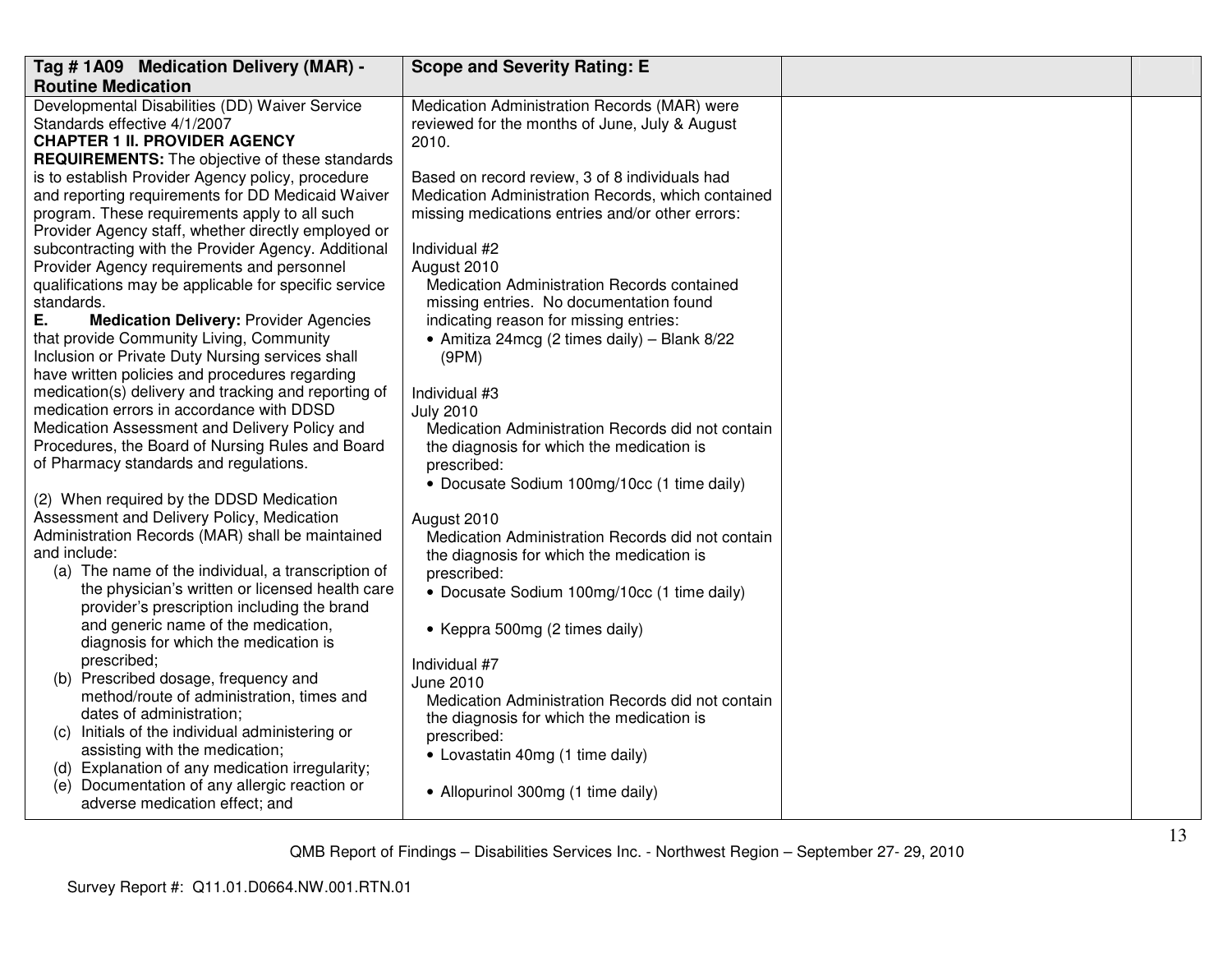| For PRN medication, an explanation for the<br>(f)<br>use of the PRN medication shall include<br>observable signs/symptoms or<br>circumstances in which the medication is to<br>be used, and documentation of effectiveness<br>of PRN medication administered.<br>(3) The Provider Agency shall also maintain a<br>signature page that designates the full name that<br>corresponds to each initial used to document<br>administered or assisted delivery of each dose;<br>(4) MARs are not required for individuals<br>participating in Independent Living who self-<br>administer their own medications;<br>(5) Information from the prescribing pharmacy<br>regarding medications shall be kept in the home and<br>community inclusion service locations and shall<br>include the expected desired outcomes of<br>administrating the medication, signs and symptoms<br>of adverse events and interactions with other<br>medications; | <b>July 2010</b><br>Medication Administration Records did not contain<br>the diagnosis for which the medication is<br>prescribed:<br>• Lovastatin 40mg (1 time daily)<br>• Allopurinol 300mg (1 time daily)<br>August 2010<br>Medication Administration Records did not contain<br>the diagnosis for which the medication is<br>prescribed:<br>• Lovastatin 40mg (1 time daily)<br>• Allopurinol 300mg (1 time daily) |  |
|----------------------------------------------------------------------------------------------------------------------------------------------------------------------------------------------------------------------------------------------------------------------------------------------------------------------------------------------------------------------------------------------------------------------------------------------------------------------------------------------------------------------------------------------------------------------------------------------------------------------------------------------------------------------------------------------------------------------------------------------------------------------------------------------------------------------------------------------------------------------------------------------------------------------------------------|-----------------------------------------------------------------------------------------------------------------------------------------------------------------------------------------------------------------------------------------------------------------------------------------------------------------------------------------------------------------------------------------------------------------------|--|
| NMAC 16.19.11.8 MINIMUM STANDARDS:<br>A. MINIMUM STANDARDS FOR THE<br>DISTRIBUTION, STORAGE, HANDLING AND<br><b>RECORD KEEPING OF DRUGS:</b>                                                                                                                                                                                                                                                                                                                                                                                                                                                                                                                                                                                                                                                                                                                                                                                           |                                                                                                                                                                                                                                                                                                                                                                                                                       |  |
| (d) The facility shall have a Medication<br>Administration Record (MAR) documenting<br>medication administered to residents, including<br>over-the-counter medications. This<br>documentation shall include:<br>Name of resident;<br>(i)<br>(ii)<br>Date given;<br>Drug product name;<br>(iii)<br>Dosage and form;<br>(iv)<br>Strength of drug;<br>(v)<br>Route of administration;<br>(vi)<br>(vii) How often medication is to be taken;<br>(viii) Time taken and staff initials;<br>Dates when the medication is discontinued<br>(ix)<br>or changed;<br>The name and initials of all staff<br>(x)                                                                                                                                                                                                                                                                                                                                     |                                                                                                                                                                                                                                                                                                                                                                                                                       |  |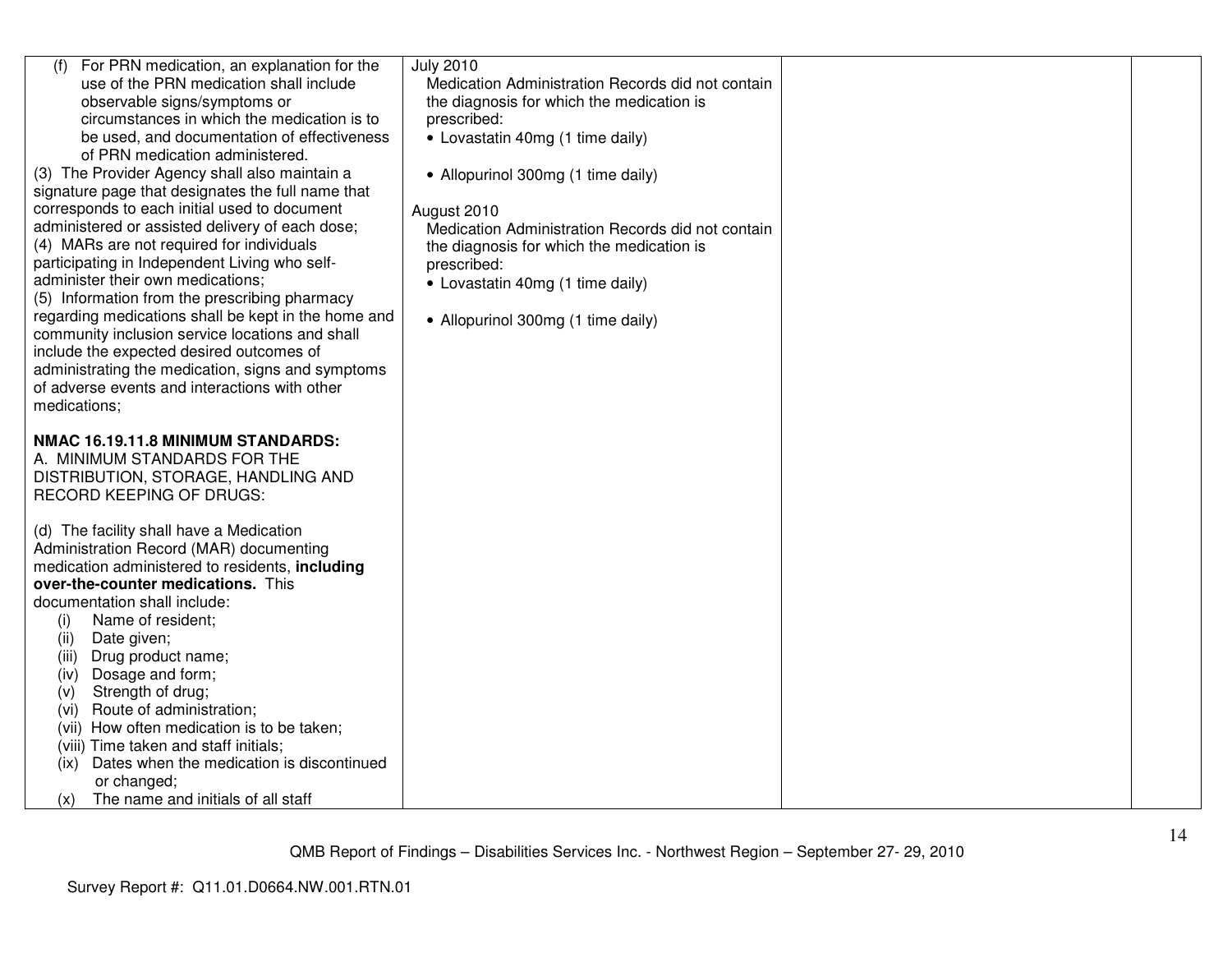| administering medications.                                        |  |  |
|-------------------------------------------------------------------|--|--|
|                                                                   |  |  |
| <b>Model Custodial Procedure Manual</b>                           |  |  |
| <b>D. Administration of Drugs</b>                                 |  |  |
|                                                                   |  |  |
| Unless otherwise stated by practitioner, patients will            |  |  |
| not be allowed to administer their own medications.               |  |  |
| Document the practitioner's order authorizing the                 |  |  |
|                                                                   |  |  |
| self-administration of medications.                               |  |  |
|                                                                   |  |  |
| All PRN (As needed) medications shall have                        |  |  |
|                                                                   |  |  |
| complete detail instructions regarding the                        |  |  |
| administering of the medication. This shall include:              |  |  |
| $\triangleright$ symptoms that indicate the use of the            |  |  |
| medication,                                                       |  |  |
|                                                                   |  |  |
| exact dosage to be used, and<br>$\blacktriangleright$             |  |  |
| the exact amount to be used in a 24 hour<br>$\blacktriangleright$ |  |  |
| period.                                                           |  |  |
|                                                                   |  |  |
|                                                                   |  |  |
|                                                                   |  |  |
|                                                                   |  |  |
|                                                                   |  |  |
|                                                                   |  |  |
|                                                                   |  |  |
|                                                                   |  |  |
|                                                                   |  |  |
|                                                                   |  |  |
|                                                                   |  |  |
|                                                                   |  |  |
|                                                                   |  |  |
|                                                                   |  |  |
|                                                                   |  |  |
|                                                                   |  |  |
|                                                                   |  |  |
|                                                                   |  |  |
|                                                                   |  |  |
|                                                                   |  |  |
|                                                                   |  |  |
|                                                                   |  |  |
|                                                                   |  |  |
|                                                                   |  |  |
|                                                                   |  |  |
|                                                                   |  |  |
|                                                                   |  |  |
|                                                                   |  |  |
|                                                                   |  |  |
|                                                                   |  |  |
|                                                                   |  |  |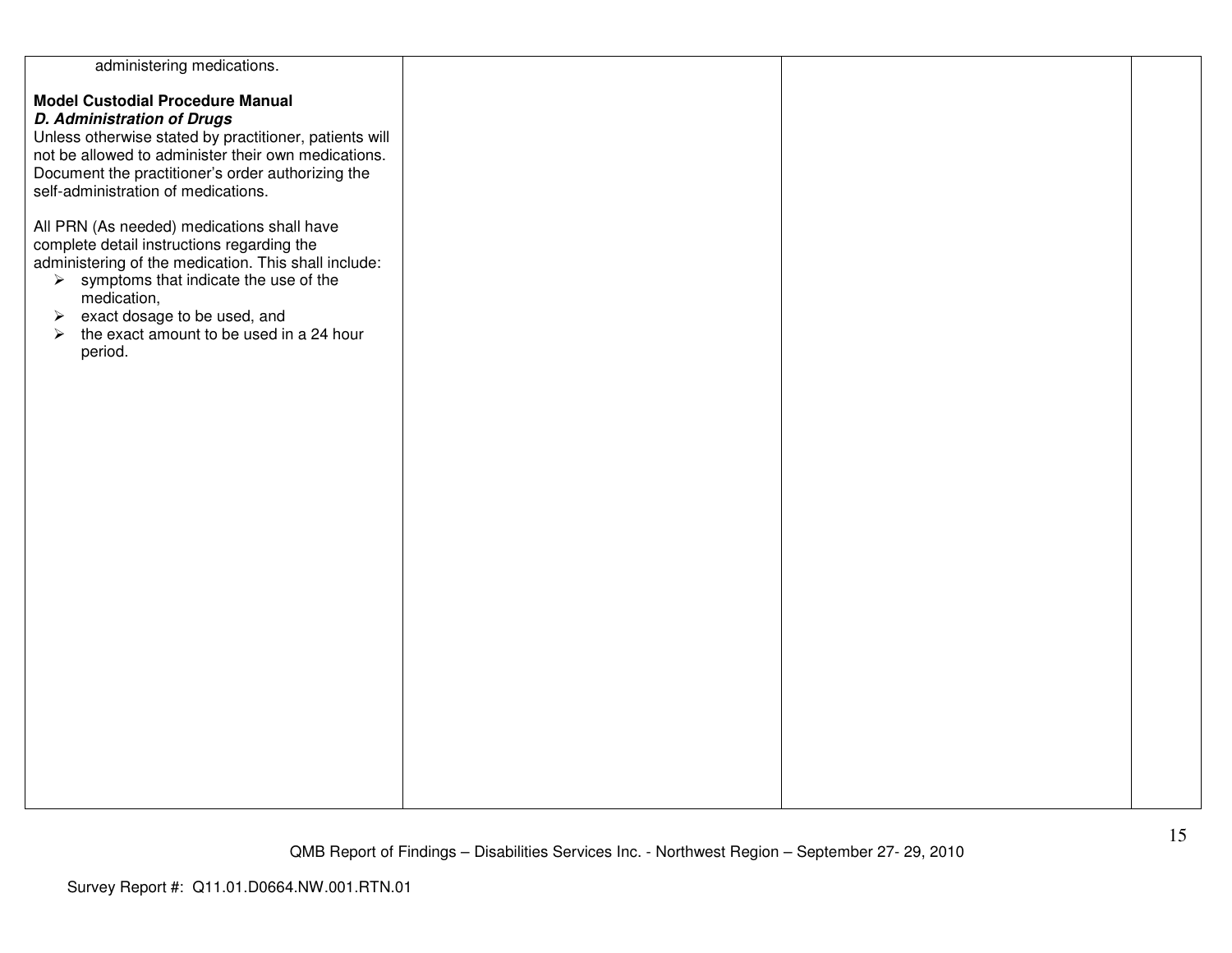| Tag #1A09.1 Medication Delivery - PRN                                                                                  | <b>Scope and Severity Rating: E</b>                                                                                                                 |  |
|------------------------------------------------------------------------------------------------------------------------|-----------------------------------------------------------------------------------------------------------------------------------------------------|--|
| <b>Medication</b>                                                                                                      |                                                                                                                                                     |  |
| Developmental Disabilities (DD) Waiver Service<br>Standards effective 4/1/2007<br><b>CHAPTER 1 II. PROVIDER AGENCY</b> | Based on record review, the Agency failed to<br>maintain PRN Medication Administration Records<br>which contained all elements required by standard |  |
| <b>REQUIREMENTS:</b> The objective of these standards                                                                  | for 3 of 8 Individuals.                                                                                                                             |  |
| is to establish Provider Agency policy, procedure                                                                      |                                                                                                                                                     |  |
| and reporting requirements for DD Medicaid Waiver                                                                      | Individual #2                                                                                                                                       |  |
| program. These requirements apply to all such                                                                          | June 2010                                                                                                                                           |  |
| Provider Agency staff, whether directly employed or                                                                    | Medication Administration Records did not                                                                                                           |  |
| subcontracting with the Provider Agency. Additional                                                                    | contain the circumstance for which the                                                                                                              |  |
| Provider Agency requirements and personnel<br>qualifications may be applicable for specific service                    | medication is to be used:<br>• Liquid Tylenol Acetaminophen 160mg/5ml                                                                               |  |
| standards.                                                                                                             | (PRN)                                                                                                                                               |  |
| E. Medication Delivery: Provider Agencies that                                                                         |                                                                                                                                                     |  |
| provide Community Living, Community Inclusion or                                                                       | <b>July 2010</b>                                                                                                                                    |  |
| Private Duty Nursing services shall have written                                                                       | Medication Administration Records did not                                                                                                           |  |
| policies and procedures regarding medication(s)                                                                        | contain the circumstance for which the                                                                                                              |  |
| delivery and tracking and reporting of medication<br>errors in accordance with DDSD Medication                         | medication is to be used:                                                                                                                           |  |
| Assessment and Delivery Policy and Procedures,                                                                         | • Liquid Tylenol Acetaminophen 160mg/5ml<br>(PRN)                                                                                                   |  |
| the Board of Nursing Rules and Board of Pharmacy                                                                       |                                                                                                                                                     |  |
| standards and regulations.                                                                                             | Medication Administration Records contain the                                                                                                       |  |
|                                                                                                                        | following medications, which are to be given in                                                                                                     |  |
| (2) When required by the DDSD Medication                                                                               | liquid form. No Physician's Orders were found for                                                                                                   |  |
| Assessment and Delivery Policy, Medication                                                                             | the following medications:                                                                                                                          |  |
| Administration Records (MAR) shall be maintained<br>and include:                                                       | • Tylenol 500mg cap - PRN - 7/14 (given 1                                                                                                           |  |
| (a) The name of the individual, a transcription of                                                                     | time)                                                                                                                                               |  |
| the physician's written or licensed health care                                                                        | August 2010                                                                                                                                         |  |
| provider's prescription including the brand                                                                            | Medication Administration Records did not                                                                                                           |  |
| and generic name of the medication,                                                                                    | contain the circumstance for which the                                                                                                              |  |
| diagnosis for which the medication is                                                                                  | medication is to be used:                                                                                                                           |  |
| prescribed;<br>(b) Prescribed dosage, frequency and                                                                    | • Liquid Tylenol Acetaminophen 160mg/5ml                                                                                                            |  |
| method/route of administration, times and                                                                              | (PRN)                                                                                                                                               |  |
| dates of administration;                                                                                               | Individual #3                                                                                                                                       |  |
| (c) Initials of the individual administering or                                                                        | <b>June 2010</b>                                                                                                                                    |  |
| assisting with the medication;                                                                                         | Medication Administration Records contain the                                                                                                       |  |
| (d) Explanation of any medication irregularity;                                                                        | following medications, which are to be given in                                                                                                     |  |
| (e) Documentation of any allergic reaction or<br>adverse medication effect; and                                        | liquid form. No Physician's Orders were found for                                                                                                   |  |
|                                                                                                                        | the following medications:                                                                                                                          |  |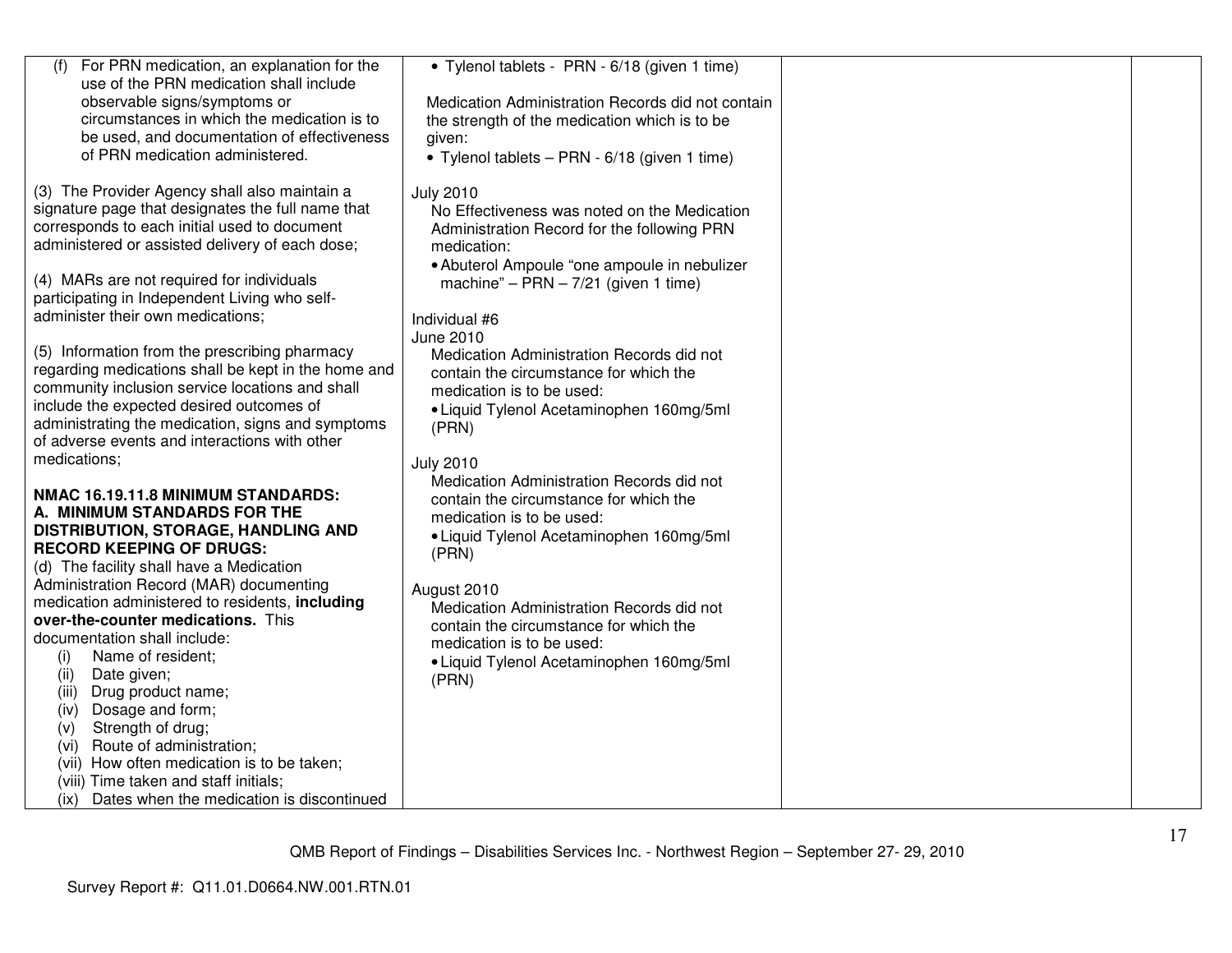| or changed;                                            |  |  |
|--------------------------------------------------------|--|--|
| The name and initials of all staff<br>(x)              |  |  |
|                                                        |  |  |
| administering medications.                             |  |  |
|                                                        |  |  |
| <b>Model Custodial Procedure Manual</b>                |  |  |
| <b>D. Administration of Drugs</b>                      |  |  |
|                                                        |  |  |
| Unless otherwise stated by practitioner, patients will |  |  |
| not be allowed to administer their own medications.    |  |  |
| Document the practitioner's order authorizing the      |  |  |
| self-administration of medications.                    |  |  |
|                                                        |  |  |
|                                                        |  |  |
| All PRN (As needed) medications shall have             |  |  |
| complete detail instructions regarding the             |  |  |
| administering of the medication. This shall include:   |  |  |
| $\triangleright$ symptoms that indicate the use of the |  |  |
|                                                        |  |  |
| medication,                                            |  |  |
| exact dosage to be used, and<br>➤                      |  |  |
| the exact amount to be used in a 24 hour<br>➤          |  |  |
| period.                                                |  |  |
|                                                        |  |  |
|                                                        |  |  |
| <b>Department of Health</b>                            |  |  |
| <b>Developmental Disabilities Supports Division</b>    |  |  |
| (DDSD) Medication Assessment and Delivery              |  |  |
| Policy - Eff. November 1, 2006                         |  |  |
| <b>F. PRN Medication</b>                               |  |  |
|                                                        |  |  |
| 3. Prior to self-administration, self-administration   |  |  |
| with physical assist or assisting with delivery of PRN |  |  |
| medications, the direct support staff must contact     |  |  |
| the agency nurse to describe observed symptoms         |  |  |
|                                                        |  |  |
| and thus assure that the PRN medication is being       |  |  |
| used according to instructions given by the ordering   |  |  |
| PCP. In cases of fever, respiratory distress           |  |  |
| (including coughing), severe pain, vomiting,           |  |  |
| diarrhea, change in responsiveness/level of            |  |  |
| consciousness, the nurse must strongly consider        |  |  |
|                                                        |  |  |
| the need to conduct a face-to-face assessment to       |  |  |
| assure that the PRN does not mask a condition          |  |  |
| better treated by seeking medical attention. This      |  |  |
| does not apply to home based/family living settings    |  |  |
| where the provider is related by affinity or by        |  |  |
|                                                        |  |  |
| consanguinity to the individual.                       |  |  |
|                                                        |  |  |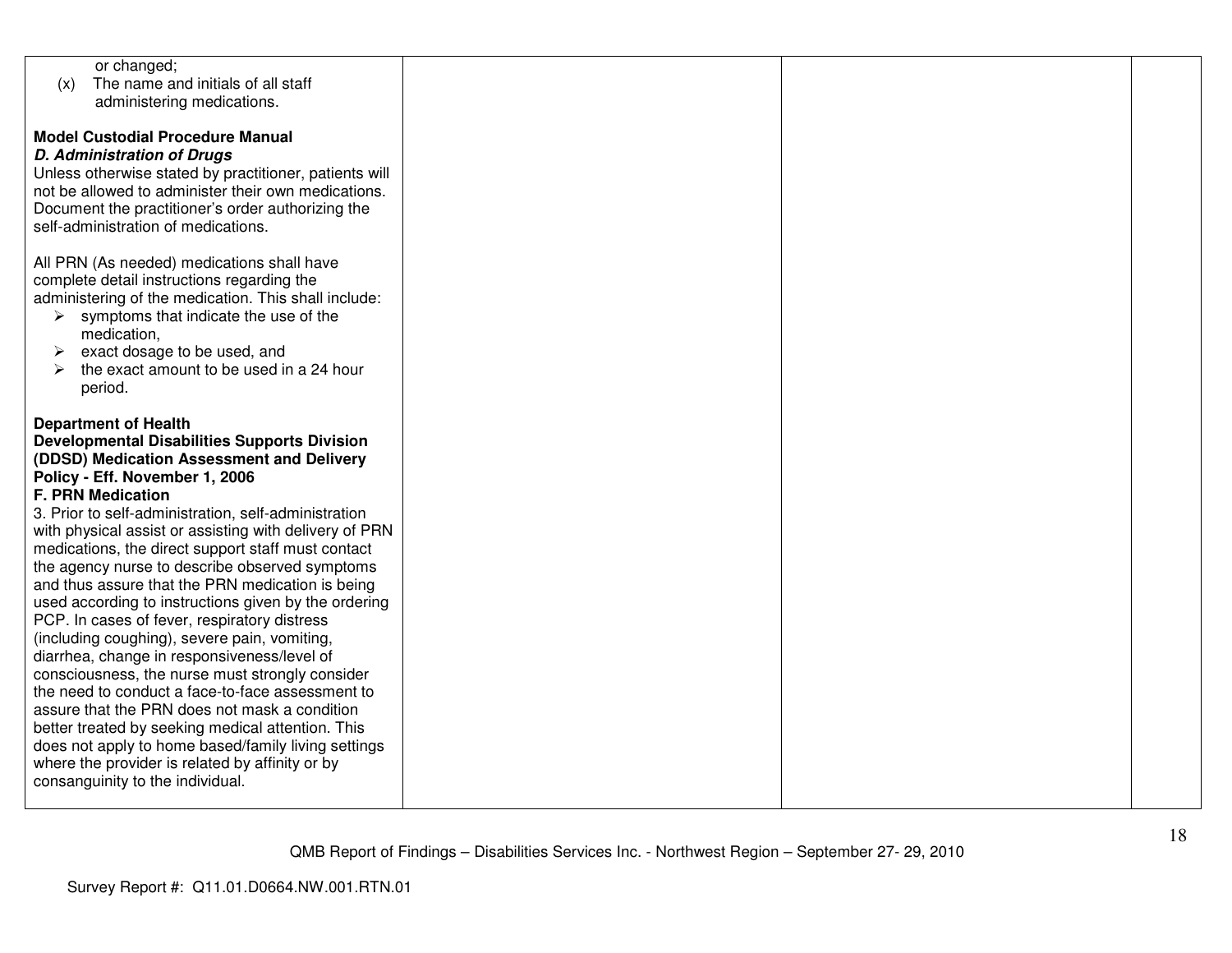| 4. The agency nurse shall review the utilization of<br>PRN medications routinely. Frequent or escalating<br>use of PRN medications must be reported to the<br>PCP and discussed by the Interdisciplinary for<br>changes to the overall support plan (see Section H<br>of this policy).                                                                                                                                                                                                                                                                                                                                                                                                                                                                                                                                                                                                                                                                   |  |  |
|----------------------------------------------------------------------------------------------------------------------------------------------------------------------------------------------------------------------------------------------------------------------------------------------------------------------------------------------------------------------------------------------------------------------------------------------------------------------------------------------------------------------------------------------------------------------------------------------------------------------------------------------------------------------------------------------------------------------------------------------------------------------------------------------------------------------------------------------------------------------------------------------------------------------------------------------------------|--|--|
| H. Agency Nurse Monitoring<br>1. Regardless of the level of assistance with<br>medication delivery that is required by the individual<br>or the route through which the medication is<br>delivered, the agency nurses must monitor the<br>individual's response to the effects of their routine<br>and PRN medications. The frequency and type of<br>monitoring must be based on the nurse's<br>assessment of the individual and consideration of<br>the individual's diagnoses, health status, stability,<br>utilization of PRN medications and level of support<br>required by the individual's condition and the skill<br>level and needs of the direct care staff. Nursing<br>monitoring should be based on prudent nursing<br>practice and should support the safety and<br>independence of the individual in the community<br>setting. The health care plan shall reflect the<br>planned monitoring of the individual's response to<br>medication. |  |  |
| <b>Department of Health Developmental Disabilities</b><br><b>Supports Division (DDSD) - Procedure Title:</b><br><b>Medication Assessment and Delivery Procedure</b><br>Eff Date: November 1, 2006<br>C. 3. Prior to delivery of the PRN, direct support<br>staff must contact the agency nurse to describe<br>observed symptoms and thus assure that the PRN<br>is being used according to instructions given by the<br>ordering PCP. In cases of fever, respiratory distress<br>(including coughing), severe pain, vomiting,<br>diarrhea, change in responsiveness/level of<br>consciousness, the nurse must strongly consider<br>the need to conduct a face-to-face assessment to<br>assure that the PRN does not mask a condition<br>better treated by seeking medical attention.                                                                                                                                                                     |  |  |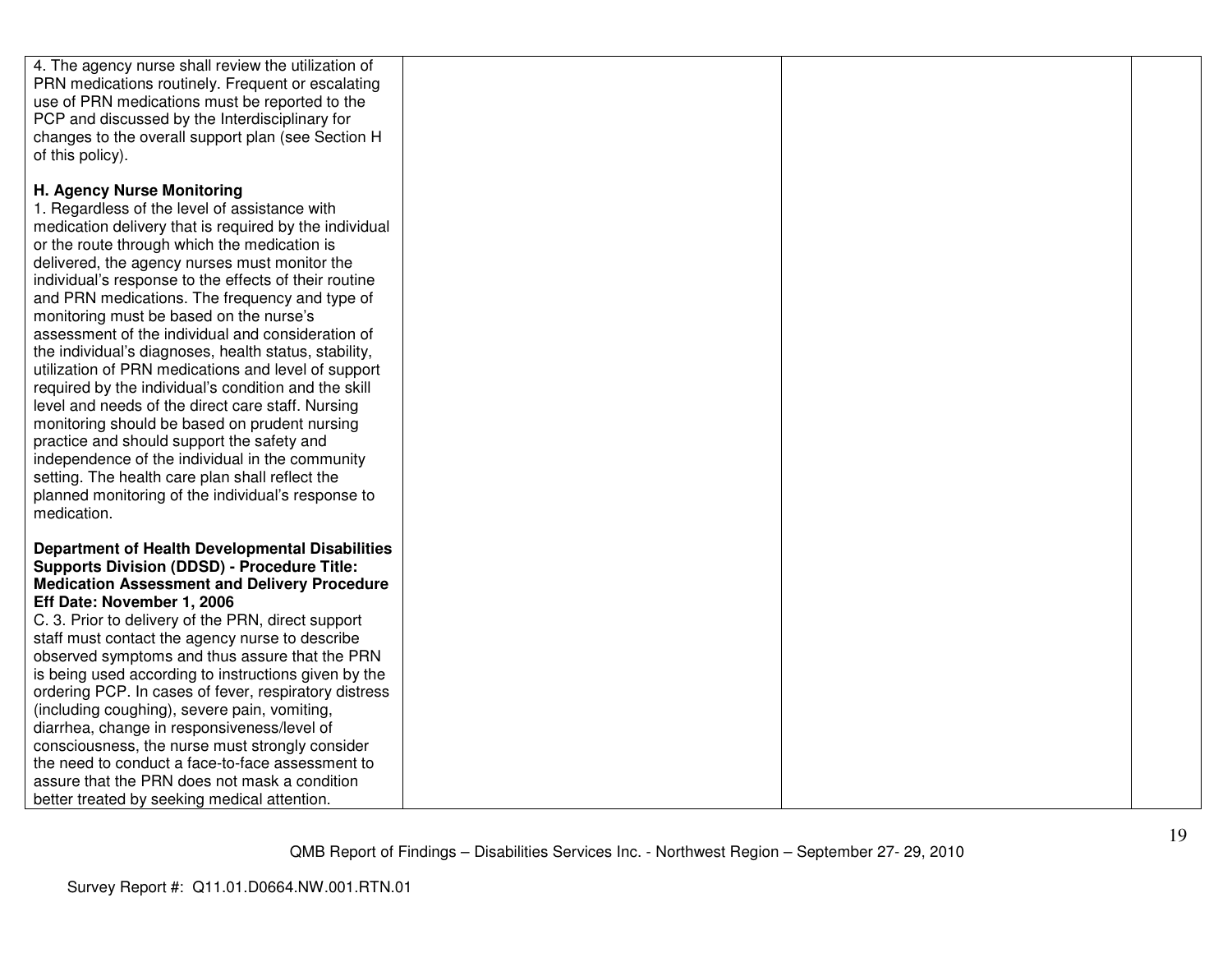| (References: Psychotropic Medication Use Policy,<br>Section D, page 5 Use of PRN Psychotropic<br>Medications; and, Human Rights Committee<br>Requirements Policy, Section B, page 4<br>Interventions Requiring Review and Approval - Use<br>of PRN Medications). |  |  |
|------------------------------------------------------------------------------------------------------------------------------------------------------------------------------------------------------------------------------------------------------------------|--|--|
| a. Document conversation with nurse including all<br>reported signs and symptoms, advice given and<br>action taken by staff.                                                                                                                                     |  |  |
| 4. Document on the MAR each time a PRN<br>medication is used and describe its effect on the<br>individual (e.g., temperature down, vomiting<br>lessened, anxiety increased, the condition is the<br>same, improved, or worsened, etc.).                          |  |  |
|                                                                                                                                                                                                                                                                  |  |  |
|                                                                                                                                                                                                                                                                  |  |  |
|                                                                                                                                                                                                                                                                  |  |  |
|                                                                                                                                                                                                                                                                  |  |  |
|                                                                                                                                                                                                                                                                  |  |  |
|                                                                                                                                                                                                                                                                  |  |  |
|                                                                                                                                                                                                                                                                  |  |  |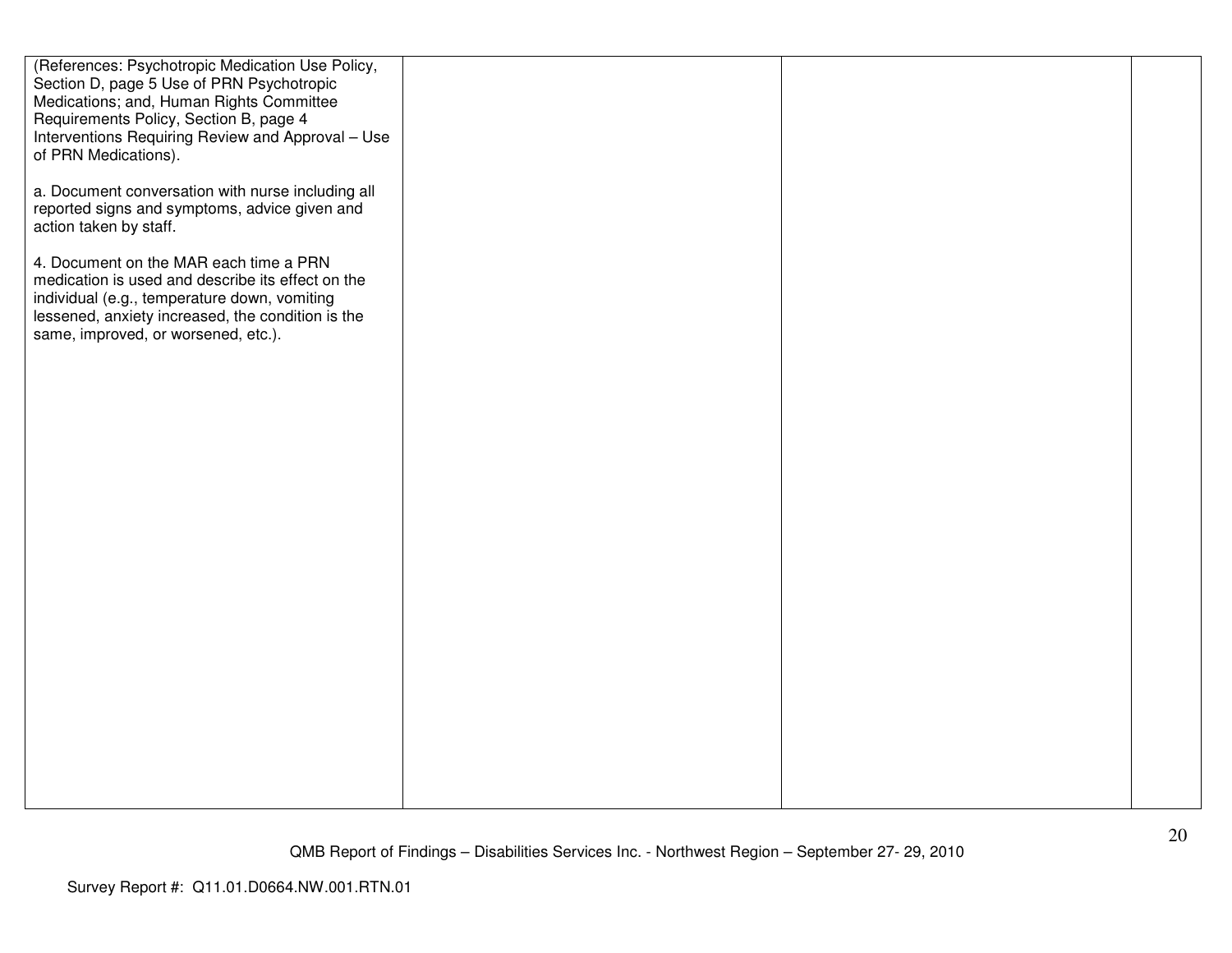| Tag # 1A20 DSP Training Documents                                                                | <b>Scope and Severity Rating: D</b>                 |  |
|--------------------------------------------------------------------------------------------------|-----------------------------------------------------|--|
| Developmental Disabilities (DD) Waiver Service                                                   | Based on record review, the Agency failed to ensure |  |
| Standards effective 4/1/2007                                                                     | that Orientation and Training requirements were met |  |
| <b>CHAPTER 1 IV. GENERAL REQUIREMENTS</b>                                                        | for 1 of 48 Direct Service Personnel.               |  |
| FOR PROVIDER AGENCY SERVICE                                                                      |                                                     |  |
| <b>PERSONNEL:</b> The objective of this section is to                                            | Review of Direct Service Personnel training records |  |
| establish personnel standards for DD Medicaid                                                    | found no evidence of the following required         |  |
| Waiver Provider Agencies for the following services:                                             | DOH/DDSD trainings and certification being          |  |
| Community Living Supports, Community Inclusion                                                   | completed:                                          |  |
| Services, Respite, Substitute Care and Personal                                                  |                                                     |  |
| Support Companion Services. These standards                                                      | $\bullet$ CPR (DSP #44)                             |  |
| apply to all personnel who provide services, whether                                             |                                                     |  |
| directly employed or subcontracting with the                                                     |                                                     |  |
| Provider Agency. Additional personnel requirements                                               |                                                     |  |
| and qualifications may be applicable for specific                                                |                                                     |  |
| service standards.                                                                               |                                                     |  |
| C. Orientation and Training Requirements:                                                        |                                                     |  |
| Orientation and training for direct support staff and                                            |                                                     |  |
| his or her supervisors shall comply with the                                                     |                                                     |  |
| DDSD/DOH Policy Governing the Training                                                           |                                                     |  |
| Requirements for Direct Support Staff and Internal                                               |                                                     |  |
| Service Coordinators Serving Individuals with                                                    |                                                     |  |
| Developmental Disabilities to include the following:                                             |                                                     |  |
| Each new employee shall receive appropriate<br>(1)                                               |                                                     |  |
| orientation, including but not limited to, all<br>policies relating to fire prevention, accident |                                                     |  |
|                                                                                                  |                                                     |  |
| prevention, incident management and<br>reporting, and emergency procedures; and                  |                                                     |  |
| Individual-specific training for each individual<br>(2)                                          |                                                     |  |
| under his or her direct care, as described in the                                                |                                                     |  |
| individual service plan, prior to working alone                                                  |                                                     |  |
| with the individual.                                                                             |                                                     |  |
| <b>Department of Health (DOH)</b>                                                                |                                                     |  |
| <b>Developmental Disabilities Supports Division</b>                                              |                                                     |  |
| (DDSD) Policy - Policy Title: Training                                                           |                                                     |  |
| <b>Requirements for Direct Service Agency Staff</b>                                              |                                                     |  |
| Policy - Eff. March 1, 2007 - II. POLICY                                                         |                                                     |  |
| <b>STATEMENTS:</b>                                                                               |                                                     |  |
|                                                                                                  |                                                     |  |
| A. Individuals shall receive services from competent                                             |                                                     |  |
| and qualified staff.                                                                             |                                                     |  |
| B. Staff shall complete individual-specific (formerly                                            |                                                     |  |
| known as "Addendum B") training requirements in                                                  |                                                     |  |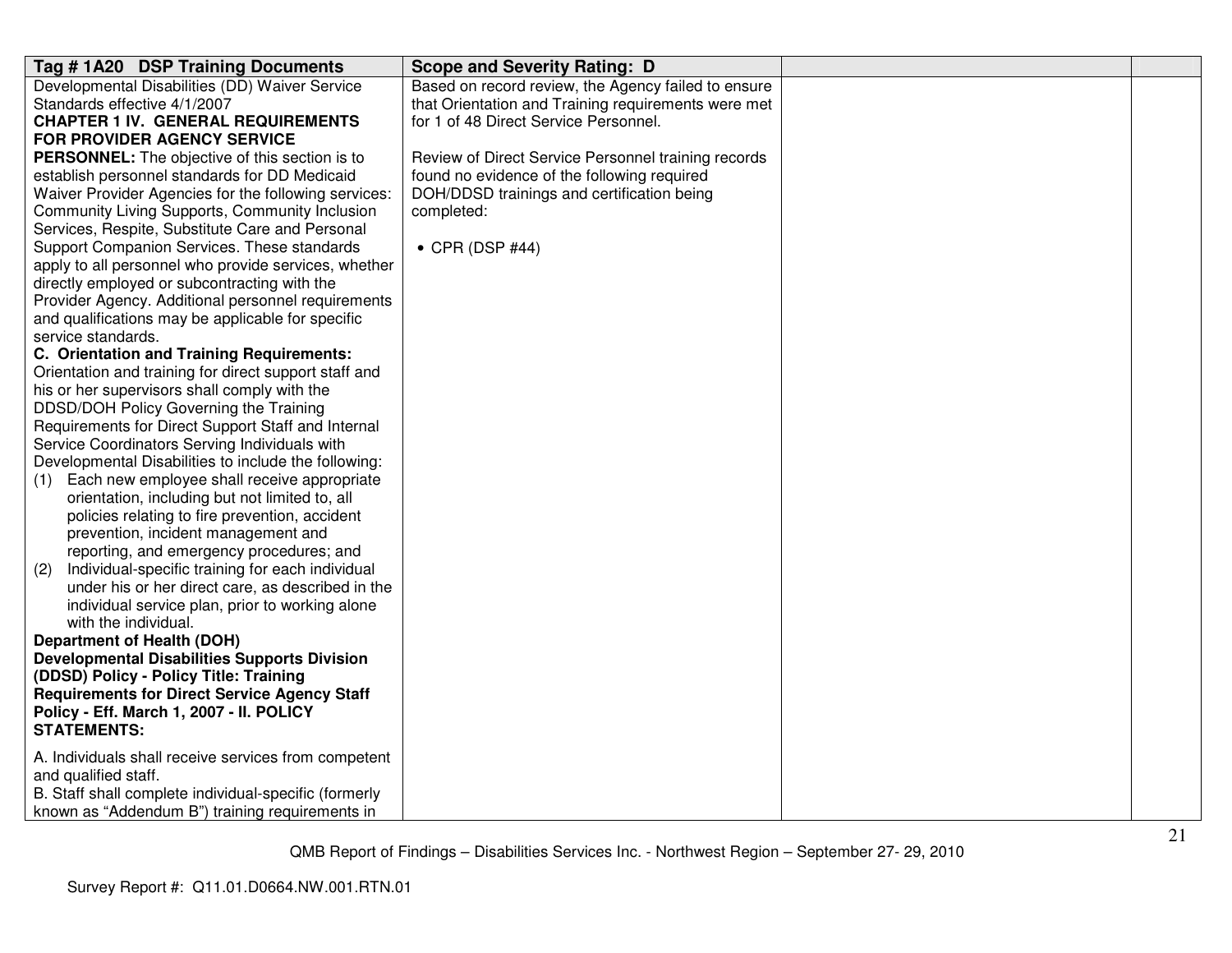| accordance with the specifications described in the                                                      |  |  |
|----------------------------------------------------------------------------------------------------------|--|--|
| individual service plan (ISP) of each individual                                                         |  |  |
| served.                                                                                                  |  |  |
| C. Staff shall complete training on DOH-approved                                                         |  |  |
| incident reporting procedures in accordance with 7                                                       |  |  |
| NMAC 1.13.                                                                                               |  |  |
| D. Staff providing direct services shall complete                                                        |  |  |
| training in universal precautions on an annual basis.                                                    |  |  |
| The training materials shall meet Occupational                                                           |  |  |
| Safety and Health Administration (OSHA)                                                                  |  |  |
| requirements.                                                                                            |  |  |
| E. Staff providing direct services shall maintain                                                        |  |  |
| certification in first aid and CPR. The training                                                         |  |  |
| materials shall meet OSHA requirements/guidelines.                                                       |  |  |
| F. Staff who may be exposed to hazardous                                                                 |  |  |
| chemicals shall complete relevant training in                                                            |  |  |
| accordance with OSHA requirements.                                                                       |  |  |
| G. Staff shall be certified in a DDSD-approved                                                           |  |  |
| behavioral intervention system (e.g., Mandt, CPI)                                                        |  |  |
| before using physical restraint techniques. Staff                                                        |  |  |
| members providing direct services shall maintain                                                         |  |  |
| certification in a DDSD-approved behavioral                                                              |  |  |
| intervention system if an individual they support has                                                    |  |  |
| a behavioral crisis plan that includes the use of                                                        |  |  |
| physical restraint techniques.                                                                           |  |  |
| H. Staff shall complete and maintain certification in<br>a DDSD-approved medication course in accordance |  |  |
| with the DDSD Medication Delivery Policy M-001.                                                          |  |  |
| I. Staff providing direct services shall complete                                                        |  |  |
| safety training within the first thirty (30) days of                                                     |  |  |
| employment and before working alone with an                                                              |  |  |
| individual receiving services.                                                                           |  |  |
|                                                                                                          |  |  |
|                                                                                                          |  |  |
|                                                                                                          |  |  |
|                                                                                                          |  |  |
|                                                                                                          |  |  |
|                                                                                                          |  |  |
|                                                                                                          |  |  |
|                                                                                                          |  |  |
|                                                                                                          |  |  |
|                                                                                                          |  |  |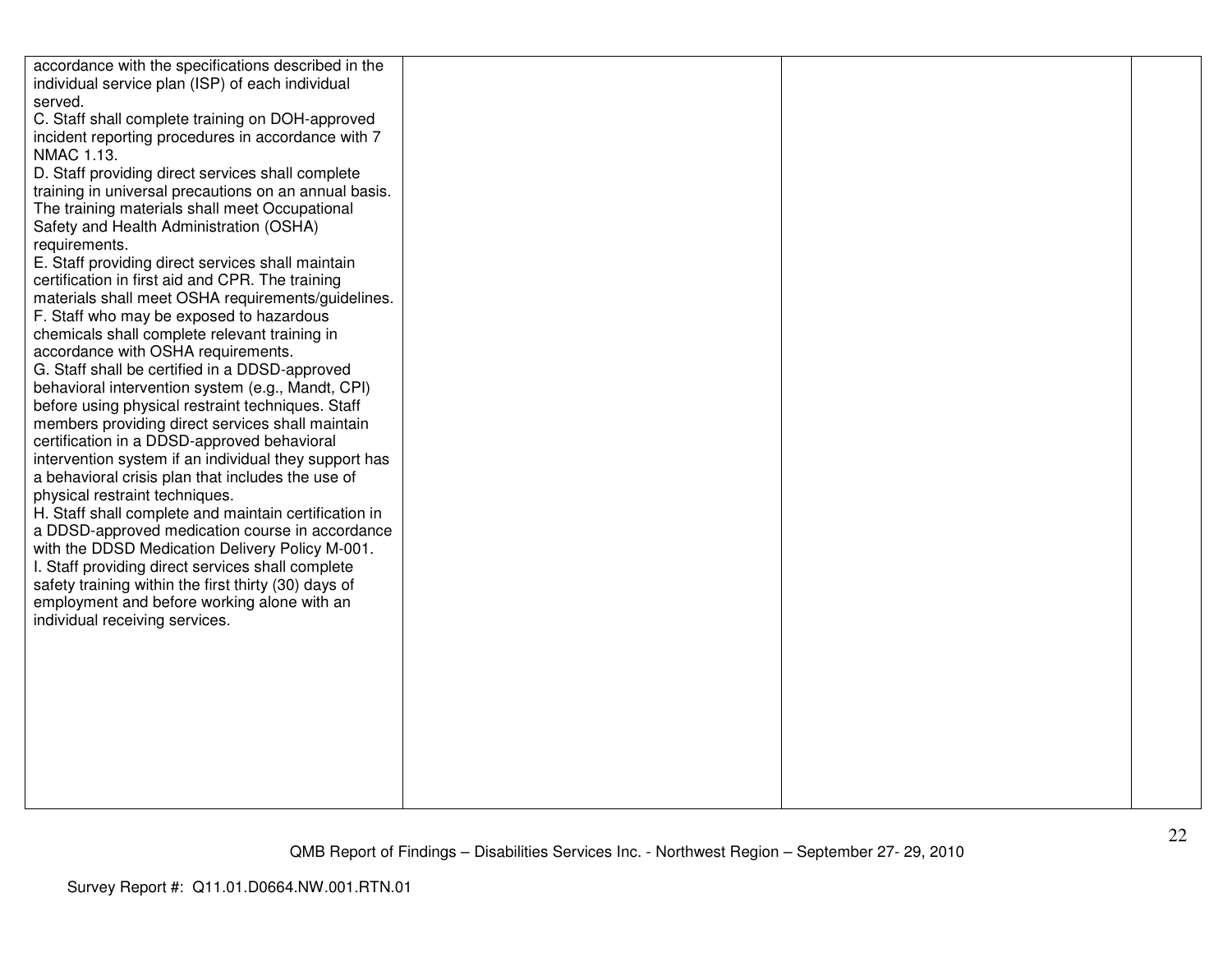| Tag # 1A27 (CoP) Late & Failure to Report                                                            | <b>Scope and Severity Rating: E</b>                                                      |  |
|------------------------------------------------------------------------------------------------------|------------------------------------------------------------------------------------------|--|
| 7.1.13.9 INCIDENT MANAGEMENT SYSTEM                                                                  | Based on the Incident Management Bureau's Late                                           |  |
| <b>REPORTING REQUIREMENTS FOR</b>                                                                    | and Failure Reports, the Agency failed to report                                         |  |
| <b>COMMUNITY BASED SERVICE PROVIDERS:</b>                                                            | suspected abuse, neglect, or misappropriation of                                         |  |
| A. Duty To Report:                                                                                   | property, unexpected and natural/expected deaths;                                        |  |
| (1) All community based service providers shall                                                      | or other reportable incidents to the Division of                                         |  |
| immediately report abuse, neglect or                                                                 | Health Improvement for 4 of 13 individuals.                                              |  |
| misappropriation of property to the adult protective                                                 |                                                                                          |  |
| services division.                                                                                   | Individual #3                                                                            |  |
| (2) All community based service providers shall                                                      | • Incident date 2/06/2010. Allegation was Neglect.                                       |  |
| report to the division within twenty four (24) hours :                                               | Incident report was received 2/11/2010. Late                                             |  |
| abuse, neglect, or misappropriation of property,                                                     | Reporting. IMB Late & Failure Report indicated                                           |  |
| unexpected and natural/expected deaths; and other                                                    | incident of Neglect was "Confirmed."                                                     |  |
| reportable incidents                                                                                 |                                                                                          |  |
| to include:                                                                                          | Individual #11                                                                           |  |
| (a) an environmental hazardous condition, which                                                      | • Incident date 12/04/2009. Allegation was Neglect.                                      |  |
| creates an immediate threat to life or health; or                                                    | Incident report was received12/08/2009. Late                                             |  |
| (b) admission to a hospital or psychiatric facility or                                               | Reporting. IMB Late & Failure Report indicated                                           |  |
| the provision of emergency services that results in                                                  | incident of Neglect was "Confirmed."                                                     |  |
| medical care which is unanticipated or unscheduled                                                   |                                                                                          |  |
| for the consumer and which would not routinely be<br>provided by a community based service provider. | • Incident date 3/04/2010. Allegation was                                                |  |
| (3) All community based service providers shall                                                      | Exploitation. Incident report was received                                               |  |
| ensure that the reporter with direct knowledge of an                                                 | 3/10/2010. Late Reporting. IMB Late & Failure                                            |  |
| incident has immediate access to the division                                                        | Report indicated incident of Exploitation was                                            |  |
| incident report form to allow the reporter to respond                                                | "Confirmed."                                                                             |  |
| to, report, and document incidents in a timely and                                                   |                                                                                          |  |
| accurate manner.                                                                                     | Individual #12                                                                           |  |
| B. Notification: (1) Incident Reporting: Any                                                         | • Incident date 12/17/2009. Allegation was Abuse.                                        |  |
| consumer, employee, family member or legal                                                           | Incident report was received 1/07/2010. Late                                             |  |
| guardian may report an incident independently or                                                     | Reporting. IMB Late & Failure Report indicated<br>incident of Abuse was "Confirmed."     |  |
| through the community based service provider to                                                      |                                                                                          |  |
| the division by telephone call, written                                                              | Individual #13                                                                           |  |
| correspondence or other forms of communication                                                       |                                                                                          |  |
| utilizing the division's incident report form. The                                                   | • Incident date 12/17/2009. Allegation was<br>Exploitation. Incident report was received |  |
| incident report form and instructions for the                                                        | 1/07/2010. Late Reporting. IMB Late & Failure                                            |  |
| completion and filing are available at the division's                                                | Report indicated incident of Exploitation was                                            |  |
| website.                                                                                             | "Confirmed."                                                                             |  |
| http://dhi.health.state.nm.us/elibrary/ironline/ir.php                                               |                                                                                          |  |
| or may be obtained from the department by calling                                                    |                                                                                          |  |
| the toll free number.                                                                                |                                                                                          |  |
|                                                                                                      |                                                                                          |  |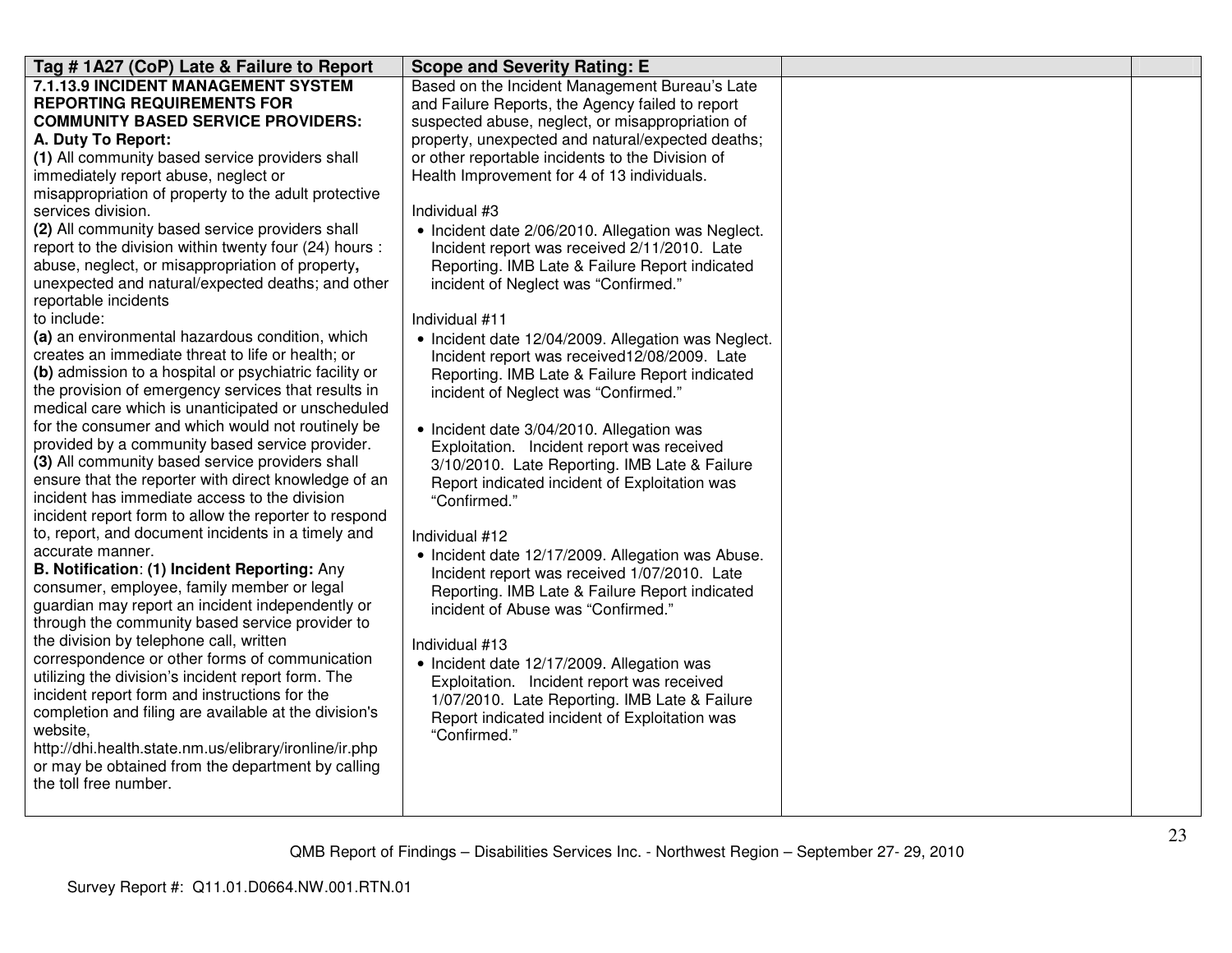| Tag #1A27.2 (CoP) Duty to Report - IR's                                                                                                                                                                                                                                                                                                                                                                                                                                                                                                                                                                                                                                                                                                                                                                                                                                                                                                                                                                                                                                                                                                                                                                                                                                 | <b>Scope and Severity Rating: D</b>                                                                                                                                                                                                                                                                                                                                                                                                                                                                                                                                                                                                                                                                                                                                                                                                                                                                                                                                                                                                                                        |  |
|-------------------------------------------------------------------------------------------------------------------------------------------------------------------------------------------------------------------------------------------------------------------------------------------------------------------------------------------------------------------------------------------------------------------------------------------------------------------------------------------------------------------------------------------------------------------------------------------------------------------------------------------------------------------------------------------------------------------------------------------------------------------------------------------------------------------------------------------------------------------------------------------------------------------------------------------------------------------------------------------------------------------------------------------------------------------------------------------------------------------------------------------------------------------------------------------------------------------------------------------------------------------------|----------------------------------------------------------------------------------------------------------------------------------------------------------------------------------------------------------------------------------------------------------------------------------------------------------------------------------------------------------------------------------------------------------------------------------------------------------------------------------------------------------------------------------------------------------------------------------------------------------------------------------------------------------------------------------------------------------------------------------------------------------------------------------------------------------------------------------------------------------------------------------------------------------------------------------------------------------------------------------------------------------------------------------------------------------------------------|--|
| Filed During On-Site and/or IR's Not                                                                                                                                                                                                                                                                                                                                                                                                                                                                                                                                                                                                                                                                                                                                                                                                                                                                                                                                                                                                                                                                                                                                                                                                                                    |                                                                                                                                                                                                                                                                                                                                                                                                                                                                                                                                                                                                                                                                                                                                                                                                                                                                                                                                                                                                                                                                            |  |
| <b>Reported by Provider</b>                                                                                                                                                                                                                                                                                                                                                                                                                                                                                                                                                                                                                                                                                                                                                                                                                                                                                                                                                                                                                                                                                                                                                                                                                                             |                                                                                                                                                                                                                                                                                                                                                                                                                                                                                                                                                                                                                                                                                                                                                                                                                                                                                                                                                                                                                                                                            |  |
| 7.1.13.9 INCIDENT MANAGEMENT SYSTEM<br><b>REPORTING REQUIREMENTS FOR</b><br><b>COMMUNITY BASED SERVICE PROVIDERS:</b><br>A. Duty To Report:<br>(1) All community based service providers shall<br>immediately report abuse, neglect or<br>misappropriation of property to the adult protective<br>services division.<br>(2) All community based service providers shall<br>report to the division within twenty four (24) hours :<br>abuse, neglect, or misappropriation of property,<br>unexpected and natural/expected deaths; and other<br>reportable incidents<br>to include:<br>(a) an environmental hazardous condition, which<br>creates an immediate threat to life or health; or<br>(b) admission to a hospital or psychiatric facility or<br>the provision of emergency services that results in<br>medical care which is unanticipated or unscheduled<br>for the consumer and which would not routinely be<br>provided by a community based service provider.<br>(3) All community based service providers shall<br>ensure that the reporter with direct knowledge of an<br>incident has immediate access to the division<br>incident report form to allow the reporter to respond<br>to, report, and document incidents in a timely and<br>accurate manner. | Based on record review, the Agency failed to report<br>suspected abuse, neglect, or misappropriation of<br>property, unexpected and natural/expected deaths;<br>or other reportable incidents to the Division of<br>Health Improvement for 1 of 10 Individuals.<br>During the on-site survey September 27 - 29, 2010,<br>surveyors observed the following:<br>During the on-site visit Surveyor's found evidence of<br>1 internal Agency incident report, which had not<br>been reported to DHI and/or APS/CYFD, as<br>required by regulation.<br>Surveyor reviewed an internal Agency Incident<br>reports involving a report of a missing wallet and<br>money, date of incident 8/21/2010. Surveyor asked<br>to see an external State report for that incident; staff<br>reported that they did not file a report to Incident<br>Management Bureau or to the appropriate Adult<br>Protection Agency. Surveyors informed Incident<br>Management Coordinator to file incident report to<br>DHI.<br>As a result of what was observed the following<br>incident was reported: |  |
| <b>B. Notification:</b><br>(1) Incident Reporting: Any consumer, employee,<br>family member or legal guardian may report an<br>incident independently or through the community<br>based service provider to the division by telephone<br>call, written correspondence or other forms of<br>communication utilizing the division's incident report<br>form. The incident report form and instructions for<br>the completion and filing are available at the<br>division's website;<br>http://dhi.health.state.nm.us/elibrary/ironline/ir.php                                                                                                                                                                                                                                                                                                                                                                                                                                                                                                                                                                                                                                                                                                                             | Individual #6<br>• A State Incident Report of Exploitation was filed<br>on 9/28/2010.                                                                                                                                                                                                                                                                                                                                                                                                                                                                                                                                                                                                                                                                                                                                                                                                                                                                                                                                                                                      |  |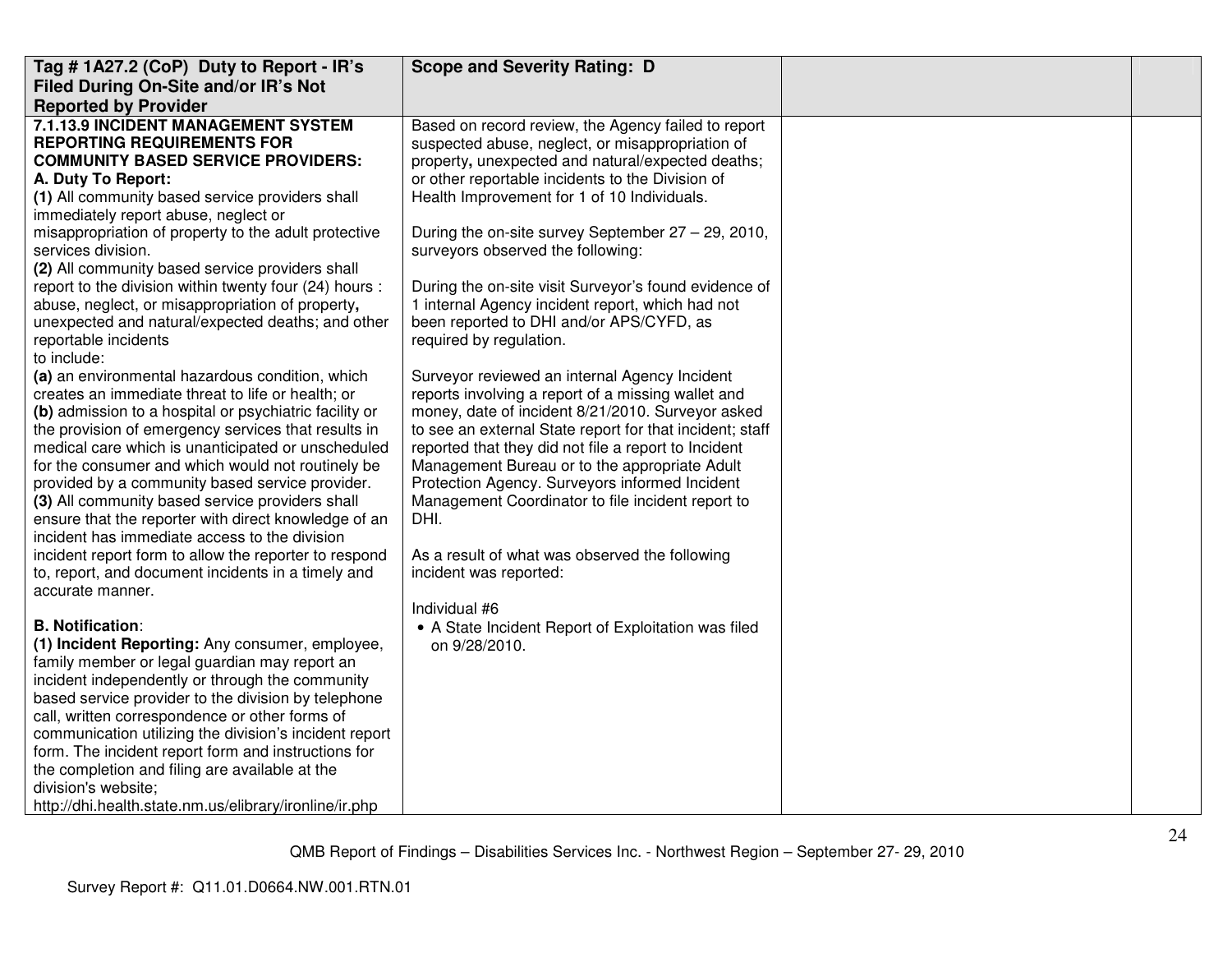| or may be obtained from the department by calling        |  |  |
|----------------------------------------------------------|--|--|
| the toll free number.                                    |  |  |
|                                                          |  |  |
|                                                          |  |  |
| (2) Division Incident Report Form and                    |  |  |
| <b>Notification by Community Based Service</b>           |  |  |
| Providers: The community based service provider          |  |  |
|                                                          |  |  |
| shall report incidents utilizing the division's incident |  |  |
| report form consistent with the requirements of the      |  |  |
| division's incident management system guide. The         |  |  |
| community based service provider shall ensure all        |  |  |
| incident report forms alleging abuse, neglect or         |  |  |
| misappropriation of consumer property submitted by       |  |  |
|                                                          |  |  |
| a reporter with direct knowledge of an incident are      |  |  |
| completed on the division's incident report form and     |  |  |
| received by the division within twenty-four (24)         |  |  |
| hours of an incident or allegation of an incident or     |  |  |
| the next business day if the incident occurs on a        |  |  |
| weekend or a holiday. The community based                |  |  |
|                                                          |  |  |
| service provider shall ensure that the reporter with     |  |  |
| the most direct knowledge of the incident prepares       |  |  |
| the incident report form.                                |  |  |
|                                                          |  |  |
|                                                          |  |  |
|                                                          |  |  |
|                                                          |  |  |
|                                                          |  |  |
|                                                          |  |  |
|                                                          |  |  |
|                                                          |  |  |
|                                                          |  |  |
|                                                          |  |  |
|                                                          |  |  |
|                                                          |  |  |
|                                                          |  |  |
|                                                          |  |  |
|                                                          |  |  |
|                                                          |  |  |
|                                                          |  |  |
|                                                          |  |  |
|                                                          |  |  |
|                                                          |  |  |
|                                                          |  |  |
|                                                          |  |  |
|                                                          |  |  |
|                                                          |  |  |
|                                                          |  |  |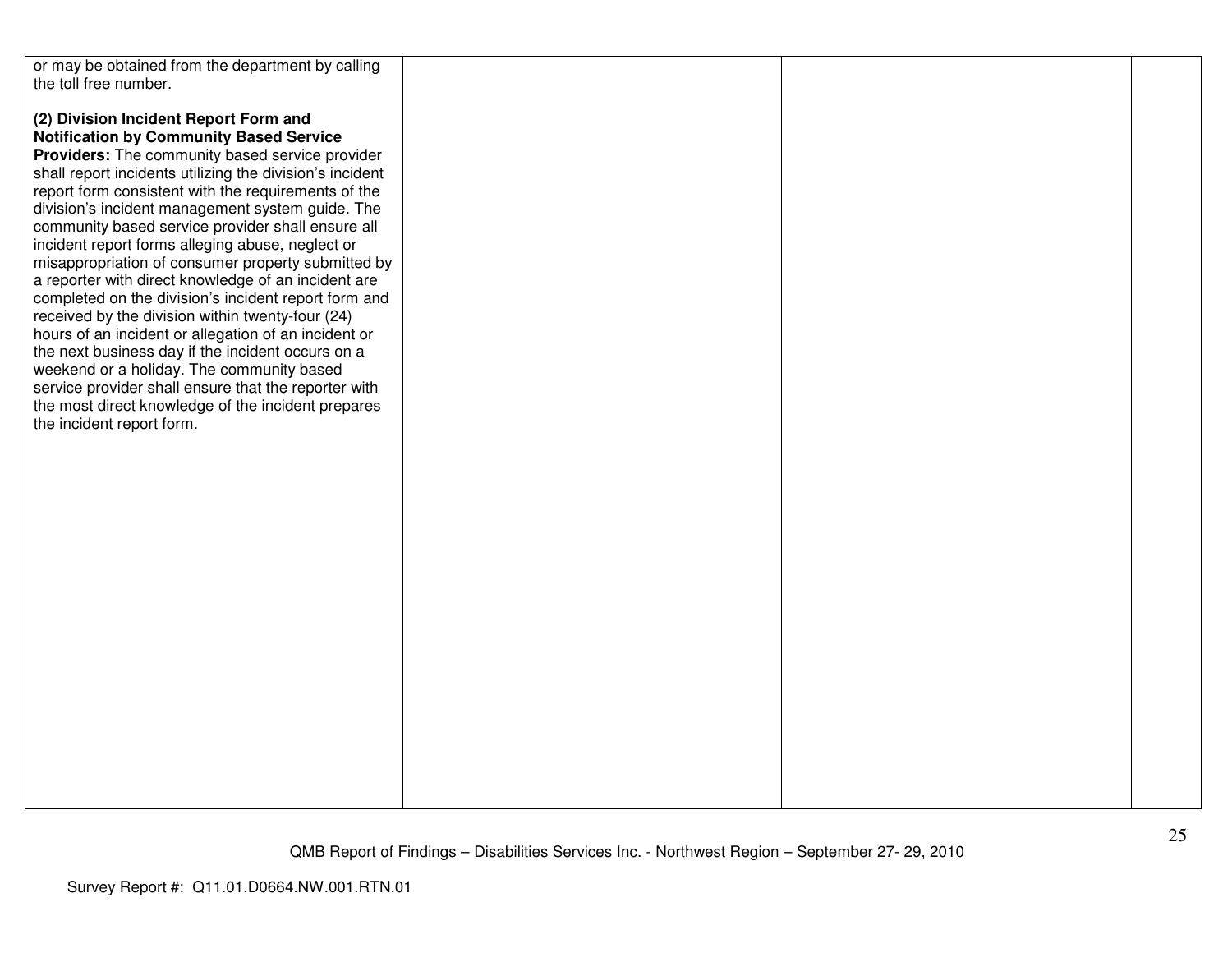| Tag # 1A29 Complaints / Grievances -                                                                                                                                                                                                                                                                                                                                                                                                                                                                                                                                                                                                                                                                                                                                                                                                                                                                                                                                                                                                                                                                  | <b>Scope and Severity Rating: B</b>                                                                                                                                                                                                                             |    |
|-------------------------------------------------------------------------------------------------------------------------------------------------------------------------------------------------------------------------------------------------------------------------------------------------------------------------------------------------------------------------------------------------------------------------------------------------------------------------------------------------------------------------------------------------------------------------------------------------------------------------------------------------------------------------------------------------------------------------------------------------------------------------------------------------------------------------------------------------------------------------------------------------------------------------------------------------------------------------------------------------------------------------------------------------------------------------------------------------------|-----------------------------------------------------------------------------------------------------------------------------------------------------------------------------------------------------------------------------------------------------------------|----|
| <b>Acknowledgement</b><br><b>NMAC 7.26.3.6</b><br>These regulations set out rights that the<br>А.<br>department expects all providers of services to<br>individuals with developmental disabilities to<br>respect. These regulations are intended to<br>complement the department's Client Complaint<br>Procedures (7 NMAC 26.4) [now 7.26.4 NMAC].<br>NMAC 7.26.3.13 Client Complaint Procedure<br>Available. A complainant may initiate a complaint<br>as provided in the client complaint procedure to<br>resolve complaints alleging that a service provider<br>has violated a client's rights as described in Section<br>10 [now 7.26.3.10 NMAC]. The department will<br>enforce remedies for substantiated complaints of<br>violation of a client's rights as provided in client<br>complaint procedure. [09/12/94; 01/15/97;<br>Recompiled 10/31/01]<br>NMAC 7.26.4.13 Complaint Process:<br>A. (2). The service provider's complaint or<br>grievance procedure shall provide, at a minimum,<br>that: (a) the client is notified of the service provider's<br>complaint or grievance procedure | Based on record review, the Agency failed to<br>provide documentation, the complaint procedure<br>had been made available to individuals or their legal<br>guardians for 3 of 10 individuals.<br>• Grievance/Complaint Procedure<br>Acknowledgement (#2, 3 & 6) |    |
|                                                                                                                                                                                                                                                                                                                                                                                                                                                                                                                                                                                                                                                                                                                                                                                                                                                                                                                                                                                                                                                                                                       | QMB Report of Findings - Disabilities Services Inc. - Northwest Region - September 27- 29, 2010                                                                                                                                                                 | 26 |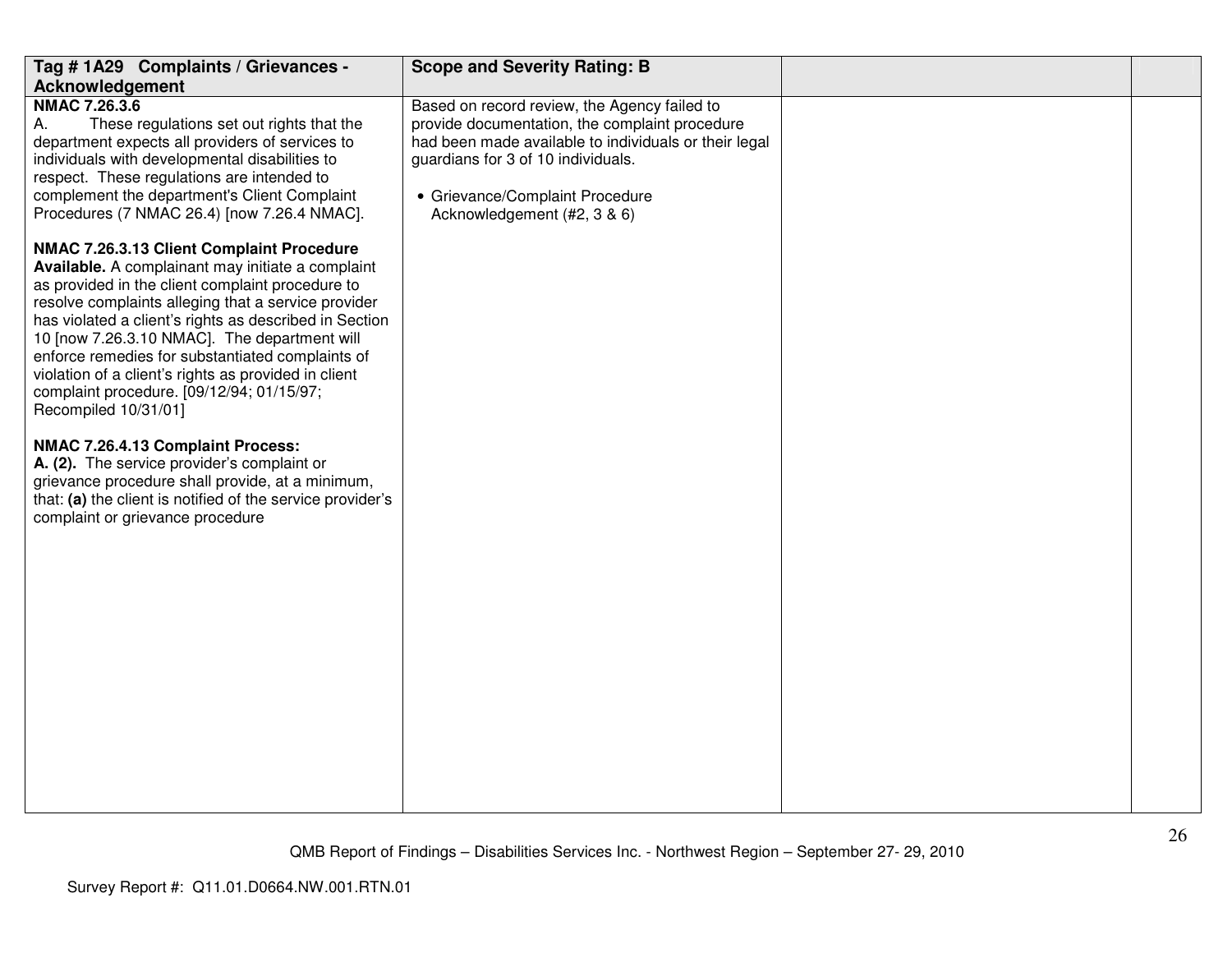| Tag #1A31 (CoP) Client Rights/Human                                                                                                                                                                                                                                                                                                                                                                                                                                                                                                                                                                                                                    | <b>Scope and Severity Rating: D</b>                                                                                                                                                                                                           |  |
|--------------------------------------------------------------------------------------------------------------------------------------------------------------------------------------------------------------------------------------------------------------------------------------------------------------------------------------------------------------------------------------------------------------------------------------------------------------------------------------------------------------------------------------------------------------------------------------------------------------------------------------------------------|-----------------------------------------------------------------------------------------------------------------------------------------------------------------------------------------------------------------------------------------------|--|
| <b>Rights</b>                                                                                                                                                                                                                                                                                                                                                                                                                                                                                                                                                                                                                                          |                                                                                                                                                                                                                                               |  |
| 7.26.3.11 RESTRICTIONS OR LIMITATION OF<br><b>CLIENT'S RIGHTS:</b><br>A. A service provider shall not restrict or limit a<br>client's rights except:<br>(1) where the restriction or limitation is allowed in<br>an emergency and is necessary to prevent                                                                                                                                                                                                                                                                                                                                                                                              | Based on record review, the Agency failed to ensure<br>the rights of Individuals was not restricted or limited<br>for 1 of 10 Individuals.<br>A review of Agency Individual files indicated one<br>Individual required Human Rights Committee |  |
| imminent risk of physical harm to the client or<br>another person; or<br>(2) where the interdisciplinary team has determined<br>that the client's limited capacity to exercise the right<br>threatens his or her physical safety; or<br>(3) as provided for in Section 10.1.14 [now<br>Subsection N of 7.26.3.10 NMAC].                                                                                                                                                                                                                                                                                                                                | Approval for restrictions.<br>No documentation was found regarding Human<br>Rights Approval for the following:<br>• Physical Restraint (Physical Intervention) -<br>(Individual #6)                                                           |  |
| B. Any emergency intervention to prevent physical<br>harm shall be reasonable to prevent harm, shall be<br>the least restrictive intervention necessary to meet<br>the emergency, shall be allowed no longer than<br>necessary and shall be subject to interdisciplinary<br>team (IDT) review. The IDT upon completion of its<br>review may refer its findings to the office of quality<br>assurance. The emergency intervention may be<br>subject to review by the service provider's<br>behavioral support committee or human rights<br>committee in accordance with the behavioral<br>support policies or other department regulation or<br>policy. |                                                                                                                                                                                                                                               |  |
| C. The service provider may adopt reasonable<br>program policies of general applicability to clients<br>served by that service provider that do not violate<br>client rights. [09/12/94; 01/15/97; Recompiled<br>10/31/01]                                                                                                                                                                                                                                                                                                                                                                                                                             |                                                                                                                                                                                                                                               |  |
| <b>Long Term Services Division</b><br><b>Policy Title: Human Rights Committee</b><br>Requirements Eff Date: March 1, 2003<br><b>IV. POLICY STATEMENT - Human Rights</b><br>Committees are required for residential service<br>provider agencies. The purpose of these                                                                                                                                                                                                                                                                                                                                                                                  |                                                                                                                                                                                                                                               |  |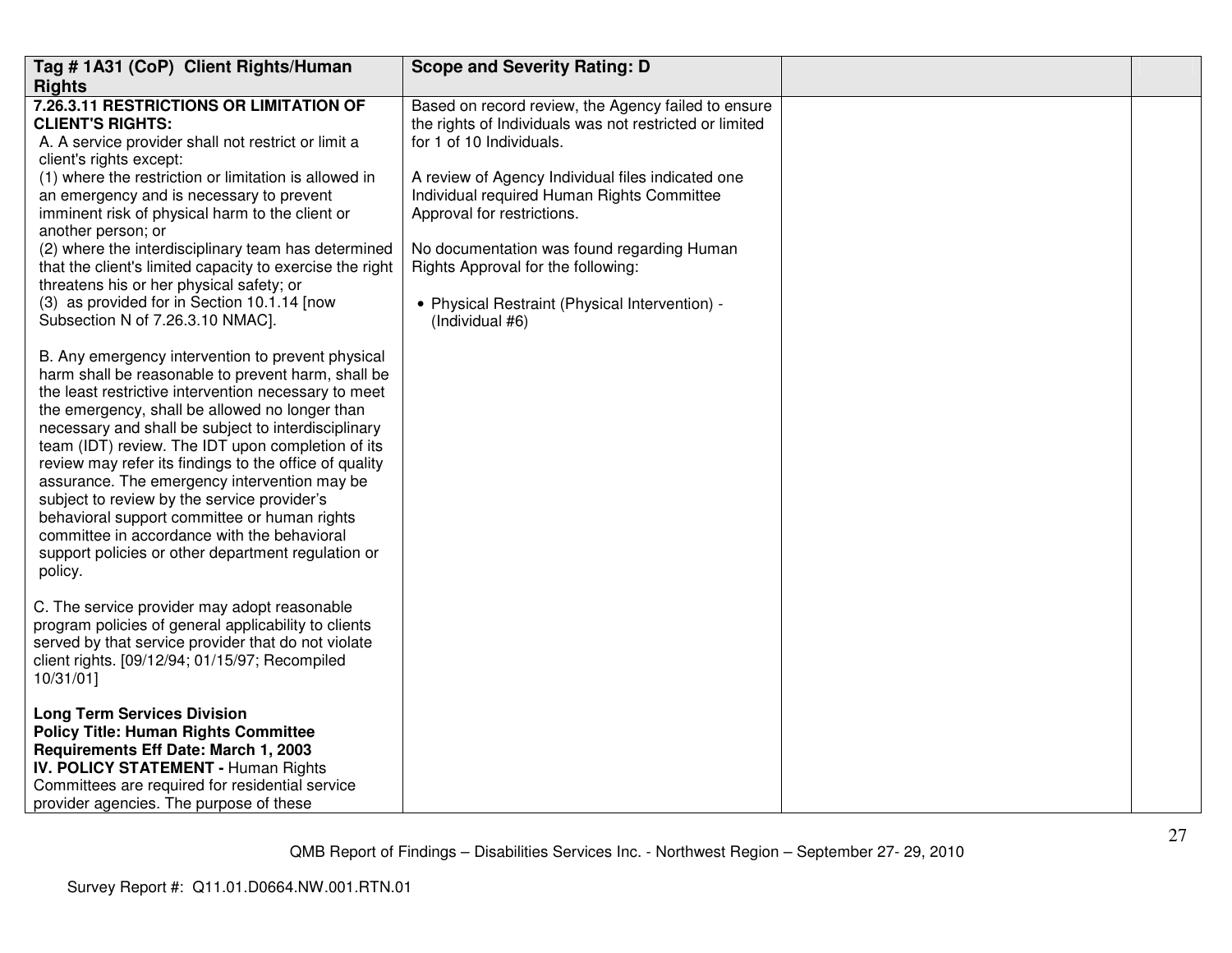| committees with respect to the provision of Behavior<br>Supports is to review and monitor the<br>implementation of certain Behavior Support Plans.                                                                                                                                                                                                                     |  |
|------------------------------------------------------------------------------------------------------------------------------------------------------------------------------------------------------------------------------------------------------------------------------------------------------------------------------------------------------------------------|--|
| Human Rights Committees may not approve any of<br>the interventions specifically prohibited in the<br>following policies:<br>• Aversive Intervention Prohibitions<br>• Psychotropic Medications Use<br>• Behavioral Support Service Provision.                                                                                                                         |  |
| A Human Rights Committee may also serve other<br>agency functions as appropriate, such as the review<br>of internal policies on sexuality and incident<br>management follow-up.                                                                                                                                                                                        |  |
| A. HUMAN RIGHTS COMMITTEE ROLE IN<br><b>BEHAVIOR SUPPORTS</b><br>Only those Behavior Support Plans with an aversive<br>intervention included as part of the plan or<br>associated Crisis Intervention Plan need to be<br>reviewed prior to implementation. Plans not<br>containing aversive interventions do not require<br>Human Rights Committee review or approval. |  |
| 2. The Human Rights Committee will determine and<br>adopt a written policy stating the frequency and<br>purpose of meetings. Behavior Support Plans<br>approved by the Human Rights Committee will be<br>reviewed at least quarterly.                                                                                                                                  |  |
| 3. Records, including minutes of all meetings will be<br>retained at the agency with primary responsibility for<br>implementation for at least five years from the<br>completion of each individual's Individual Service<br>Plan.                                                                                                                                      |  |
| <b>Department of Health Developmental Disabilities</b><br><b>Supports Division (DDSD) - Procedure Title:</b><br><b>Medication Assessment and Delivery Procedure</b><br>Eff Date: November 1, 2006<br><b>B. 1. e.</b> If the PRN medication is to be used in                                                                                                            |  |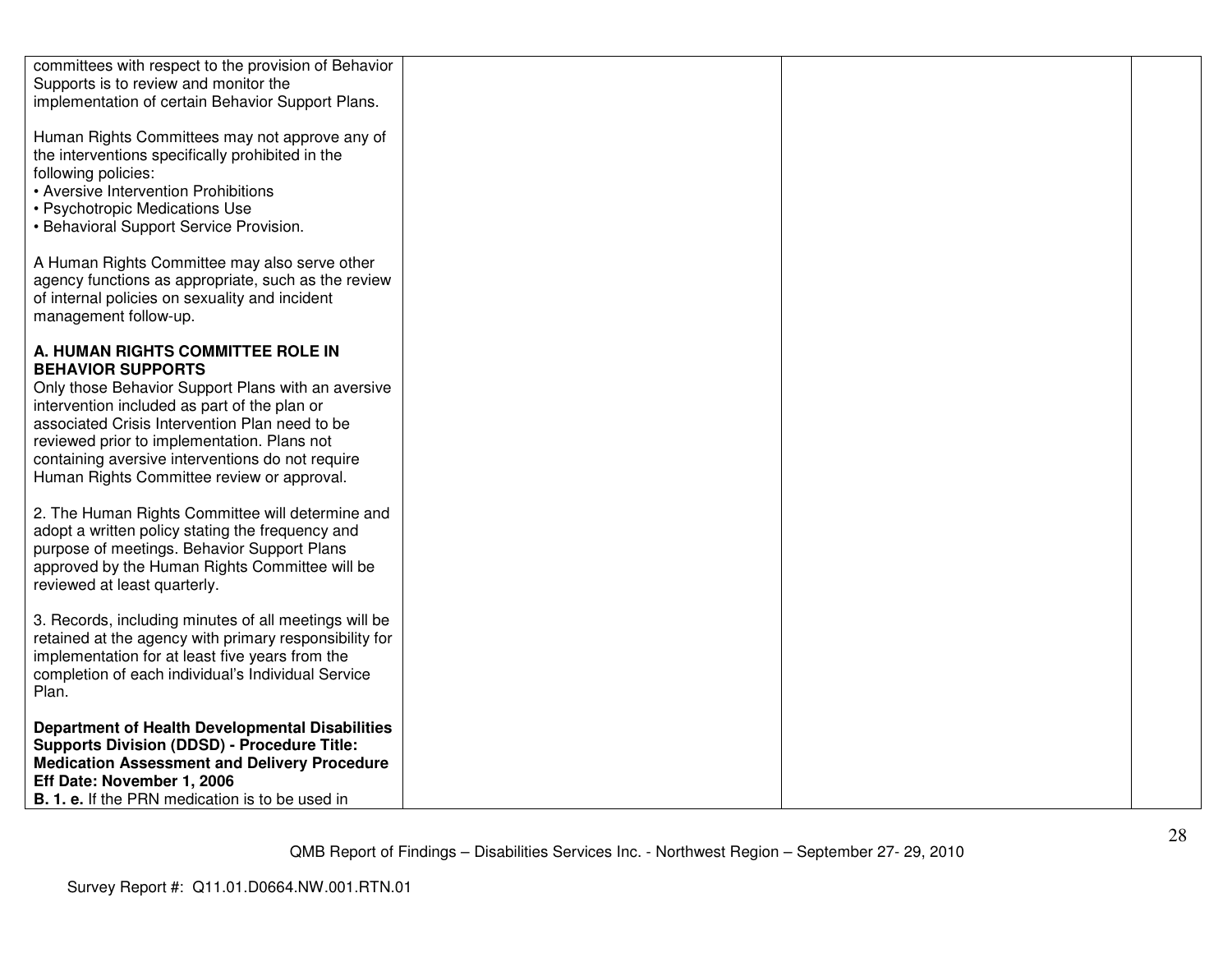| response to psychiatric and/or behavioral symptoms<br>in addition to the above requirements, obtain current<br>written consent from the individual, guardian or<br>surrogate health decision maker and submit for<br>review by the agency's Human Rights Committee<br>(References: Psychotropic Medication Use Policy,<br>Section D, page 5 Use of PRN Psychotropic<br>Medications; and, Human Rights Committee |  |  |
|-----------------------------------------------------------------------------------------------------------------------------------------------------------------------------------------------------------------------------------------------------------------------------------------------------------------------------------------------------------------------------------------------------------------|--|--|
| Requirements Policy, Section B, page 4<br>Interventions Requiring Review and Approval - Use<br>of PRN Medications).                                                                                                                                                                                                                                                                                             |  |  |
|                                                                                                                                                                                                                                                                                                                                                                                                                 |  |  |
|                                                                                                                                                                                                                                                                                                                                                                                                                 |  |  |
|                                                                                                                                                                                                                                                                                                                                                                                                                 |  |  |
|                                                                                                                                                                                                                                                                                                                                                                                                                 |  |  |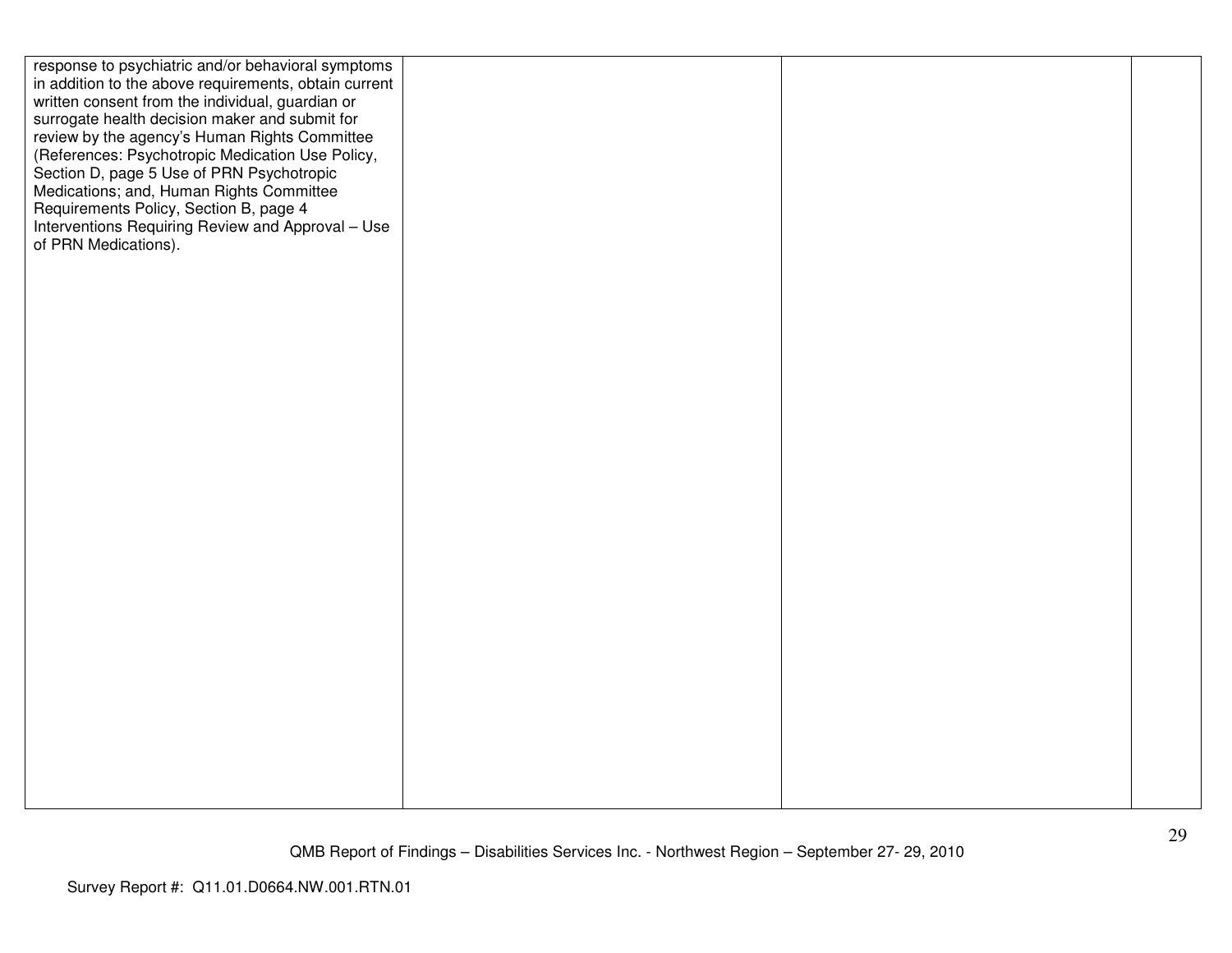| Based on record review, the Agency failed to<br>Developmental Disabilities (DD) Waiver Service<br>Standards effective 4/1/2007<br>provide written or electronic documentation as<br><b>CHAPTER 1 III. PROVIDER AGENCY</b><br>evidence for each unit billed for Supported<br>DOCUMENTATION OF SERVICE DELIVERY AND<br>Employment Services for 3 of 6 individuals<br><b>LOCATION</b><br>General: All Provider Agencies shall maintain<br>Individual #5<br>А.<br>all records necessary to fully disclose the<br><b>June 2010</b><br>service, quality, quantity and clinical necessity<br>• The Agency billed 1 unit of Supported<br>furnished to individuals who are currently<br>Employment on 6/30/2010. Insufficient<br>receiving services. The Provider Agency<br>documentation found to justify billing.<br>records shall be sufficiently detailed to<br>substantiate the date, time, individual name,<br>Individual #7<br>servicing Provider Agency, level of services,<br><b>June 2010</b><br>and length of a session of service billed.<br>• The Agency billed 3 units of Supported<br><b>Billable Units:</b> The documentation of the<br><b>B.</b><br>Employment on 6/7/2010. Insufficient |
|--------------------------------------------------------------------------------------------------------------------------------------------------------------------------------------------------------------------------------------------------------------------------------------------------------------------------------------------------------------------------------------------------------------------------------------------------------------------------------------------------------------------------------------------------------------------------------------------------------------------------------------------------------------------------------------------------------------------------------------------------------------------------------------------------------------------------------------------------------------------------------------------------------------------------------------------------------------------------------------------------------------------------------------------------------------------------------------------------------------------------------------------------------------------------------------------------|
|                                                                                                                                                                                                                                                                                                                                                                                                                                                                                                                                                                                                                                                                                                                                                                                                                                                                                                                                                                                                                                                                                                                                                                                                  |
|                                                                                                                                                                                                                                                                                                                                                                                                                                                                                                                                                                                                                                                                                                                                                                                                                                                                                                                                                                                                                                                                                                                                                                                                  |
|                                                                                                                                                                                                                                                                                                                                                                                                                                                                                                                                                                                                                                                                                                                                                                                                                                                                                                                                                                                                                                                                                                                                                                                                  |
|                                                                                                                                                                                                                                                                                                                                                                                                                                                                                                                                                                                                                                                                                                                                                                                                                                                                                                                                                                                                                                                                                                                                                                                                  |
|                                                                                                                                                                                                                                                                                                                                                                                                                                                                                                                                                                                                                                                                                                                                                                                                                                                                                                                                                                                                                                                                                                                                                                                                  |
|                                                                                                                                                                                                                                                                                                                                                                                                                                                                                                                                                                                                                                                                                                                                                                                                                                                                                                                                                                                                                                                                                                                                                                                                  |
|                                                                                                                                                                                                                                                                                                                                                                                                                                                                                                                                                                                                                                                                                                                                                                                                                                                                                                                                                                                                                                                                                                                                                                                                  |
|                                                                                                                                                                                                                                                                                                                                                                                                                                                                                                                                                                                                                                                                                                                                                                                                                                                                                                                                                                                                                                                                                                                                                                                                  |
|                                                                                                                                                                                                                                                                                                                                                                                                                                                                                                                                                                                                                                                                                                                                                                                                                                                                                                                                                                                                                                                                                                                                                                                                  |
|                                                                                                                                                                                                                                                                                                                                                                                                                                                                                                                                                                                                                                                                                                                                                                                                                                                                                                                                                                                                                                                                                                                                                                                                  |
|                                                                                                                                                                                                                                                                                                                                                                                                                                                                                                                                                                                                                                                                                                                                                                                                                                                                                                                                                                                                                                                                                                                                                                                                  |
|                                                                                                                                                                                                                                                                                                                                                                                                                                                                                                                                                                                                                                                                                                                                                                                                                                                                                                                                                                                                                                                                                                                                                                                                  |
|                                                                                                                                                                                                                                                                                                                                                                                                                                                                                                                                                                                                                                                                                                                                                                                                                                                                                                                                                                                                                                                                                                                                                                                                  |
|                                                                                                                                                                                                                                                                                                                                                                                                                                                                                                                                                                                                                                                                                                                                                                                                                                                                                                                                                                                                                                                                                                                                                                                                  |
| billable time spent with an individual shall be<br>documentation found to justify billing.                                                                                                                                                                                                                                                                                                                                                                                                                                                                                                                                                                                                                                                                                                                                                                                                                                                                                                                                                                                                                                                                                                       |
| kept on the written or electronic record that is                                                                                                                                                                                                                                                                                                                                                                                                                                                                                                                                                                                                                                                                                                                                                                                                                                                                                                                                                                                                                                                                                                                                                 |
| prepared prior to a request for reimbursement<br>Individual #8                                                                                                                                                                                                                                                                                                                                                                                                                                                                                                                                                                                                                                                                                                                                                                                                                                                                                                                                                                                                                                                                                                                                   |
| from the HSD. For each unit billed, the record<br><b>June 2010</b>                                                                                                                                                                                                                                                                                                                                                                                                                                                                                                                                                                                                                                                                                                                                                                                                                                                                                                                                                                                                                                                                                                                               |
| shall contain the following:<br>• The Agency billed .75 units of Supported                                                                                                                                                                                                                                                                                                                                                                                                                                                                                                                                                                                                                                                                                                                                                                                                                                                                                                                                                                                                                                                                                                                       |
| (1)<br>Date, start and end time of each service<br>Employment on 6/2/2010. Insufficient                                                                                                                                                                                                                                                                                                                                                                                                                                                                                                                                                                                                                                                                                                                                                                                                                                                                                                                                                                                                                                                                                                          |
| encounter or other billable service interval;<br>documentation found to justify billing.                                                                                                                                                                                                                                                                                                                                                                                                                                                                                                                                                                                                                                                                                                                                                                                                                                                                                                                                                                                                                                                                                                         |
| A description of what occurred during the<br>(2)                                                                                                                                                                                                                                                                                                                                                                                                                                                                                                                                                                                                                                                                                                                                                                                                                                                                                                                                                                                                                                                                                                                                                 |
| encounter or service interval; and<br>• The Agency billed .25 units of Supported                                                                                                                                                                                                                                                                                                                                                                                                                                                                                                                                                                                                                                                                                                                                                                                                                                                                                                                                                                                                                                                                                                                 |
| The signature or authenticated name of staff<br>(3)<br>Employment on 6/8/2010. Insufficient                                                                                                                                                                                                                                                                                                                                                                                                                                                                                                                                                                                                                                                                                                                                                                                                                                                                                                                                                                                                                                                                                                      |
| providing the service.<br>documentation found to justify billing.                                                                                                                                                                                                                                                                                                                                                                                                                                                                                                                                                                                                                                                                                                                                                                                                                                                                                                                                                                                                                                                                                                                                |
| MAD-MR: 03-59 Eff 1/1/2004                                                                                                                                                                                                                                                                                                                                                                                                                                                                                                                                                                                                                                                                                                                                                                                                                                                                                                                                                                                                                                                                                                                                                                       |
| August 2010<br>8.314.1 BI RECORD KEEPING AND                                                                                                                                                                                                                                                                                                                                                                                                                                                                                                                                                                                                                                                                                                                                                                                                                                                                                                                                                                                                                                                                                                                                                     |
| • The Agency billed .75 units of Supported<br><b>DOCUMENTATION REQUIREMENTS:</b>                                                                                                                                                                                                                                                                                                                                                                                                                                                                                                                                                                                                                                                                                                                                                                                                                                                                                                                                                                                                                                                                                                                 |
| Employment on 8/2/2010. Insufficient<br>Providers must maintain all records necessary to                                                                                                                                                                                                                                                                                                                                                                                                                                                                                                                                                                                                                                                                                                                                                                                                                                                                                                                                                                                                                                                                                                         |
| documentation found to justify billing.<br>fully disclose the extent of the services provided to                                                                                                                                                                                                                                                                                                                                                                                                                                                                                                                                                                                                                                                                                                                                                                                                                                                                                                                                                                                                                                                                                                 |
| the Medicaid recipient. Services that have been                                                                                                                                                                                                                                                                                                                                                                                                                                                                                                                                                                                                                                                                                                                                                                                                                                                                                                                                                                                                                                                                                                                                                  |
| • The Agency billed .75 units of Supported<br>billed to Medicaid, but are not substantiated in a<br>Employment on 8/3/2010. Insufficient                                                                                                                                                                                                                                                                                                                                                                                                                                                                                                                                                                                                                                                                                                                                                                                                                                                                                                                                                                                                                                                         |
| treatment plan and/or patient records for the<br>documentation found to justify billing.                                                                                                                                                                                                                                                                                                                                                                                                                                                                                                                                                                                                                                                                                                                                                                                                                                                                                                                                                                                                                                                                                                         |
| recipient are subject to recoupment.                                                                                                                                                                                                                                                                                                                                                                                                                                                                                                                                                                                                                                                                                                                                                                                                                                                                                                                                                                                                                                                                                                                                                             |
| • The Agency billed 1 units of Supported                                                                                                                                                                                                                                                                                                                                                                                                                                                                                                                                                                                                                                                                                                                                                                                                                                                                                                                                                                                                                                                                                                                                                         |
| Developmental Disabilities (DD) Waiver Service<br>Employment on 8/10/2010. Insufficient                                                                                                                                                                                                                                                                                                                                                                                                                                                                                                                                                                                                                                                                                                                                                                                                                                                                                                                                                                                                                                                                                                          |
| Standards effective 4/1/2007<br>documentation found to justify billing.                                                                                                                                                                                                                                                                                                                                                                                                                                                                                                                                                                                                                                                                                                                                                                                                                                                                                                                                                                                                                                                                                                                          |
| <b>CHAPTER 5 VII. SUPPORTED EMPLOYMENT</b>                                                                                                                                                                                                                                                                                                                                                                                                                                                                                                                                                                                                                                                                                                                                                                                                                                                                                                                                                                                                                                                                                                                                                       |
| <b>SERVICES REQUIREMENTS</b><br>• The Agency billed 1.75 units of Supported                                                                                                                                                                                                                                                                                                                                                                                                                                                                                                                                                                                                                                                                                                                                                                                                                                                                                                                                                                                                                                                                                                                      |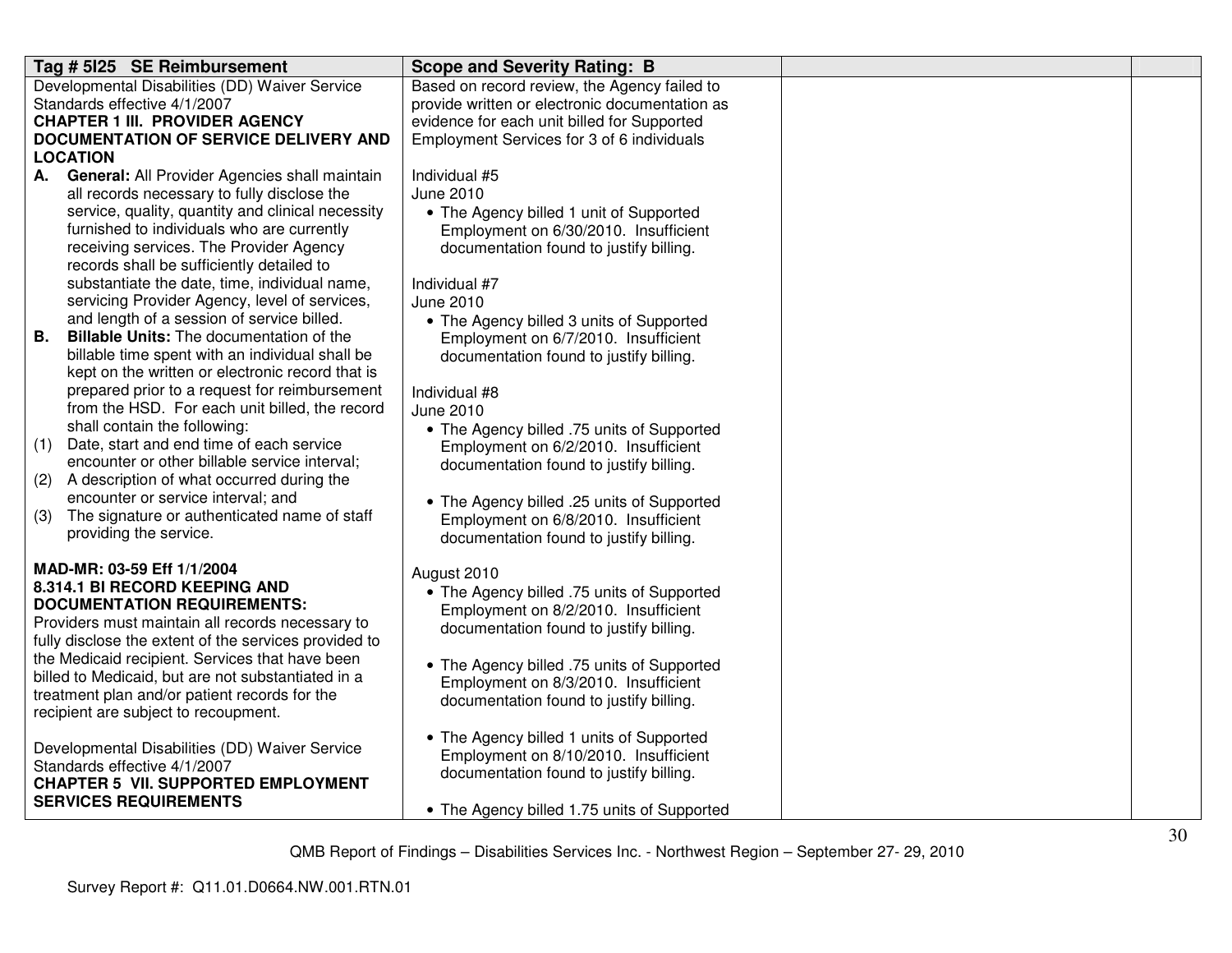| E. Reimbursement<br>(1) Billable Unit:                                                                                                                                                                                                                                                                                                                                                                                                                                                                                                                                                                                                                                                                                                                                                                                                                                                                                                                                                                                                                                                                                                                                                                                                                                                                                                                                                                                                                                         | Employment on 8/17/2010. Insufficient<br>documentation found to justify billing. |  |
|--------------------------------------------------------------------------------------------------------------------------------------------------------------------------------------------------------------------------------------------------------------------------------------------------------------------------------------------------------------------------------------------------------------------------------------------------------------------------------------------------------------------------------------------------------------------------------------------------------------------------------------------------------------------------------------------------------------------------------------------------------------------------------------------------------------------------------------------------------------------------------------------------------------------------------------------------------------------------------------------------------------------------------------------------------------------------------------------------------------------------------------------------------------------------------------------------------------------------------------------------------------------------------------------------------------------------------------------------------------------------------------------------------------------------------------------------------------------------------|----------------------------------------------------------------------------------|--|
| (a) Job Development is a single flat fee unit per ISP<br>year payable once an individual is placed in a job.                                                                                                                                                                                                                                                                                                                                                                                                                                                                                                                                                                                                                                                                                                                                                                                                                                                                                                                                                                                                                                                                                                                                                                                                                                                                                                                                                                   |                                                                                  |  |
| (b) The billable unit for Individual Supported<br><b>Employment</b> is one hour with a maximum of four<br>hours a month. The Individual Supported<br>Employment hourly rate is for face-to-face time<br>which is supported by non face-to-face activities as<br>specified in the ISP and the performance based<br>contract as negotiated annually with the provider<br>agency. Individual Supported Employment is a<br>minimum of one unit per month. If an individual<br>needs less then one hour of face-to-face service per<br>month the IDT Members shall consider whether<br>Supported Employment Services need to be<br>continued. Examples of non face-to-face services<br>include:<br>(i) Researching potential employers via<br>telephone, Internet, or visits;<br>(ii) Writing, printing, mailing, copying, emailing<br>applications, resume, references and<br>corresponding documents;<br>(iii) Arranging appointments for job tours,<br>interviews, and job trials;<br>(iv) Documenting job search and acquisition<br>progress;<br>(v) Contacting employer, supervisor, co-<br>workers and other IDT team members to<br>assess individual's progress, needs and<br>satisfaction; and<br>(vi) Meetings with individual surrounding job<br>development or retention not at the<br>employer's site.<br>(c) Intensive Supported Employment services are<br>intended for individuals who need one-to-one, face-<br>to-face support for 32 or more hours per month. The |                                                                                  |  |
| billable unit is one hour.                                                                                                                                                                                                                                                                                                                                                                                                                                                                                                                                                                                                                                                                                                                                                                                                                                                                                                                                                                                                                                                                                                                                                                                                                                                                                                                                                                                                                                                     |                                                                                  |  |
| (d) Group Supported Employment is a fifteen-                                                                                                                                                                                                                                                                                                                                                                                                                                                                                                                                                                                                                                                                                                                                                                                                                                                                                                                                                                                                                                                                                                                                                                                                                                                                                                                                                                                                                                   |                                                                                  |  |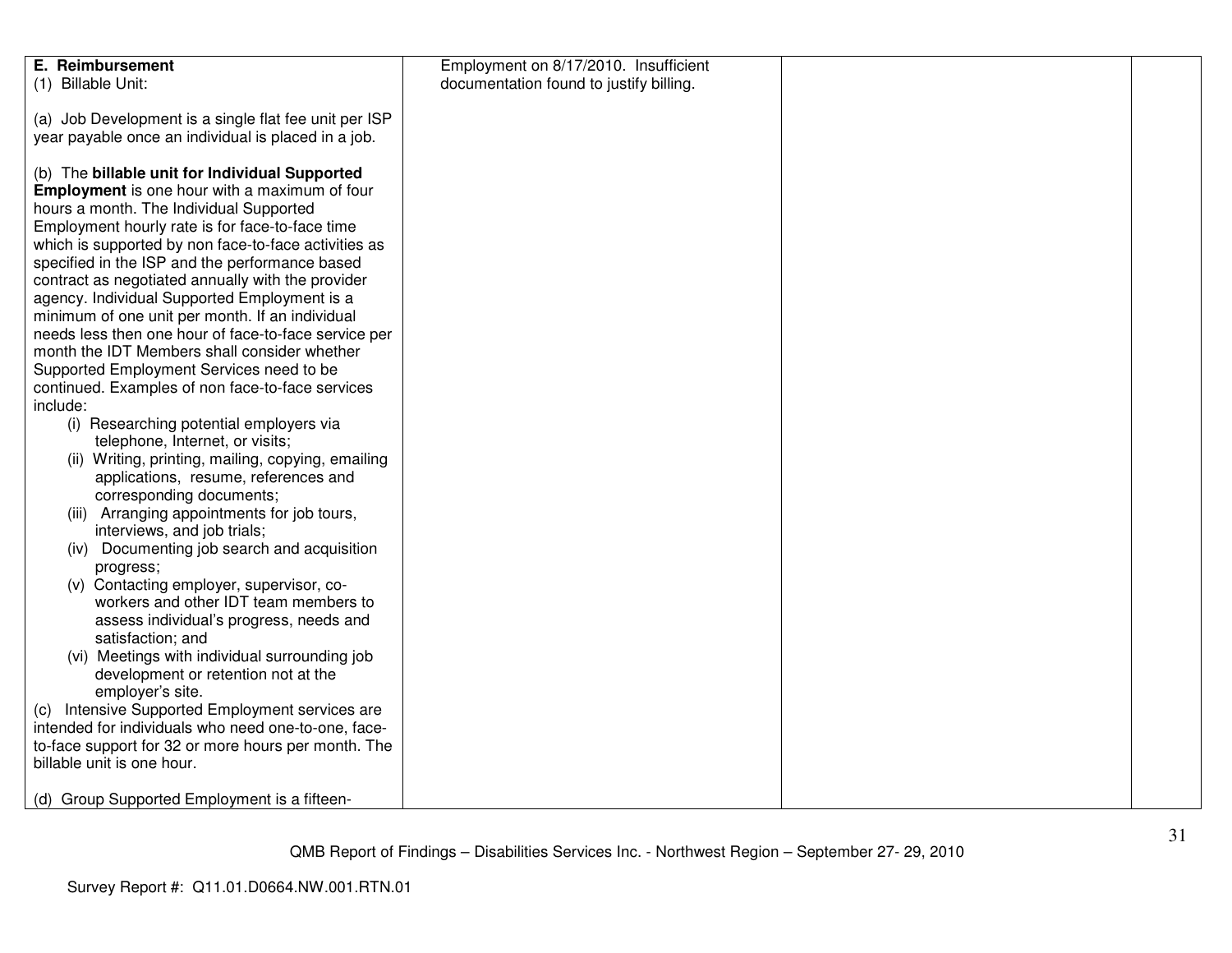| minute unit.                                              |  |  |
|-----------------------------------------------------------|--|--|
|                                                           |  |  |
| (e) Self-employment is a fifteen minute unit.             |  |  |
|                                                           |  |  |
| (4) Billable Activities include:                          |  |  |
|                                                           |  |  |
| (a) Activities conducted within the scope of              |  |  |
|                                                           |  |  |
| services;                                                 |  |  |
|                                                           |  |  |
| (b) Job development and related activities for up to      |  |  |
| ninety (90) calendar days) that result in employment      |  |  |
| of the individual for at least thirty (30) calendar days; |  |  |
| and                                                       |  |  |
|                                                           |  |  |
| (c) Job development services shall not exceed             |  |  |
| ninety (90) calendar days, without written approval       |  |  |
| from the DDSD Regional Office.                            |  |  |
|                                                           |  |  |
|                                                           |  |  |
|                                                           |  |  |
|                                                           |  |  |
|                                                           |  |  |
|                                                           |  |  |
|                                                           |  |  |
|                                                           |  |  |
|                                                           |  |  |
|                                                           |  |  |
|                                                           |  |  |
|                                                           |  |  |
|                                                           |  |  |
|                                                           |  |  |
|                                                           |  |  |
|                                                           |  |  |
|                                                           |  |  |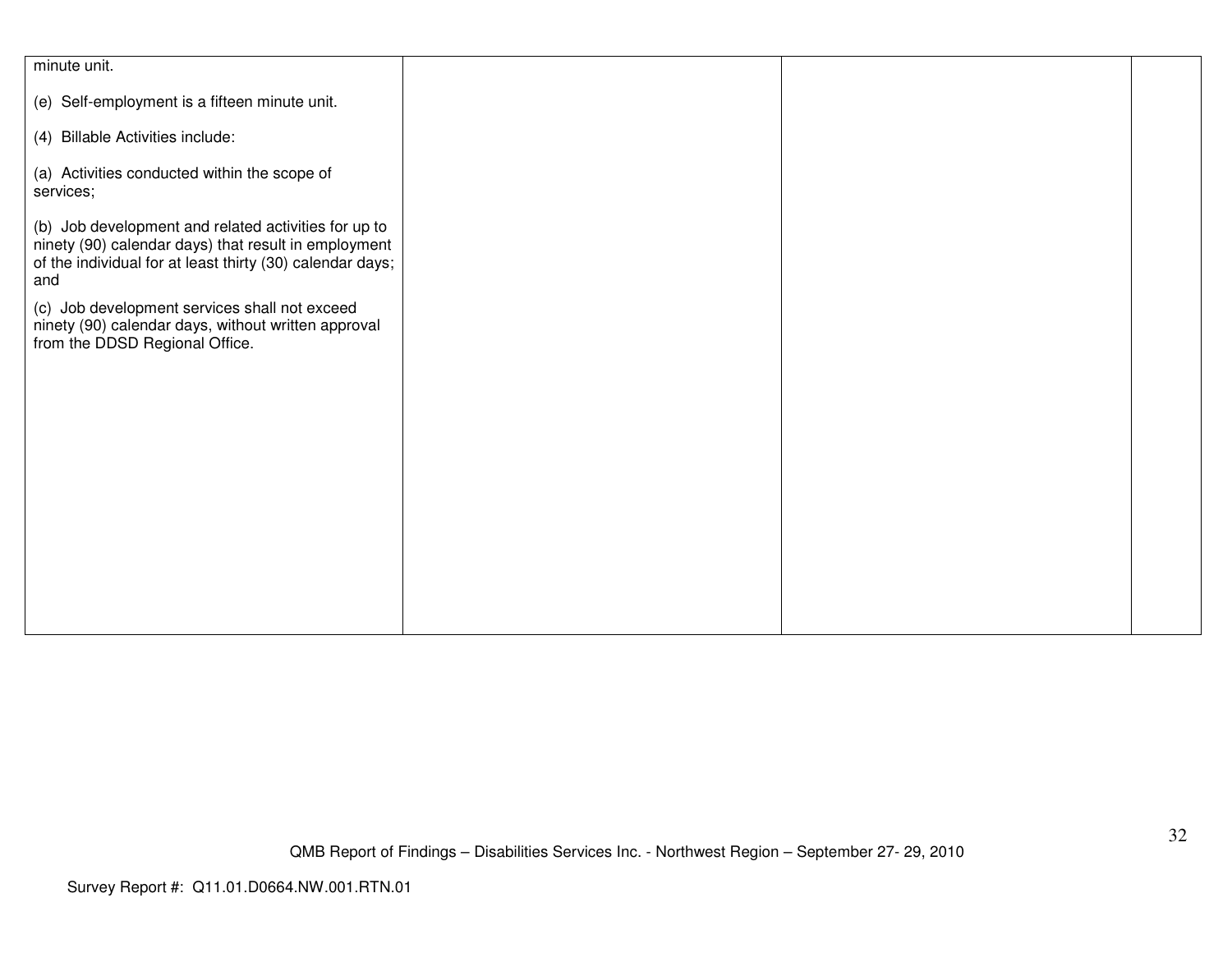| Tag # 5136 CA Reimbursement                                                                           | <b>Scope and Severity Rating: B</b>                                                 |  |
|-------------------------------------------------------------------------------------------------------|-------------------------------------------------------------------------------------|--|
| Developmental Disabilities (DD) Waiver Service                                                        | Based on record review, the Agency failed to                                        |  |
| Standards effective 4/1/2007                                                                          | provide written or electronic documentation as                                      |  |
| <b>CHAPTER 1 III. PROVIDER AGENCY</b>                                                                 | evidence for each unit billed for Community Access                                  |  |
| DOCUMENTATION OF SERVICE DELIVERY AND                                                                 | Services for 5 of 10 individuals.                                                   |  |
| <b>LOCATION</b>                                                                                       |                                                                                     |  |
| <b>General: All Provider Agencies shall maintain</b><br>А.                                            | Individual #3                                                                       |  |
| all records necessary to fully disclose the                                                           | June 2010                                                                           |  |
| service, quality, quantity and clinical necessity                                                     | • The Agency billed 4 units of Community Access                                     |  |
| furnished to individuals who are currently                                                            | on 6/16/2010. Insufficient documentation found                                      |  |
| receiving services. The Provider Agency                                                               | to justify billing.                                                                 |  |
| records shall be sufficiently detailed to<br>substantiate the date, time, individual name,            | <b>July 2010</b>                                                                    |  |
| servicing Provider Agency, level of services,                                                         |                                                                                     |  |
| and length of a session of service billed.                                                            | • The Agency billed 21 units of Community<br>Access from 7/7/2010 through 7/8/2010. |  |
| <b>B.</b><br><b>Billable Units:</b> The documentation of the                                          | Documentation received accounted for 17 units.                                      |  |
| billable time spent with an individual shall be                                                       |                                                                                     |  |
| kept on the written or electronic record that is                                                      | • The Agency billed 55 units of Community                                           |  |
| prepared prior to a request for reimbursement                                                         | Access from 7/13/2010 through 7/17/2010.                                            |  |
| from the HSD. For each unit billed, the record                                                        | Documentation received accounted for 43 units.                                      |  |
| shall contain the following:                                                                          |                                                                                     |  |
| Date, start and end time of each service<br>(1)                                                       | August 2010                                                                         |  |
| encounter or other billable service interval;                                                         | • The Agency billed 18 units of Community                                           |  |
| (2)<br>A description of what occurred during the                                                      | Access from 8/24/2010 through 8/25/2010.                                            |  |
| encounter or service interval; and                                                                    | Documentation received accounted for 10 units.                                      |  |
| (3)<br>The signature or authenticated name of staff                                                   |                                                                                     |  |
| providing the service.                                                                                | Individual #6                                                                       |  |
|                                                                                                       | June 2010                                                                           |  |
| MAD-MR: 03-59 Eff 1/1/2004                                                                            | • The Agency billed 24 units of Community                                           |  |
| 8.314.1 BI RECORD KEEPING AND                                                                         | Access from 6/16/2010 through 6/18/2010.                                            |  |
| <b>DOCUMENTATION REQUIREMENTS:</b>                                                                    | Documentation received accounted for 10 units.                                      |  |
| Providers must maintain all records necessary to                                                      |                                                                                     |  |
| fully disclose the extent of the services provided to                                                 | <b>July 2010</b>                                                                    |  |
| the Medicaid recipient. Services that have been<br>billed to Medicaid, but are not substantiated in a | • The Agency billed 105 units of Community                                          |  |
| treatment plan and/or patient records for the                                                         | Access from 7/11/2010 through 7/17/2010.                                            |  |
| recipient are subject to recoupment.                                                                  | Documentation received accounted for 95 units.                                      |  |
|                                                                                                       |                                                                                     |  |
| Developmental Disabilities (DD) Waiver Service                                                        | August 2010                                                                         |  |
| Standards effective 4/1/2007                                                                          | • The Agency billed 82 units of Community                                           |  |
| <b>CHAPTER 5 XI. COMMUNITY ACCESS</b>                                                                 | Access from 8/3/2010 through 8/8/2010.                                              |  |
| <b>SERVICES REQUIREMENTS</b>                                                                          | Documentation received accounted for 68 units.                                      |  |
|                                                                                                       |                                                                                     |  |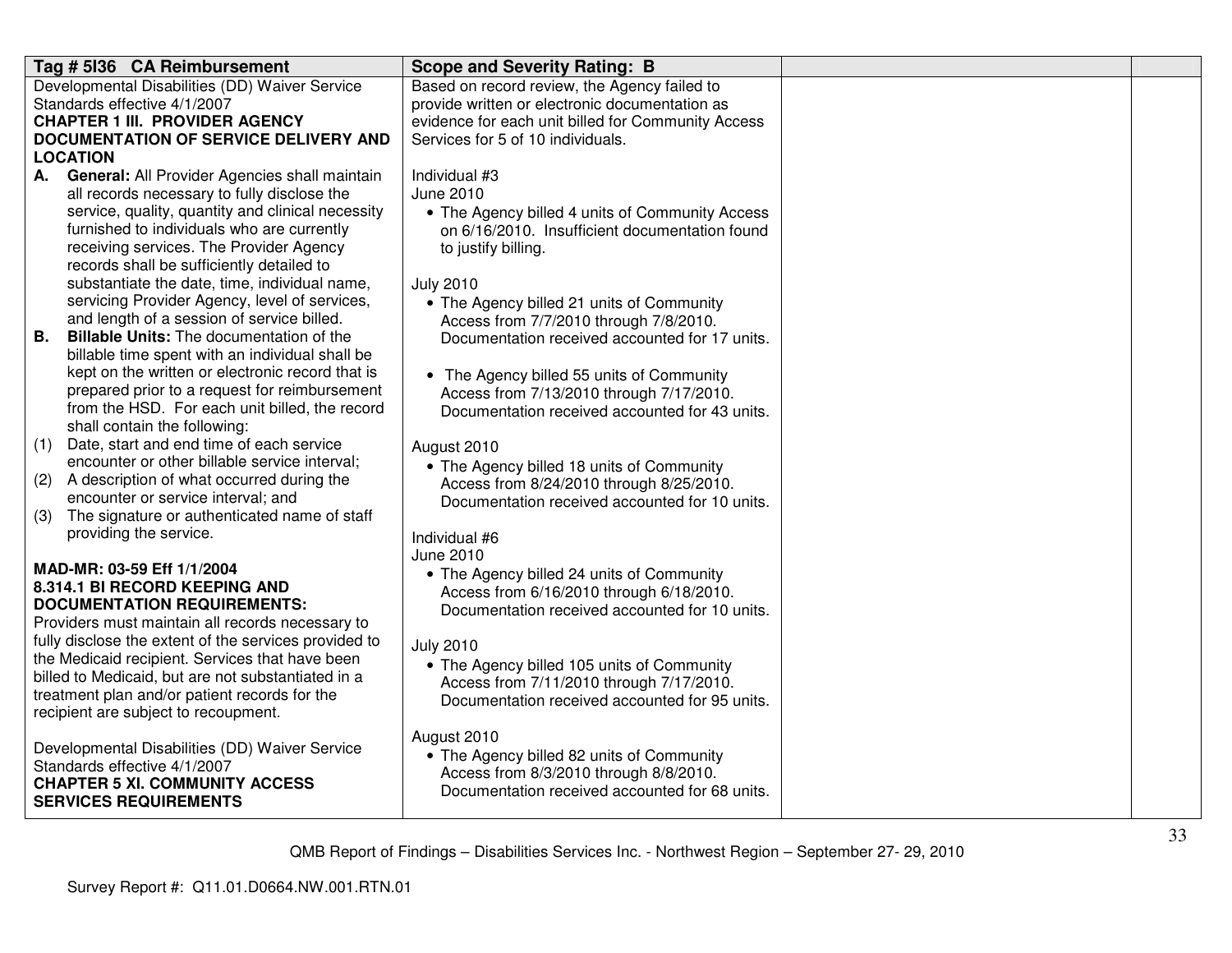| G. Reimbursement<br>(1) Billable Unit: A billable unit is defined as one-<br>quarter hour of service.                                                                                                                                                                                                                                                                                                                                                                                                                                                                                                                                                                                                                                        | • The Agency billed 142 units of Community<br>Access from 8/9/2010 through 8/20/2010.<br>Documentation received accounted for 130<br>units.                                                                                                                                                                                                                                                                                                                                    |  |
|----------------------------------------------------------------------------------------------------------------------------------------------------------------------------------------------------------------------------------------------------------------------------------------------------------------------------------------------------------------------------------------------------------------------------------------------------------------------------------------------------------------------------------------------------------------------------------------------------------------------------------------------------------------------------------------------------------------------------------------------|--------------------------------------------------------------------------------------------------------------------------------------------------------------------------------------------------------------------------------------------------------------------------------------------------------------------------------------------------------------------------------------------------------------------------------------------------------------------------------|--|
| (2) Billable Activities: The Community Access<br>Provider Agency can bill for those activities listed in<br>the Community Access Scope of Service. Billable<br>units are typically provided face-to-face but time<br>spent in non face-to-face activity may be claimed<br>under the following conditions:<br>(a) Time that is non face-to-face is documented<br>separately and clearly identified as to the<br>nature of the activity, and is tied directly to<br>the individual's ISP, Action Plan;<br>Time that is non face-to-face involves<br>(b)<br>outreach and identification and training of<br>community connections and natural supports;<br>and<br>(c) Non face-to-face hours do not exceed 10% of<br>the monthly billable hours. | Individual #8<br>June 2010<br>• The Agency billed 165 units of Community<br>Access from 6/1/2010 through 6/30/2010.<br>Insufficient documentation found to justify<br>billing.<br><b>July 2010</b><br>• The Agency billed 1 unit of Community Access<br>on 7/2/2010. Insufficient documentation found<br>to justify billing.<br>• The Agency billed 23 units of Community<br>Access from 7/8/2010 through 7/9/2010.<br>Insufficient documentation found to justify<br>billing. |  |
| (3) Non-Billable Activities: Activities that the service<br>Provider Agency may need to conduct, but which<br>are not separately billable activities, may include:<br>(a) Time and expense for training service<br>personnel;                                                                                                                                                                                                                                                                                                                                                                                                                                                                                                                | • The Agency billed 2 units of Community Access<br>from 7/15/2010 through 7/16/2010. Insufficient<br>documentation found to justify billing.<br>• The Agency billed 1 unit of Community Access<br>on 7/18/2010. Insufficient documentation found                                                                                                                                                                                                                               |  |
| (b) Supervision of agency staff;<br>(c) Service documentation and billing activities; or<br>(d) Time the individual spends in segregated<br>facility-based settings activities.                                                                                                                                                                                                                                                                                                                                                                                                                                                                                                                                                              | to justify billing.<br>• The Agency billed 1 unit of Community Access<br>on 7/22/2010. Insufficient documentation found<br>to justify billing.                                                                                                                                                                                                                                                                                                                                 |  |
|                                                                                                                                                                                                                                                                                                                                                                                                                                                                                                                                                                                                                                                                                                                                              | • The Agency billed 3 units of Community Access<br>on 7/26/2010. Insufficient documentation found<br>to justify billing.<br>• The Agency billed 30 units of Community<br>Access from 7/30/2010 through 7/31/2010.<br>Insufficient documentation found to justify<br>billing.                                                                                                                                                                                                   |  |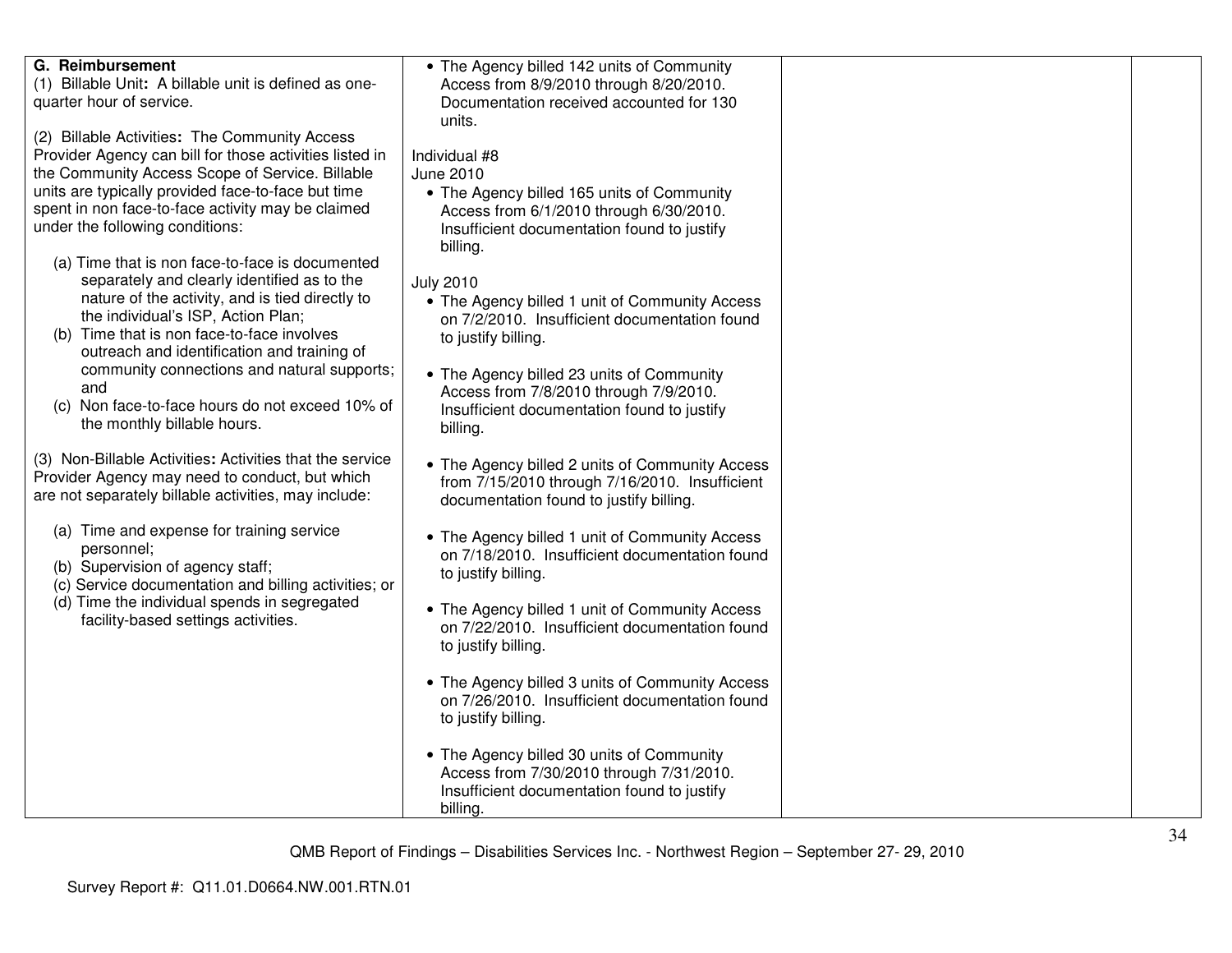| August 2010<br>• The Agency billed 3 units of Community Access<br>from 8/4/2010 through 8/6/2010.<br>Documentation did not contain an end time on<br>8/4 & 8/5 to justify billing. |  |
|------------------------------------------------------------------------------------------------------------------------------------------------------------------------------------|--|
| • The Agency billed 15 units of Community<br>Access from 8/12/2010 through 8/14/2010.<br>Documentation did not contain an end time on<br>8/12 & 8/13 to justify billing.           |  |
| Individual #9<br>June 2010<br>• The Agency billed 1 unit of Community Access<br>on 6/28/2010. Insufficient documentation found<br>to justify billing.                              |  |
| Individual #10<br>August 2010<br>• The Agency billed 8 units of Community Access<br>on 8/19/2010. Insufficient documentation found<br>to justify billing.                          |  |
|                                                                                                                                                                                    |  |
|                                                                                                                                                                                    |  |
|                                                                                                                                                                                    |  |
|                                                                                                                                                                                    |  |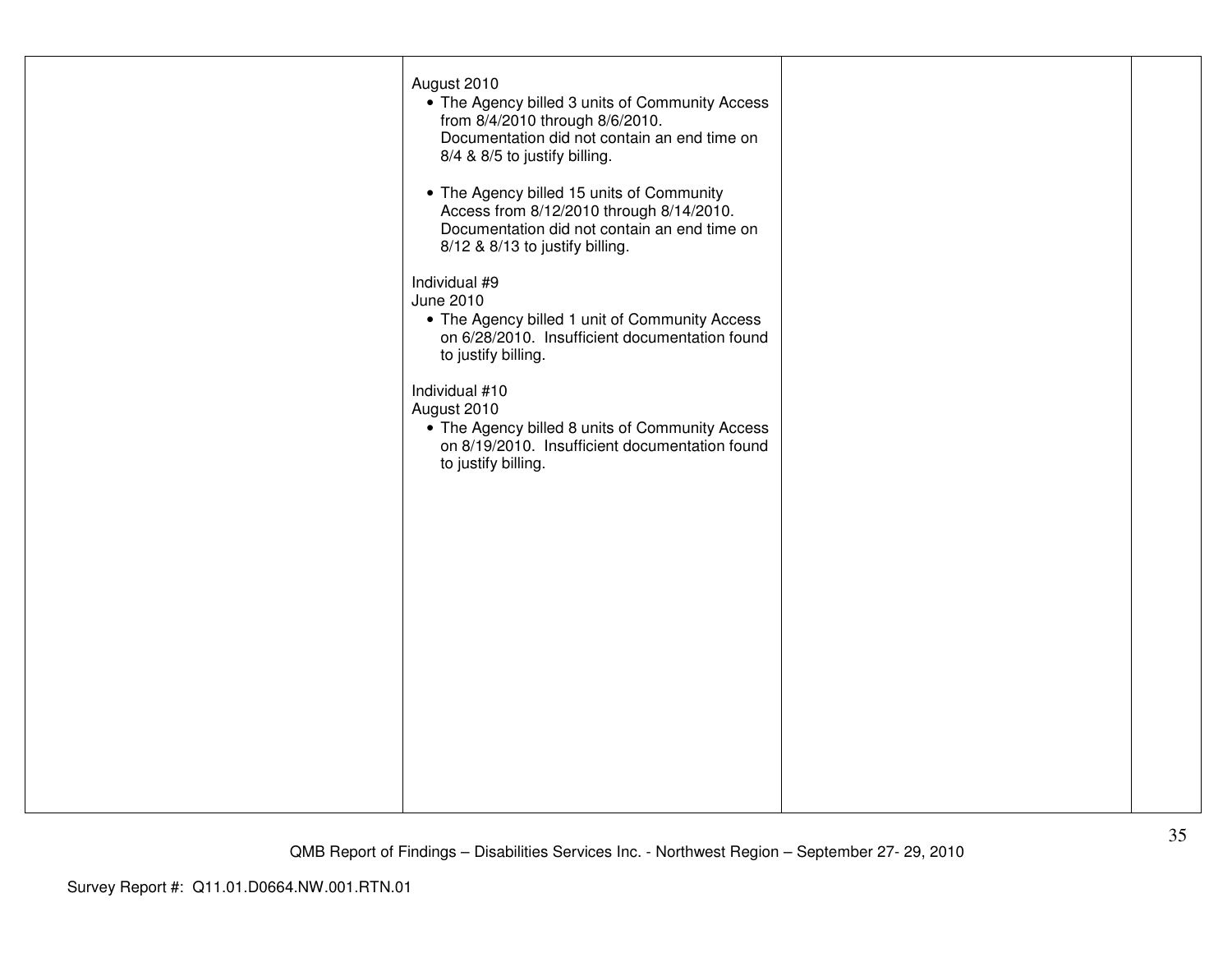| Developmental Disabilities (DD) Waiver Service<br>Based on record review, the Agency failed to<br>Standards effective 4/1/2007<br>provide documentation of annual physical<br><b>CHAPTER 6. VI. GENERAL REQUIREMENTS</b><br>examinations and/or other examinations as<br>specified by a licensed physician for 1 of 8<br><b>FOR COMMUNITY LIVING</b><br>G. Health Care Requirements for Community<br>individuals receiving Community Living Services.<br><b>Living Services.</b><br>(1) The Community Living Service providers shall<br>The following was not found, incomplete and/or not<br>ensure completion of a HAT for each individual<br>current:<br>receiving this service. The HAT shall be completed<br>2 weeks prior to the annual ISP meeting and<br>• Colonoscopy<br>submitted to the Case Manager and all other IDT<br>Individual #5 - As indicated by the<br>Members. A revised HAT is required to also be<br>documentation reviewed, the exam was<br>submitted whenever the individual's health status<br>recommended on 3/25/2009 and 9/23/2010 by<br>changes significantly. For individuals who are newly<br>the Primary Care Physician. No evidence of<br>allocated to the DD Waiver program, the HAT may<br>exam was found or evidence the IDT team had<br>be completed within 2 weeks following the initial ISP<br>addressed PCP recommendations.<br>meeting and submitted with any strategies and<br>support plans indicated in the ISP, or within 72<br>hours following admission into direct services, which<br>ever comes first.<br>(2) Each individual will have a Health Care<br>Coordinator, designated by the IDT. When the<br>individual's HAT score is 4, 5 or 6 the Health Care<br>Coordinator shall be an IDT member, other than the<br>individual. The Health Care Coordinator shall<br>oversee and monitor health care services for the<br>individual in accordance with these standards. In<br>circumstances where no IDT member voluntarily<br>accepts designation as the health care coordinator,<br>the community living provider shall assign a staff<br>member to this role.<br>(3) For each individual receiving Community Living<br>Services, the provider agency shall ensure and<br>document the following:<br>(a) Provision of health care oversight consistent<br>with these Standards as detailed in Chapter<br>One section III E: Healthcare Documentation<br>by Nurses For Community Living Services,<br>Community Inclusion Services and Private | Tag # 6L13 (CoP) - CL Healthcare Reqts. | <b>Scope and Severity Rating: D</b> |  |
|-----------------------------------------------------------------------------------------------------------------------------------------------------------------------------------------------------------------------------------------------------------------------------------------------------------------------------------------------------------------------------------------------------------------------------------------------------------------------------------------------------------------------------------------------------------------------------------------------------------------------------------------------------------------------------------------------------------------------------------------------------------------------------------------------------------------------------------------------------------------------------------------------------------------------------------------------------------------------------------------------------------------------------------------------------------------------------------------------------------------------------------------------------------------------------------------------------------------------------------------------------------------------------------------------------------------------------------------------------------------------------------------------------------------------------------------------------------------------------------------------------------------------------------------------------------------------------------------------------------------------------------------------------------------------------------------------------------------------------------------------------------------------------------------------------------------------------------------------------------------------------------------------------------------------------------------------------------------------------------------------------------------------------------------------------------------------------------------------------------------------------------------------------------------------------------------------------------------------------------------------------------------------------------------------------------------------------------------------------------------------------------------------------------------------------------------------------------------------------------------------------|-----------------------------------------|-------------------------------------|--|
|                                                                                                                                                                                                                                                                                                                                                                                                                                                                                                                                                                                                                                                                                                                                                                                                                                                                                                                                                                                                                                                                                                                                                                                                                                                                                                                                                                                                                                                                                                                                                                                                                                                                                                                                                                                                                                                                                                                                                                                                                                                                                                                                                                                                                                                                                                                                                                                                                                                                                                     |                                         |                                     |  |
|                                                                                                                                                                                                                                                                                                                                                                                                                                                                                                                                                                                                                                                                                                                                                                                                                                                                                                                                                                                                                                                                                                                                                                                                                                                                                                                                                                                                                                                                                                                                                                                                                                                                                                                                                                                                                                                                                                                                                                                                                                                                                                                                                                                                                                                                                                                                                                                                                                                                                                     |                                         |                                     |  |
|                                                                                                                                                                                                                                                                                                                                                                                                                                                                                                                                                                                                                                                                                                                                                                                                                                                                                                                                                                                                                                                                                                                                                                                                                                                                                                                                                                                                                                                                                                                                                                                                                                                                                                                                                                                                                                                                                                                                                                                                                                                                                                                                                                                                                                                                                                                                                                                                                                                                                                     |                                         |                                     |  |
|                                                                                                                                                                                                                                                                                                                                                                                                                                                                                                                                                                                                                                                                                                                                                                                                                                                                                                                                                                                                                                                                                                                                                                                                                                                                                                                                                                                                                                                                                                                                                                                                                                                                                                                                                                                                                                                                                                                                                                                                                                                                                                                                                                                                                                                                                                                                                                                                                                                                                                     |                                         |                                     |  |
|                                                                                                                                                                                                                                                                                                                                                                                                                                                                                                                                                                                                                                                                                                                                                                                                                                                                                                                                                                                                                                                                                                                                                                                                                                                                                                                                                                                                                                                                                                                                                                                                                                                                                                                                                                                                                                                                                                                                                                                                                                                                                                                                                                                                                                                                                                                                                                                                                                                                                                     |                                         |                                     |  |
|                                                                                                                                                                                                                                                                                                                                                                                                                                                                                                                                                                                                                                                                                                                                                                                                                                                                                                                                                                                                                                                                                                                                                                                                                                                                                                                                                                                                                                                                                                                                                                                                                                                                                                                                                                                                                                                                                                                                                                                                                                                                                                                                                                                                                                                                                                                                                                                                                                                                                                     |                                         |                                     |  |
|                                                                                                                                                                                                                                                                                                                                                                                                                                                                                                                                                                                                                                                                                                                                                                                                                                                                                                                                                                                                                                                                                                                                                                                                                                                                                                                                                                                                                                                                                                                                                                                                                                                                                                                                                                                                                                                                                                                                                                                                                                                                                                                                                                                                                                                                                                                                                                                                                                                                                                     |                                         |                                     |  |
|                                                                                                                                                                                                                                                                                                                                                                                                                                                                                                                                                                                                                                                                                                                                                                                                                                                                                                                                                                                                                                                                                                                                                                                                                                                                                                                                                                                                                                                                                                                                                                                                                                                                                                                                                                                                                                                                                                                                                                                                                                                                                                                                                                                                                                                                                                                                                                                                                                                                                                     |                                         |                                     |  |
|                                                                                                                                                                                                                                                                                                                                                                                                                                                                                                                                                                                                                                                                                                                                                                                                                                                                                                                                                                                                                                                                                                                                                                                                                                                                                                                                                                                                                                                                                                                                                                                                                                                                                                                                                                                                                                                                                                                                                                                                                                                                                                                                                                                                                                                                                                                                                                                                                                                                                                     |                                         |                                     |  |
|                                                                                                                                                                                                                                                                                                                                                                                                                                                                                                                                                                                                                                                                                                                                                                                                                                                                                                                                                                                                                                                                                                                                                                                                                                                                                                                                                                                                                                                                                                                                                                                                                                                                                                                                                                                                                                                                                                                                                                                                                                                                                                                                                                                                                                                                                                                                                                                                                                                                                                     |                                         |                                     |  |
|                                                                                                                                                                                                                                                                                                                                                                                                                                                                                                                                                                                                                                                                                                                                                                                                                                                                                                                                                                                                                                                                                                                                                                                                                                                                                                                                                                                                                                                                                                                                                                                                                                                                                                                                                                                                                                                                                                                                                                                                                                                                                                                                                                                                                                                                                                                                                                                                                                                                                                     |                                         |                                     |  |
|                                                                                                                                                                                                                                                                                                                                                                                                                                                                                                                                                                                                                                                                                                                                                                                                                                                                                                                                                                                                                                                                                                                                                                                                                                                                                                                                                                                                                                                                                                                                                                                                                                                                                                                                                                                                                                                                                                                                                                                                                                                                                                                                                                                                                                                                                                                                                                                                                                                                                                     |                                         |                                     |  |
|                                                                                                                                                                                                                                                                                                                                                                                                                                                                                                                                                                                                                                                                                                                                                                                                                                                                                                                                                                                                                                                                                                                                                                                                                                                                                                                                                                                                                                                                                                                                                                                                                                                                                                                                                                                                                                                                                                                                                                                                                                                                                                                                                                                                                                                                                                                                                                                                                                                                                                     |                                         |                                     |  |
|                                                                                                                                                                                                                                                                                                                                                                                                                                                                                                                                                                                                                                                                                                                                                                                                                                                                                                                                                                                                                                                                                                                                                                                                                                                                                                                                                                                                                                                                                                                                                                                                                                                                                                                                                                                                                                                                                                                                                                                                                                                                                                                                                                                                                                                                                                                                                                                                                                                                                                     |                                         |                                     |  |
|                                                                                                                                                                                                                                                                                                                                                                                                                                                                                                                                                                                                                                                                                                                                                                                                                                                                                                                                                                                                                                                                                                                                                                                                                                                                                                                                                                                                                                                                                                                                                                                                                                                                                                                                                                                                                                                                                                                                                                                                                                                                                                                                                                                                                                                                                                                                                                                                                                                                                                     |                                         |                                     |  |
|                                                                                                                                                                                                                                                                                                                                                                                                                                                                                                                                                                                                                                                                                                                                                                                                                                                                                                                                                                                                                                                                                                                                                                                                                                                                                                                                                                                                                                                                                                                                                                                                                                                                                                                                                                                                                                                                                                                                                                                                                                                                                                                                                                                                                                                                                                                                                                                                                                                                                                     |                                         |                                     |  |
|                                                                                                                                                                                                                                                                                                                                                                                                                                                                                                                                                                                                                                                                                                                                                                                                                                                                                                                                                                                                                                                                                                                                                                                                                                                                                                                                                                                                                                                                                                                                                                                                                                                                                                                                                                                                                                                                                                                                                                                                                                                                                                                                                                                                                                                                                                                                                                                                                                                                                                     |                                         |                                     |  |
|                                                                                                                                                                                                                                                                                                                                                                                                                                                                                                                                                                                                                                                                                                                                                                                                                                                                                                                                                                                                                                                                                                                                                                                                                                                                                                                                                                                                                                                                                                                                                                                                                                                                                                                                                                                                                                                                                                                                                                                                                                                                                                                                                                                                                                                                                                                                                                                                                                                                                                     |                                         |                                     |  |
|                                                                                                                                                                                                                                                                                                                                                                                                                                                                                                                                                                                                                                                                                                                                                                                                                                                                                                                                                                                                                                                                                                                                                                                                                                                                                                                                                                                                                                                                                                                                                                                                                                                                                                                                                                                                                                                                                                                                                                                                                                                                                                                                                                                                                                                                                                                                                                                                                                                                                                     |                                         |                                     |  |
|                                                                                                                                                                                                                                                                                                                                                                                                                                                                                                                                                                                                                                                                                                                                                                                                                                                                                                                                                                                                                                                                                                                                                                                                                                                                                                                                                                                                                                                                                                                                                                                                                                                                                                                                                                                                                                                                                                                                                                                                                                                                                                                                                                                                                                                                                                                                                                                                                                                                                                     |                                         |                                     |  |
|                                                                                                                                                                                                                                                                                                                                                                                                                                                                                                                                                                                                                                                                                                                                                                                                                                                                                                                                                                                                                                                                                                                                                                                                                                                                                                                                                                                                                                                                                                                                                                                                                                                                                                                                                                                                                                                                                                                                                                                                                                                                                                                                                                                                                                                                                                                                                                                                                                                                                                     |                                         |                                     |  |
|                                                                                                                                                                                                                                                                                                                                                                                                                                                                                                                                                                                                                                                                                                                                                                                                                                                                                                                                                                                                                                                                                                                                                                                                                                                                                                                                                                                                                                                                                                                                                                                                                                                                                                                                                                                                                                                                                                                                                                                                                                                                                                                                                                                                                                                                                                                                                                                                                                                                                                     |                                         |                                     |  |
|                                                                                                                                                                                                                                                                                                                                                                                                                                                                                                                                                                                                                                                                                                                                                                                                                                                                                                                                                                                                                                                                                                                                                                                                                                                                                                                                                                                                                                                                                                                                                                                                                                                                                                                                                                                                                                                                                                                                                                                                                                                                                                                                                                                                                                                                                                                                                                                                                                                                                                     |                                         |                                     |  |
|                                                                                                                                                                                                                                                                                                                                                                                                                                                                                                                                                                                                                                                                                                                                                                                                                                                                                                                                                                                                                                                                                                                                                                                                                                                                                                                                                                                                                                                                                                                                                                                                                                                                                                                                                                                                                                                                                                                                                                                                                                                                                                                                                                                                                                                                                                                                                                                                                                                                                                     |                                         |                                     |  |
|                                                                                                                                                                                                                                                                                                                                                                                                                                                                                                                                                                                                                                                                                                                                                                                                                                                                                                                                                                                                                                                                                                                                                                                                                                                                                                                                                                                                                                                                                                                                                                                                                                                                                                                                                                                                                                                                                                                                                                                                                                                                                                                                                                                                                                                                                                                                                                                                                                                                                                     |                                         |                                     |  |
|                                                                                                                                                                                                                                                                                                                                                                                                                                                                                                                                                                                                                                                                                                                                                                                                                                                                                                                                                                                                                                                                                                                                                                                                                                                                                                                                                                                                                                                                                                                                                                                                                                                                                                                                                                                                                                                                                                                                                                                                                                                                                                                                                                                                                                                                                                                                                                                                                                                                                                     |                                         |                                     |  |
|                                                                                                                                                                                                                                                                                                                                                                                                                                                                                                                                                                                                                                                                                                                                                                                                                                                                                                                                                                                                                                                                                                                                                                                                                                                                                                                                                                                                                                                                                                                                                                                                                                                                                                                                                                                                                                                                                                                                                                                                                                                                                                                                                                                                                                                                                                                                                                                                                                                                                                     |                                         |                                     |  |
|                                                                                                                                                                                                                                                                                                                                                                                                                                                                                                                                                                                                                                                                                                                                                                                                                                                                                                                                                                                                                                                                                                                                                                                                                                                                                                                                                                                                                                                                                                                                                                                                                                                                                                                                                                                                                                                                                                                                                                                                                                                                                                                                                                                                                                                                                                                                                                                                                                                                                                     |                                         |                                     |  |
|                                                                                                                                                                                                                                                                                                                                                                                                                                                                                                                                                                                                                                                                                                                                                                                                                                                                                                                                                                                                                                                                                                                                                                                                                                                                                                                                                                                                                                                                                                                                                                                                                                                                                                                                                                                                                                                                                                                                                                                                                                                                                                                                                                                                                                                                                                                                                                                                                                                                                                     |                                         |                                     |  |
|                                                                                                                                                                                                                                                                                                                                                                                                                                                                                                                                                                                                                                                                                                                                                                                                                                                                                                                                                                                                                                                                                                                                                                                                                                                                                                                                                                                                                                                                                                                                                                                                                                                                                                                                                                                                                                                                                                                                                                                                                                                                                                                                                                                                                                                                                                                                                                                                                                                                                                     |                                         |                                     |  |
|                                                                                                                                                                                                                                                                                                                                                                                                                                                                                                                                                                                                                                                                                                                                                                                                                                                                                                                                                                                                                                                                                                                                                                                                                                                                                                                                                                                                                                                                                                                                                                                                                                                                                                                                                                                                                                                                                                                                                                                                                                                                                                                                                                                                                                                                                                                                                                                                                                                                                                     |                                         |                                     |  |
|                                                                                                                                                                                                                                                                                                                                                                                                                                                                                                                                                                                                                                                                                                                                                                                                                                                                                                                                                                                                                                                                                                                                                                                                                                                                                                                                                                                                                                                                                                                                                                                                                                                                                                                                                                                                                                                                                                                                                                                                                                                                                                                                                                                                                                                                                                                                                                                                                                                                                                     |                                         |                                     |  |
|                                                                                                                                                                                                                                                                                                                                                                                                                                                                                                                                                                                                                                                                                                                                                                                                                                                                                                                                                                                                                                                                                                                                                                                                                                                                                                                                                                                                                                                                                                                                                                                                                                                                                                                                                                                                                                                                                                                                                                                                                                                                                                                                                                                                                                                                                                                                                                                                                                                                                                     |                                         |                                     |  |
|                                                                                                                                                                                                                                                                                                                                                                                                                                                                                                                                                                                                                                                                                                                                                                                                                                                                                                                                                                                                                                                                                                                                                                                                                                                                                                                                                                                                                                                                                                                                                                                                                                                                                                                                                                                                                                                                                                                                                                                                                                                                                                                                                                                                                                                                                                                                                                                                                                                                                                     |                                         |                                     |  |
|                                                                                                                                                                                                                                                                                                                                                                                                                                                                                                                                                                                                                                                                                                                                                                                                                                                                                                                                                                                                                                                                                                                                                                                                                                                                                                                                                                                                                                                                                                                                                                                                                                                                                                                                                                                                                                                                                                                                                                                                                                                                                                                                                                                                                                                                                                                                                                                                                                                                                                     |                                         |                                     |  |
|                                                                                                                                                                                                                                                                                                                                                                                                                                                                                                                                                                                                                                                                                                                                                                                                                                                                                                                                                                                                                                                                                                                                                                                                                                                                                                                                                                                                                                                                                                                                                                                                                                                                                                                                                                                                                                                                                                                                                                                                                                                                                                                                                                                                                                                                                                                                                                                                                                                                                                     |                                         |                                     |  |
|                                                                                                                                                                                                                                                                                                                                                                                                                                                                                                                                                                                                                                                                                                                                                                                                                                                                                                                                                                                                                                                                                                                                                                                                                                                                                                                                                                                                                                                                                                                                                                                                                                                                                                                                                                                                                                                                                                                                                                                                                                                                                                                                                                                                                                                                                                                                                                                                                                                                                                     |                                         |                                     |  |
|                                                                                                                                                                                                                                                                                                                                                                                                                                                                                                                                                                                                                                                                                                                                                                                                                                                                                                                                                                                                                                                                                                                                                                                                                                                                                                                                                                                                                                                                                                                                                                                                                                                                                                                                                                                                                                                                                                                                                                                                                                                                                                                                                                                                                                                                                                                                                                                                                                                                                                     |                                         |                                     |  |
|                                                                                                                                                                                                                                                                                                                                                                                                                                                                                                                                                                                                                                                                                                                                                                                                                                                                                                                                                                                                                                                                                                                                                                                                                                                                                                                                                                                                                                                                                                                                                                                                                                                                                                                                                                                                                                                                                                                                                                                                                                                                                                                                                                                                                                                                                                                                                                                                                                                                                                     |                                         |                                     |  |
| b) That each individual with a score of 4, 5, or 6                                                                                                                                                                                                                                                                                                                                                                                                                                                                                                                                                                                                                                                                                                                                                                                                                                                                                                                                                                                                                                                                                                                                                                                                                                                                                                                                                                                                                                                                                                                                                                                                                                                                                                                                                                                                                                                                                                                                                                                                                                                                                                                                                                                                                                                                                                                                                                                                                                                  |                                         |                                     |  |
| Duty Nursing Services.                                                                                                                                                                                                                                                                                                                                                                                                                                                                                                                                                                                                                                                                                                                                                                                                                                                                                                                                                                                                                                                                                                                                                                                                                                                                                                                                                                                                                                                                                                                                                                                                                                                                                                                                                                                                                                                                                                                                                                                                                                                                                                                                                                                                                                                                                                                                                                                                                                                                              |                                         |                                     |  |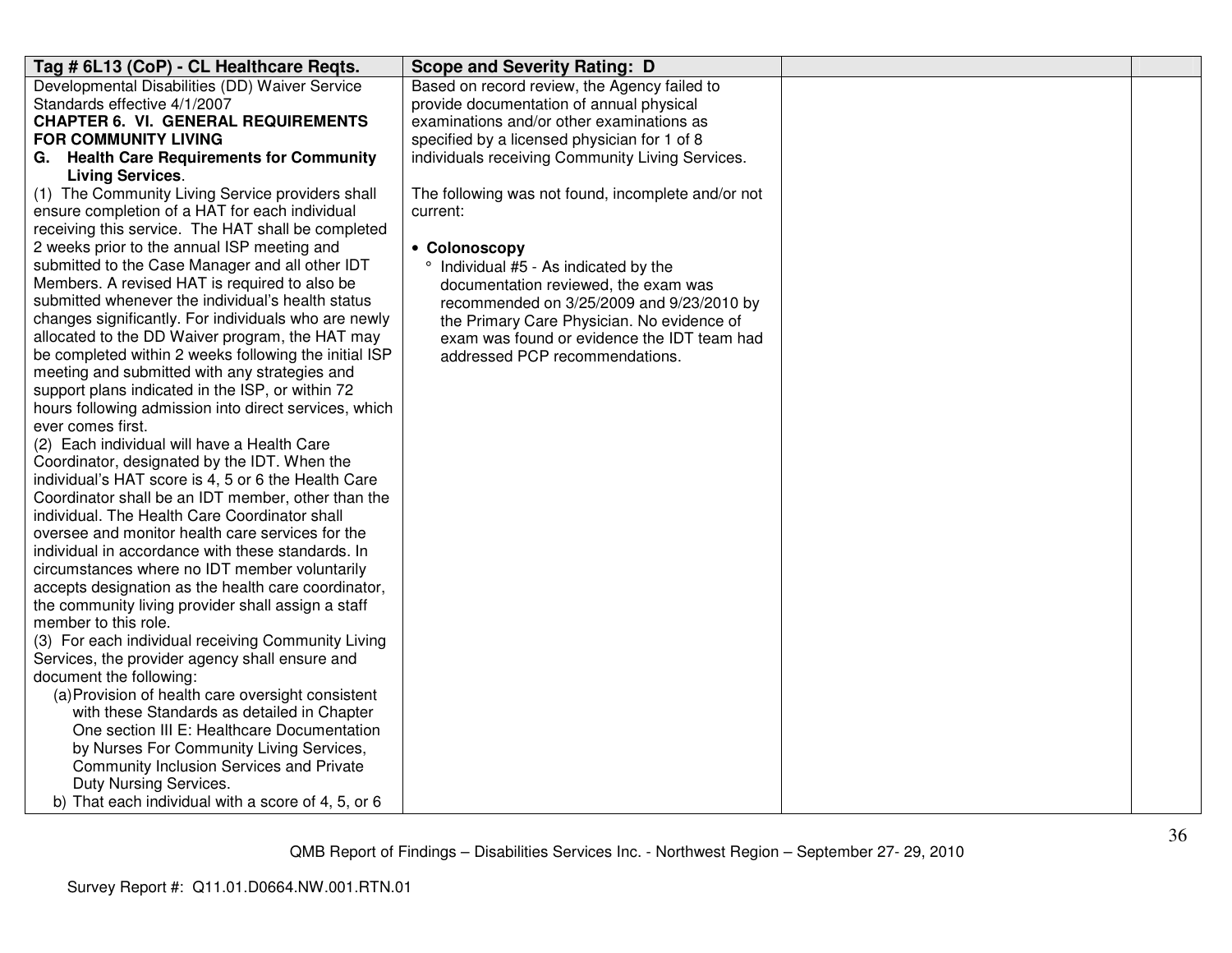| on the HAT, has a Health Care Plan<br>developed by a licensed nurse.<br>(c) That an individual with chronic condition(s)<br>with the potential to exacerbate into a life<br>threatening condition, has Crisis Prevention/<br>Intervention Plan(s) developed by a licensed<br>nurse or other appropriate professional for<br>each such condition.<br>(4) That an average of 3 hours of documented<br>nutritional counseling is available annually, if<br>recommended by the IDT.<br>(5) That the physical property and grounds are free<br>of hazards to the individual's health and safety.<br>(6) In addition, for each individual receiving<br>Supported Living or Family Living Services, the<br>provider shall verify and document the following:<br>(a) The individual has a primary licensed<br>physician;<br>(b) The individual receives an annual physical<br>examination and other examinations as<br>specified by a licensed physician;<br>(c) The individual receives annual dental check-<br>ups and other check-ups as specified by a<br>licensed dentist;<br>(d) The individual receives eye examinations as<br>specified by a licensed optometrist or<br>ophthalmologist; and<br>(e) Agency activities that occur as follow-up to<br>medical appointments (e.g. treatment, visits to<br>specialists, changes in medication or daily<br>routine). |  |  |
|-----------------------------------------------------------------------------------------------------------------------------------------------------------------------------------------------------------------------------------------------------------------------------------------------------------------------------------------------------------------------------------------------------------------------------------------------------------------------------------------------------------------------------------------------------------------------------------------------------------------------------------------------------------------------------------------------------------------------------------------------------------------------------------------------------------------------------------------------------------------------------------------------------------------------------------------------------------------------------------------------------------------------------------------------------------------------------------------------------------------------------------------------------------------------------------------------------------------------------------------------------------------------------------------------------------------------------------------------------------------|--|--|
|                                                                                                                                                                                                                                                                                                                                                                                                                                                                                                                                                                                                                                                                                                                                                                                                                                                                                                                                                                                                                                                                                                                                                                                                                                                                                                                                                                 |  |  |
|                                                                                                                                                                                                                                                                                                                                                                                                                                                                                                                                                                                                                                                                                                                                                                                                                                                                                                                                                                                                                                                                                                                                                                                                                                                                                                                                                                 |  |  |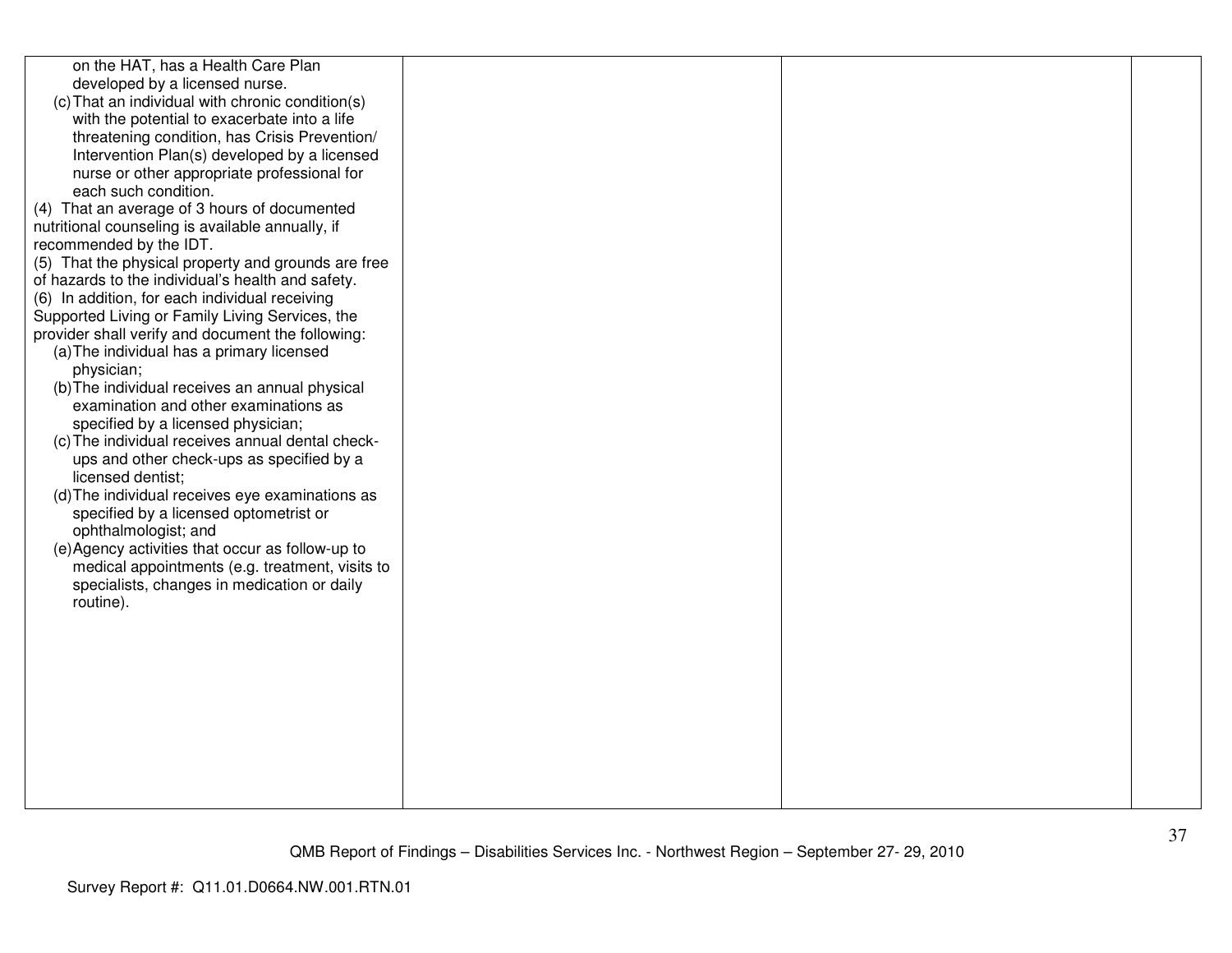| Tag # 6L14 Residential Case File                                                                                                                                                                                                                                                                                                                                                                                                                      | <b>Scope and Severity Rating: F</b>                                                                                                                                               |  |
|-------------------------------------------------------------------------------------------------------------------------------------------------------------------------------------------------------------------------------------------------------------------------------------------------------------------------------------------------------------------------------------------------------------------------------------------------------|-----------------------------------------------------------------------------------------------------------------------------------------------------------------------------------|--|
| Developmental Disabilities (DD) Waiver Service<br>Standards effective 4/1/2007<br><b>CHAPTER 6. VIII. COMMUNITY LIVING</b><br><b>SERVICE PROVIDER AGENCY REQUIREMENTS</b><br>A. Residence Case File: For individuals receiving                                                                                                                                                                                                                        | Based on record review, the Agency failed to<br>maintain a complete and confidential case file in the<br>residence for 6 of 6 Individuals receiving Supported<br>Living Services. |  |
| Supported Living or Family Living, the Agency shall<br>maintain in the individual's home a complete and<br>current confidential case file for each individual. For<br>individuals receiving Independent Living Services,<br>rather than maintaining this file at the individual's<br>home, the complete and current confidential case<br>file for each individual shall be maintained at the<br>agency's administrative site. Each file shall include | The following was not found, incomplete and/or not<br>current:<br>• Crisis Plan<br>° Cardiac Condition (#4)<br><sup>o</sup> Gastrointestinal (#6)<br>° Osteoporosis (#6)          |  |
| the following:<br>(1) Complete and current ISP and all supplemental<br>plans specific to the individual;<br>(2) Complete and current Health Assessment Tool;<br>(3) Current emergency contact information, which<br>includes the individual's address, telephone                                                                                                                                                                                      | • Progress Notes/Daily Contacts Logs:<br>$\degree$ Individual #1 - None found for September 1 -<br>28, 2010<br>$\degree$ Individual #2 - None found for September 1 -             |  |
| number, names and telephone numbers of<br>residential Community Living Support providers,<br>relatives, or guardian or conservator, primary care<br>physician's name(s) and telephone number(s),<br>pharmacy name, address and telephone number<br>and dentist name, address and telephone number,<br>and health plan;                                                                                                                                | 27, 2010<br>° Individual #3 - None found for September 1 -<br>28, 2010<br>° Individual #4 - None found for September 1 -<br>28, 2010                                              |  |
| (4) Up-to-date progress notes, signed and dated by<br>the person making the note for at least the past<br>month (older notes may be transferred to the<br>agency office);                                                                                                                                                                                                                                                                             | ° Individual #6 - None found for September 1 -<br>28, 2010<br>• Data Collection/Data Tracking:                                                                                    |  |
| (5) Data collected to document ISP Action Plan<br>implementation                                                                                                                                                                                                                                                                                                                                                                                      | $\degree$ Individual #4 - None found for September 1 -<br>28, 2010                                                                                                                |  |
| (6) Progress notes written by direct care staff and<br>by nurses regarding individual health status and<br>physical conditions including action taken in<br>response to identified changes in condition for at<br>least the past month;<br>(7) Physician's or qualified health care providers<br>written orders;<br>(8) Progress notes documenting implementation of                                                                                  | • Health Care Providers Written Orders (#5)<br>• For C-PAP                                                                                                                        |  |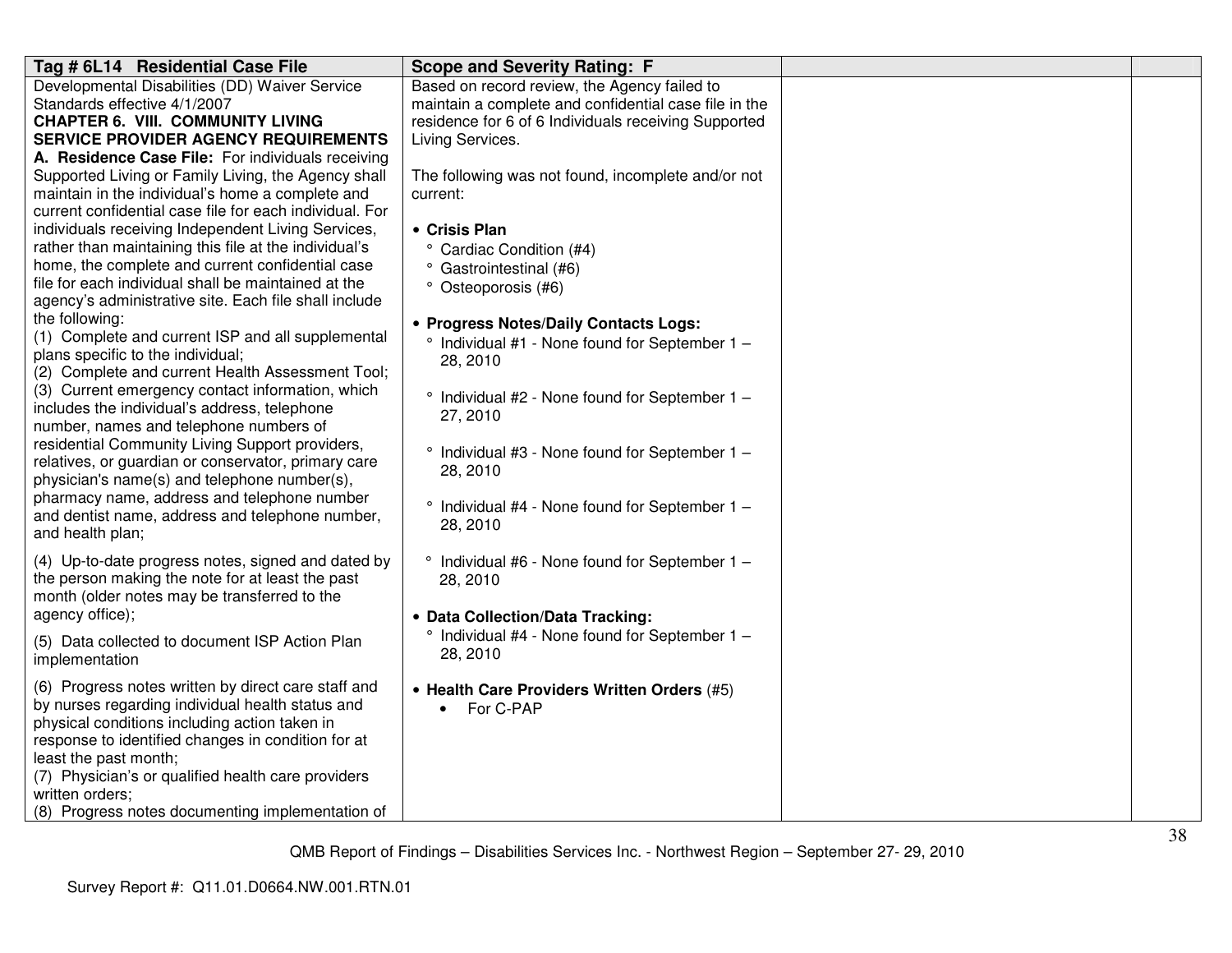| a physician's or qualified health care provider's                                         |  |  |
|-------------------------------------------------------------------------------------------|--|--|
| order(s);                                                                                 |  |  |
| (9) Medication Administration Record (MAR) for the                                        |  |  |
| past three (3) months which includes:                                                     |  |  |
| (a) The name of the individual;                                                           |  |  |
| (b) A transcription of the healthcare practitioners                                       |  |  |
| prescription including the brand and generic                                              |  |  |
| name of the medication;                                                                   |  |  |
| Diagnosis for which the medication is<br>(C)                                              |  |  |
| prescribed;                                                                               |  |  |
| (d) Dosage, frequency and method/route of                                                 |  |  |
| delivery;                                                                                 |  |  |
| (e) Times and dates of delivery;                                                          |  |  |
| Initials of person administering or assisting with<br>(f)                                 |  |  |
| medication; and                                                                           |  |  |
| (g) An explanation of any medication irregularity,                                        |  |  |
| allergic reaction or adverse effect.                                                      |  |  |
| (h) For PRN medication an explanation for the use                                         |  |  |
| of the PRN must include:                                                                  |  |  |
| Observable signs/symptoms or                                                              |  |  |
| circumstances in which the medication is to                                               |  |  |
| be used, and                                                                              |  |  |
| (ii) Documentation of the effectiveness/result<br>of the PRN delivered.                   |  |  |
|                                                                                           |  |  |
| A MAR is not required for individuals<br>(i)                                              |  |  |
| participating in Independent Living Services<br>who self-administer their own medication. |  |  |
| However, when medication administration is                                                |  |  |
| provided as part of the Independent Living                                                |  |  |
| Service a MAR must be maintained at the                                                   |  |  |
| individual's home and an updated copy must                                                |  |  |
| be placed in the agency file on a weekly basis.                                           |  |  |
| (10) Record of visits to healthcare practitioners                                         |  |  |
| including any treatment provided at the visit and a                                       |  |  |
| record of all diagnostic testing for the current ISP                                      |  |  |
| year; and                                                                                 |  |  |
| (11) Medical History to include: demographic data,                                        |  |  |
| current and past medical diagnoses including the                                          |  |  |
| cause (if known) of the developmental disability and                                      |  |  |
| any psychiatric diagnosis, allergies (food,                                               |  |  |
| environmental, medications), status of routine adult                                      |  |  |
| health care screenings                                                                    |  |  |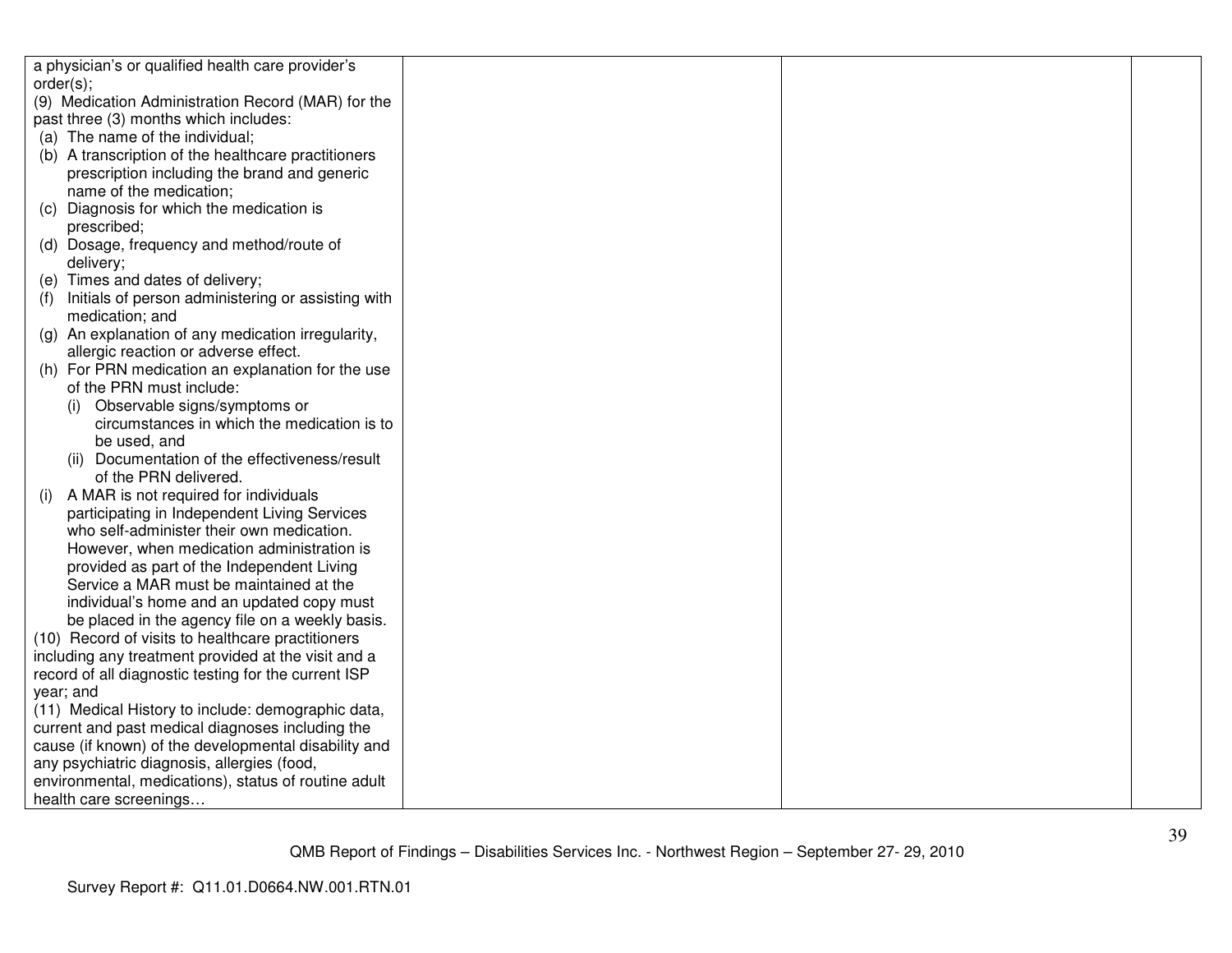| Tag # 6L28 IL Reimbursement                                                                | <b>Scope and Severity Rating: B</b>                                                         |  |
|--------------------------------------------------------------------------------------------|---------------------------------------------------------------------------------------------|--|
| Developmental Disabilities (DD) Waiver Service                                             | Based on record review, the Agency failed to                                                |  |
| Standards effective 4/1/2007                                                               | provide written or electronic documentation as                                              |  |
| <b>CHAPTER 1 III. PROVIDER AGENCY</b>                                                      | evidence for each unit billed for Independent Living                                        |  |
| <b>DOCUMENTATION OF SERVICE DELIVERY AND</b>                                               | Services for 1 of 2 individuals.                                                            |  |
| <b>LOCATION</b>                                                                            |                                                                                             |  |
| General: All Provider Agencies shall maintain<br>А.                                        | Individual #8                                                                               |  |
| all records necessary to fully disclose the                                                | <b>July 2010</b>                                                                            |  |
| service, quality, quantity and clinical necessity                                          | • The Agency billed 1 unit of Independent Living                                            |  |
| furnished to individuals who are currently                                                 | from 7/1/2010 through 7/31/2010. Per                                                        |  |
| receiving services. The Provider Agency                                                    | Individual's budget the individual is to receive                                            |  |
| records shall be sufficiently detailed to<br>substantiate the date, time, individual name, | Regular (no less than 20 hours) Independent                                                 |  |
| servicing Provider Agency, level of services,                                              | Living. Documentation received accounted for<br>9.75 hours, which is less then the required |  |
| and length of a session of service billed.                                                 | amount.                                                                                     |  |
| <b>Billable Units:</b> The documentation of the<br>В.                                      |                                                                                             |  |
| billable time spent with an individual shall be                                            |                                                                                             |  |
| kept on the written or electronic record that is                                           |                                                                                             |  |
| prepared prior to a request for reimbursement                                              |                                                                                             |  |
| from the HSD. For each unit billed, the record                                             |                                                                                             |  |
| shall contain the following:                                                               |                                                                                             |  |
| Date, start and end time of each service<br>(1)                                            |                                                                                             |  |
| encounter or other billable service interval;                                              |                                                                                             |  |
| A description of what occurred during the<br>(2)                                           |                                                                                             |  |
| encounter or service interval; and                                                         |                                                                                             |  |
| The signature or authenticated name of staff<br>(3)                                        |                                                                                             |  |
| providing the service.                                                                     |                                                                                             |  |
| MAD-MR: 03-59 Eff 1/1/2004                                                                 |                                                                                             |  |
| 8.314.1 BI RECORD KEEPING AND                                                              |                                                                                             |  |
| <b>DOCUMENTATION REQUIREMENTS:</b>                                                         |                                                                                             |  |
| Providers must maintain all records necessary to                                           |                                                                                             |  |
| fully disclose the extent of the services provided to                                      |                                                                                             |  |
| the Medicaid recipient. Services that have been                                            |                                                                                             |  |
| billed to Medicaid, but are not substantiated in a                                         |                                                                                             |  |
| treatment plan and/or patient records for the                                              |                                                                                             |  |
| recipient are subject to recoupment.                                                       |                                                                                             |  |
|                                                                                            |                                                                                             |  |
| Developmental Disabilities (DD) Waiver Service                                             |                                                                                             |  |
| Standards effective 4/1/2007                                                               |                                                                                             |  |
| <b>CHAPTER 6. IX. REIMBURSEMENT FOR</b>                                                    |                                                                                             |  |
| <b>COMMUNITY LIVING SERVICES</b>                                                           |                                                                                             |  |